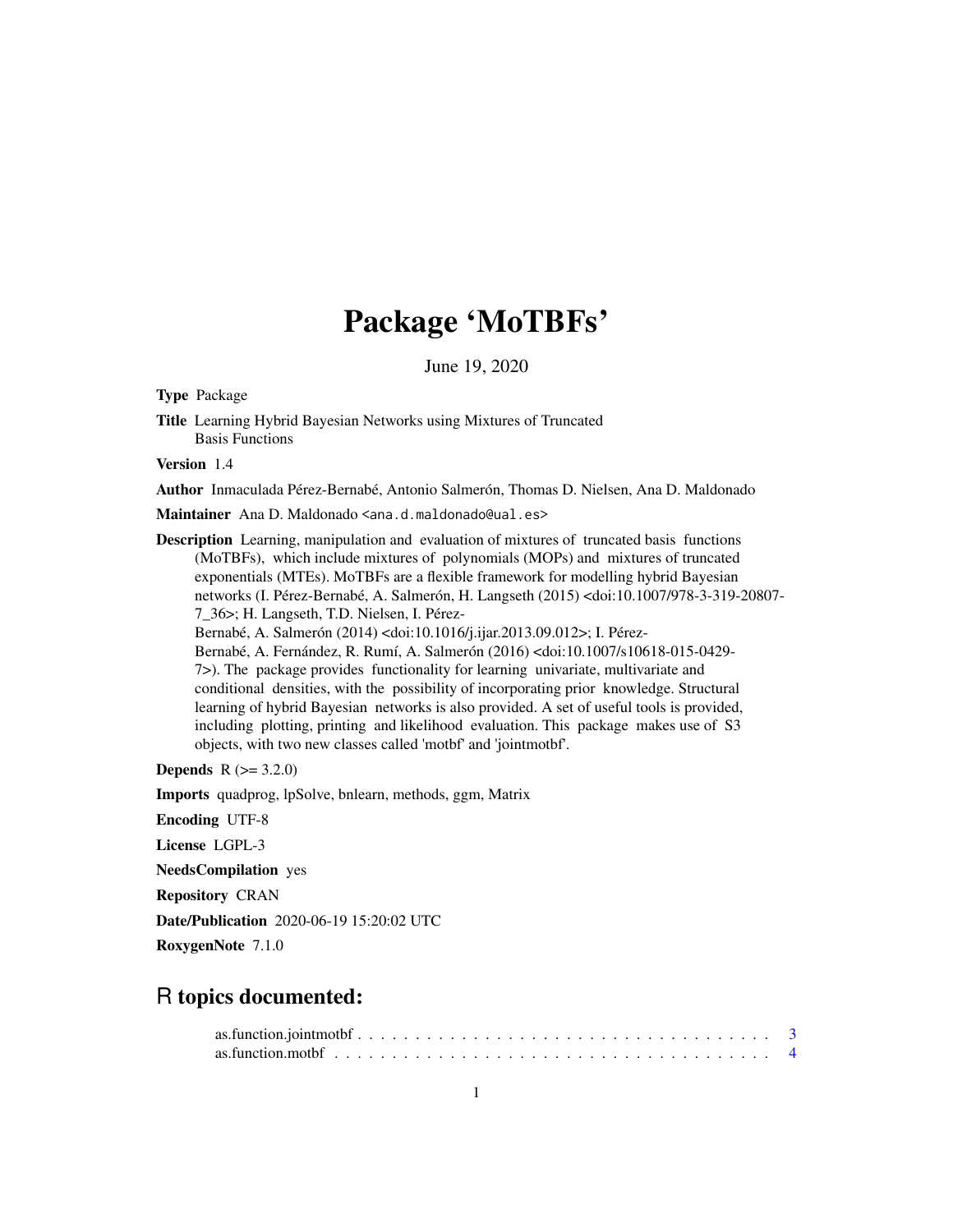|                                                                                                                                                                                                                                                                                                                                                                                                                                                                                                            | 5              |
|------------------------------------------------------------------------------------------------------------------------------------------------------------------------------------------------------------------------------------------------------------------------------------------------------------------------------------------------------------------------------------------------------------------------------------------------------------------------------------------------------------|----------------|
|                                                                                                                                                                                                                                                                                                                                                                                                                                                                                                            | 6              |
|                                                                                                                                                                                                                                                                                                                                                                                                                                                                                                            | $\overline{7}$ |
|                                                                                                                                                                                                                                                                                                                                                                                                                                                                                                            | 8              |
|                                                                                                                                                                                                                                                                                                                                                                                                                                                                                                            | 9              |
|                                                                                                                                                                                                                                                                                                                                                                                                                                                                                                            | 10             |
|                                                                                                                                                                                                                                                                                                                                                                                                                                                                                                            | 11             |
|                                                                                                                                                                                                                                                                                                                                                                                                                                                                                                            | 11             |
|                                                                                                                                                                                                                                                                                                                                                                                                                                                                                                            | 12             |
|                                                                                                                                                                                                                                                                                                                                                                                                                                                                                                            | 13             |
|                                                                                                                                                                                                                                                                                                                                                                                                                                                                                                            | 15             |
|                                                                                                                                                                                                                                                                                                                                                                                                                                                                                                            | 16             |
|                                                                                                                                                                                                                                                                                                                                                                                                                                                                                                            | 16             |
|                                                                                                                                                                                                                                                                                                                                                                                                                                                                                                            | 19             |
|                                                                                                                                                                                                                                                                                                                                                                                                                                                                                                            | 21             |
|                                                                                                                                                                                                                                                                                                                                                                                                                                                                                                            | 22             |
|                                                                                                                                                                                                                                                                                                                                                                                                                                                                                                            | 23             |
|                                                                                                                                                                                                                                                                                                                                                                                                                                                                                                            | 24             |
|                                                                                                                                                                                                                                                                                                                                                                                                                                                                                                            | 25             |
|                                                                                                                                                                                                                                                                                                                                                                                                                                                                                                            | 26             |
|                                                                                                                                                                                                                                                                                                                                                                                                                                                                                                            | 27             |
|                                                                                                                                                                                                                                                                                                                                                                                                                                                                                                            | 28             |
|                                                                                                                                                                                                                                                                                                                                                                                                                                                                                                            | 29             |
|                                                                                                                                                                                                                                                                                                                                                                                                                                                                                                            | 30             |
|                                                                                                                                                                                                                                                                                                                                                                                                                                                                                                            | 31             |
|                                                                                                                                                                                                                                                                                                                                                                                                                                                                                                            | 32             |
|                                                                                                                                                                                                                                                                                                                                                                                                                                                                                                            |                |
|                                                                                                                                                                                                                                                                                                                                                                                                                                                                                                            | 34             |
|                                                                                                                                                                                                                                                                                                                                                                                                                                                                                                            | 35             |
|                                                                                                                                                                                                                                                                                                                                                                                                                                                                                                            | 36             |
|                                                                                                                                                                                                                                                                                                                                                                                                                                                                                                            | 37             |
|                                                                                                                                                                                                                                                                                                                                                                                                                                                                                                            | 38             |
|                                                                                                                                                                                                                                                                                                                                                                                                                                                                                                            | 39             |
|                                                                                                                                                                                                                                                                                                                                                                                                                                                                                                            | 41             |
|                                                                                                                                                                                                                                                                                                                                                                                                                                                                                                            | 42             |
|                                                                                                                                                                                                                                                                                                                                                                                                                                                                                                            | 43             |
|                                                                                                                                                                                                                                                                                                                                                                                                                                                                                                            | 43             |
|                                                                                                                                                                                                                                                                                                                                                                                                                                                                                                            | 44             |
|                                                                                                                                                                                                                                                                                                                                                                                                                                                                                                            | 45             |
|                                                                                                                                                                                                                                                                                                                                                                                                                                                                                                            | 47             |
|                                                                                                                                                                                                                                                                                                                                                                                                                                                                                                            | 48             |
|                                                                                                                                                                                                                                                                                                                                                                                                                                                                                                            | 50             |
| mop.learning                                                                                                                                                                                                                                                                                                                                                                                                                                                                                               | 51             |
|                                                                                                                                                                                                                                                                                                                                                                                                                                                                                                            | 53             |
| $MoTBFs$ Learning $\ldots \ldots \ldots \ldots \ldots \ldots \ldots \ldots \ldots \ldots \ldots \ldots$                                                                                                                                                                                                                                                                                                                                                                                                    | 54             |
| motbf_type<br>$\mathcal{L}_{\mathcal{A}}(\mathcal{A}) = \mathcal{L}_{\mathcal{A}}(\mathcal{A}) = \mathcal{L}_{\mathcal{A}}(\mathcal{A}) = \mathcal{L}_{\mathcal{A}}(\mathcal{A}) = \mathcal{L}_{\mathcal{A}}(\mathcal{A}) = \mathcal{L}_{\mathcal{A}}(\mathcal{A}) = \mathcal{L}_{\mathcal{A}}(\mathcal{A}) = \mathcal{L}_{\mathcal{A}}(\mathcal{A}) = \mathcal{L}_{\mathcal{A}}(\mathcal{A}) = \mathcal{L}_{\mathcal{A}}(\mathcal{A}) = \mathcal{L}_{\mathcal{A}}(\mathcal{A}) = \mathcal{L}_{\mathcal{A$ | 56             |
|                                                                                                                                                                                                                                                                                                                                                                                                                                                                                                            | 57             |
|                                                                                                                                                                                                                                                                                                                                                                                                                                                                                                            | 58             |
|                                                                                                                                                                                                                                                                                                                                                                                                                                                                                                            | 59             |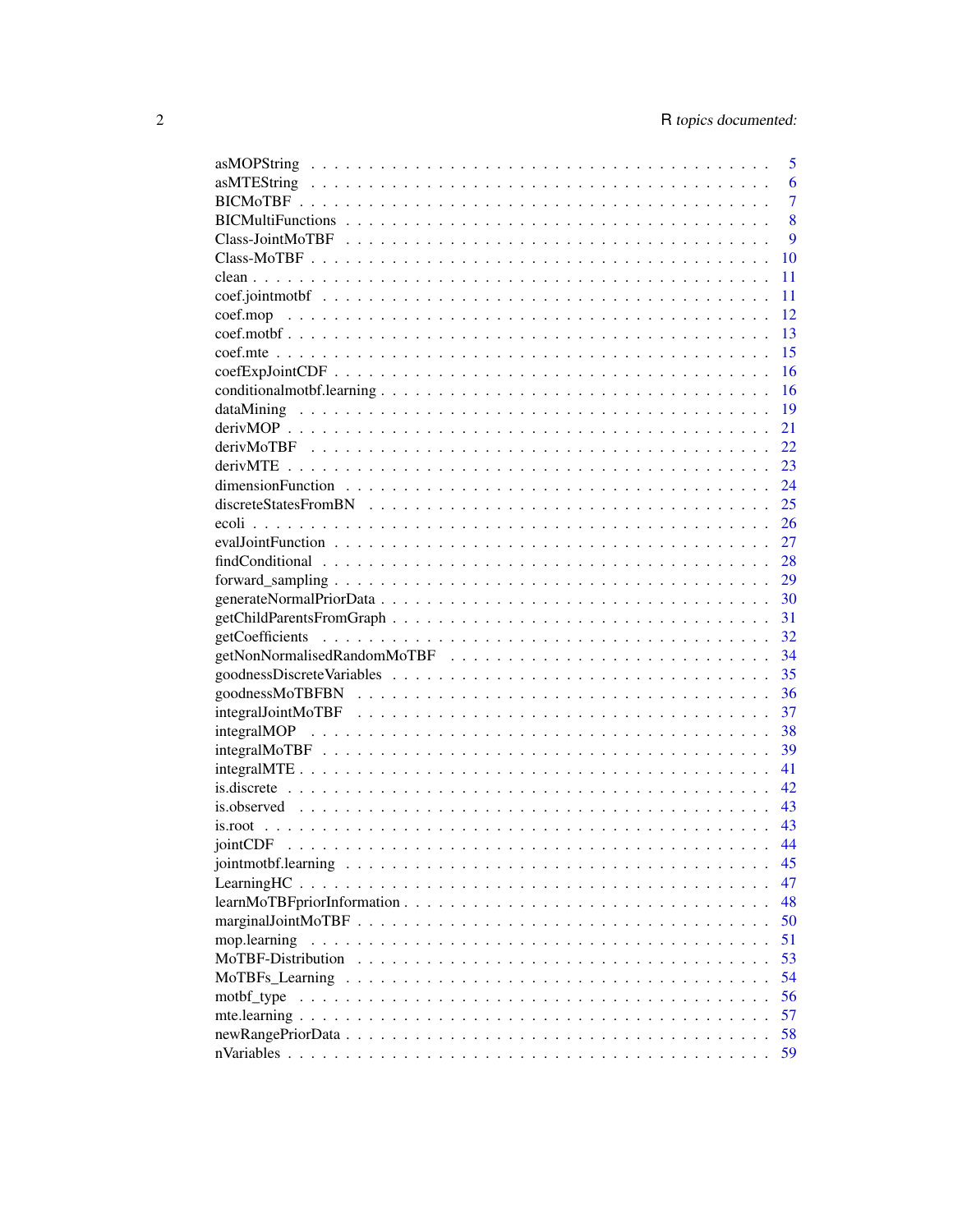<span id="page-2-0"></span>

| Index | 83 |
|-------|----|

as.function.jointmotbf

```
Coerce a "jointmotbf" Object to a Function
```
## Description

Takes a "jointmotbf" object and contructs an R function to evaluate it at multidimensional points.

## Usage

```
## S3 method for class 'jointmotbf'
as.function(x, ...)
```
## Arguments

|                      | An object of class "joinmothen".                                                        |
|----------------------|-----------------------------------------------------------------------------------------|
| $\ddot{\phantom{0}}$ | Further arguments to be passed to or from the method. Not necessary for this<br>method. |

## Details

This is an S3 method for the generic function [as.function.](#page-0-0)

## Value

It returns a function to evaluate an object of class "jointmotbf".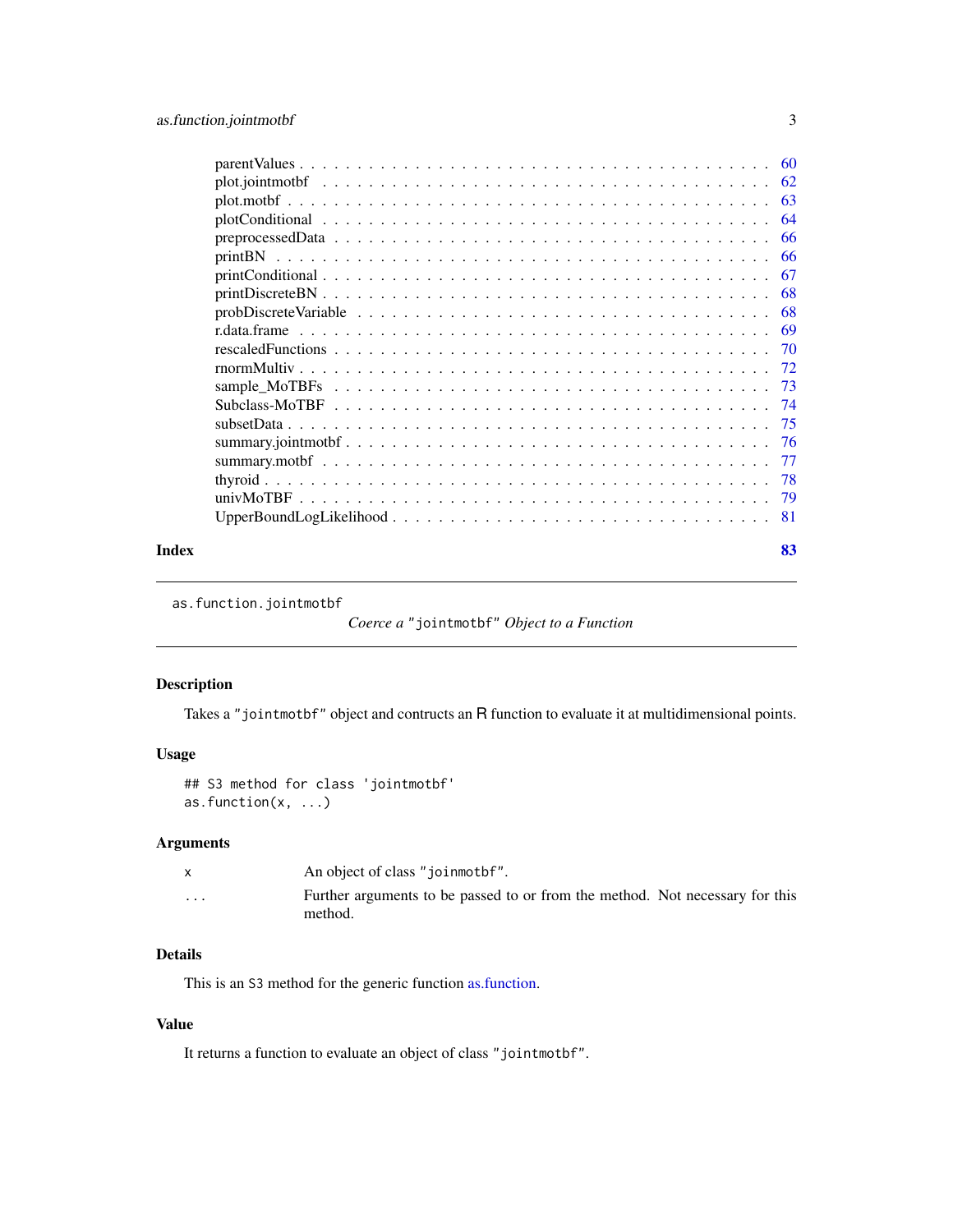## <span id="page-3-0"></span>See Also

[parametersJointMoTBF](#page-44-1) and [jointMoTBF](#page-44-1)

#### Examples

```
## 1.EXAMPLE
## Dataset
data \leq data.frame(X = rnorm(100), Y = rexp(100))
## Joint function
dim <-c(3,2)param <- parametersJointMoTBF(data, dimensions = dim)
P <- jointMoTBF(param)
density <- as.function(P)(data[,1], data[,2])
density
## Log-likelihood
sum(log(density))
#############################################################################
## MORE EXAMPLES ############################################################
#############################################################################
## Dataset
data \le data.frame(X = rnorm(100), Y = rexp(100), Z = rnorm(100))
## Joint function
dim <-c(2,3,4)param <- parametersJointMoTBF(data, dimensions = dim)
P <- jointMoTBF(param)
density <- as.function(P)(data[,1], data[,2], data[,3])
density
## Log-likelihood
sum(log(density))
```
as.function.motbf *Coerce an* "motbf" *object to a Function*

#### Description

Takes an "motbf" object and contructs an R function to evaluate it at points.

#### Usage

```
## S3 method for class 'motbf'
as.function(x, ...)
```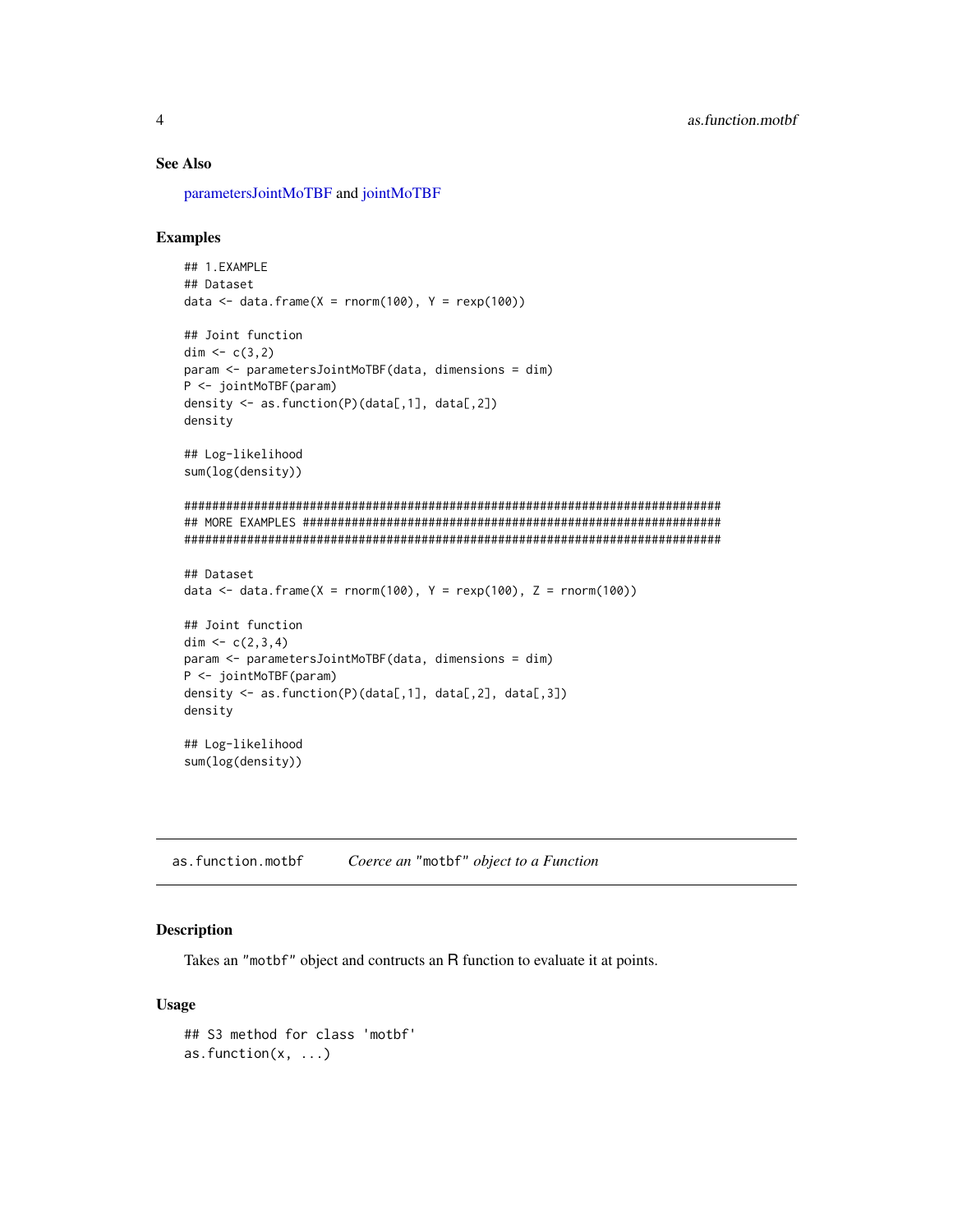## <span id="page-4-0"></span>asMOPString 5

#### Arguments

|          | An object of class "mother".                                                            |
|----------|-----------------------------------------------------------------------------------------|
| $\cdots$ | Further arguments to be passed to or from the method. Not necessary for this<br>method. |

### Details

This is an S3 method for the generic function [as.function.](#page-0-0)

## Value

It returns a function to evaluate an object of class "motbf".

## Examples

```
## Data
X \leftarrow rchisq(5000, df = 3)
## Learning
P <- univMoTBF(X, POTENTIAL_TYPE = "MOP"); P
## Evaluation
as.function(P)(min(X))
as.function(P)(max(X))
as.function(P)(10)
density <- as.function(P)(X)
## Plot
hist(X, prob = TRUE, main = "")
points(X, density, col=4, pch=16)
```
<span id="page-4-1"></span>asMOPString *Parameters to MOP String*

## Description

This function builds a string with the structure of a 'mop' function.

## Usage

```
asMOPString(parameters)
```
#### Arguments

parameters A "numeric" vector containing the coefficients.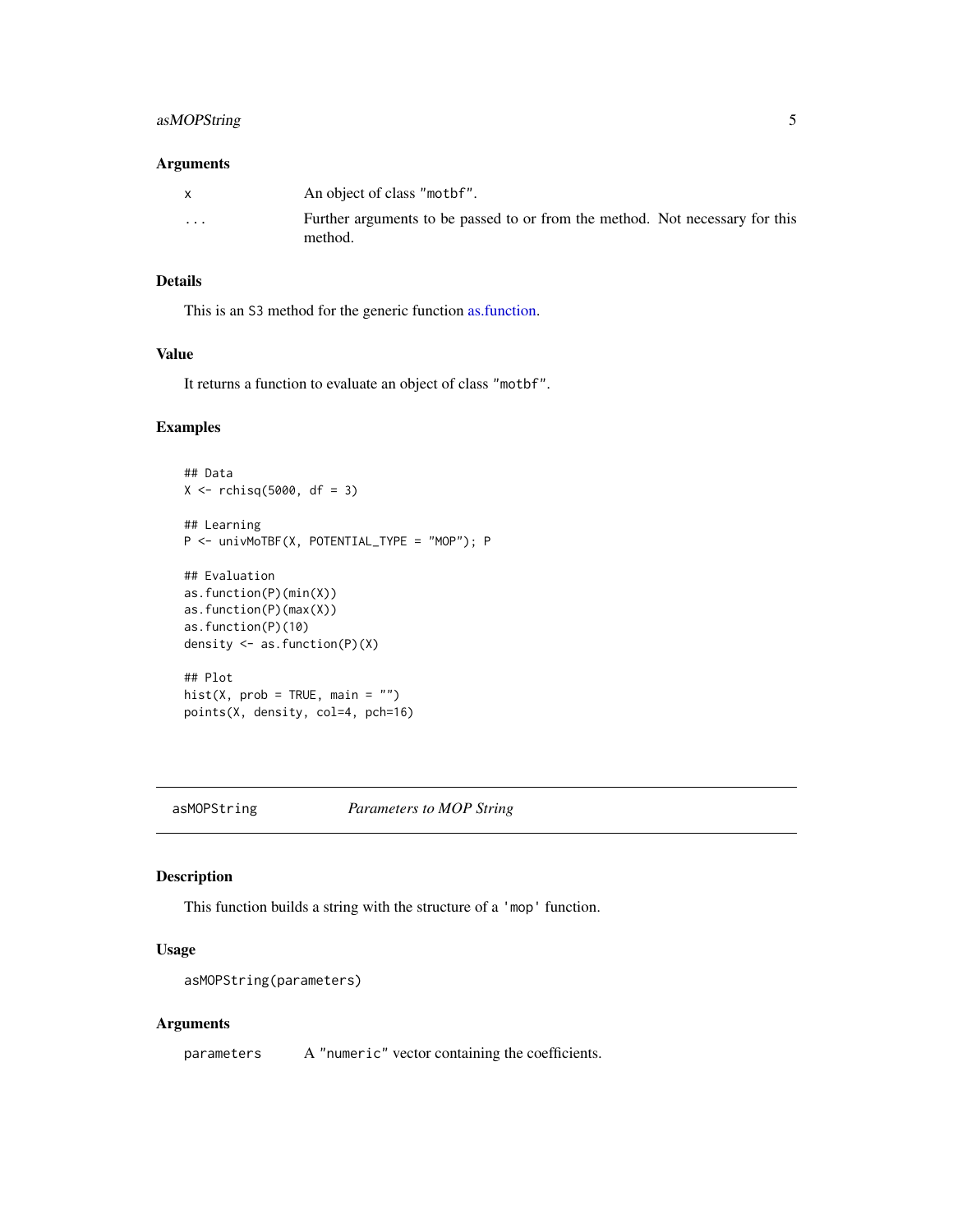<span id="page-5-0"></span>A "character" string with a 'mop' structure.

## Examples

```
param <-c(1, 2, 3, 4)asMOPString(param)
param <- 3.4
asMOPString(param)
```
## <span id="page-5-1"></span>asMTEString *Converting MTEs to strings*

## Description

This function builds a string with the structure of an 'mte' function.

## Usage

```
asMTEString(parameters, num = 5)
```
## Arguments

| parameters | A "numeric" vector containing the coefficients.                                            |
|------------|--------------------------------------------------------------------------------------------|
| num        | A "numeric" value which contains the denominator of the coefficient in the<br>exponential. |

## Value

A "character" string with an 'mte' structure.

## Examples

```
param <-5.8asMTEString(param)
```
param  $<-c(5.2, 0.3, -3, 4)$ asMTEString(param)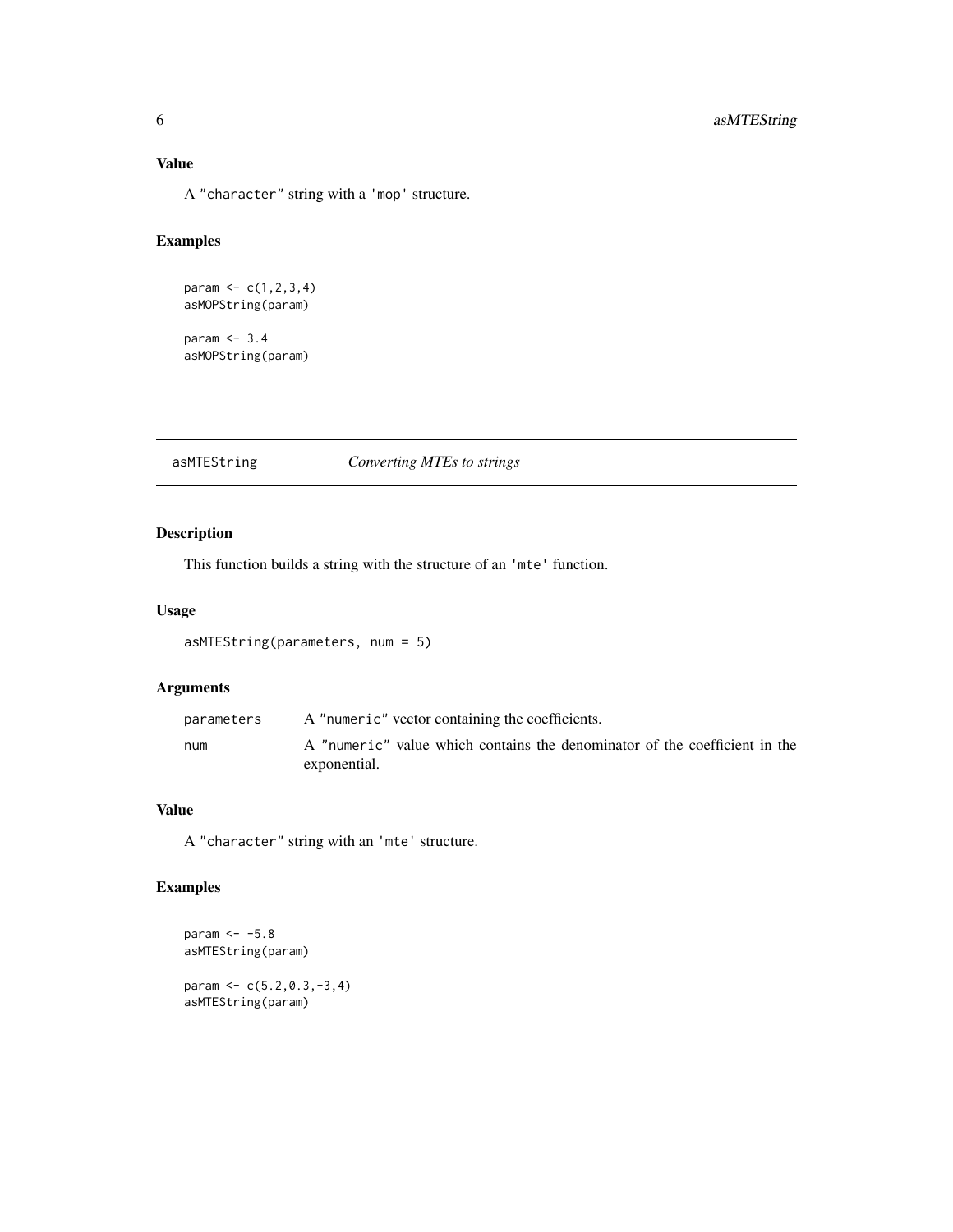## <span id="page-6-0"></span>Description

Computes the Bayesian information criterion value (BIC) of a mixture of truncated basis functions. The BIC score is the log likelihood penalized by the number of parameters of the function and the number of records of the evaluated data.

#### Usage

BICMoTBF(Px, X)

## Arguments

| Рx | A function of class "motbf".                  |
|----|-----------------------------------------------|
|    | A "numeric" vector with the data to evaluate. |

## Value

A "numeric" value corresponding to the BIC score.

## See Also

[univMoTBF](#page-78-1)

```
## Data
X <- rexp(10000)
## Data test
Xtest <- rexp(1000)
Xtest <- Xtest[Xtest>=min(X) && Xtest<=max(X)]
## Learning
f1 <- univMoTBF(X, POTENTIAL_TYPE = "MOP", nparam = 10); f1f2 <- univMoTBF(X, POTENTIAL_TYPE = "MTE", maxParam = 11); f2
## BIC values
BICMoTBF(Px = f1, X = Xtest)BICMoTBF(Px = f2, X = Xtest)
```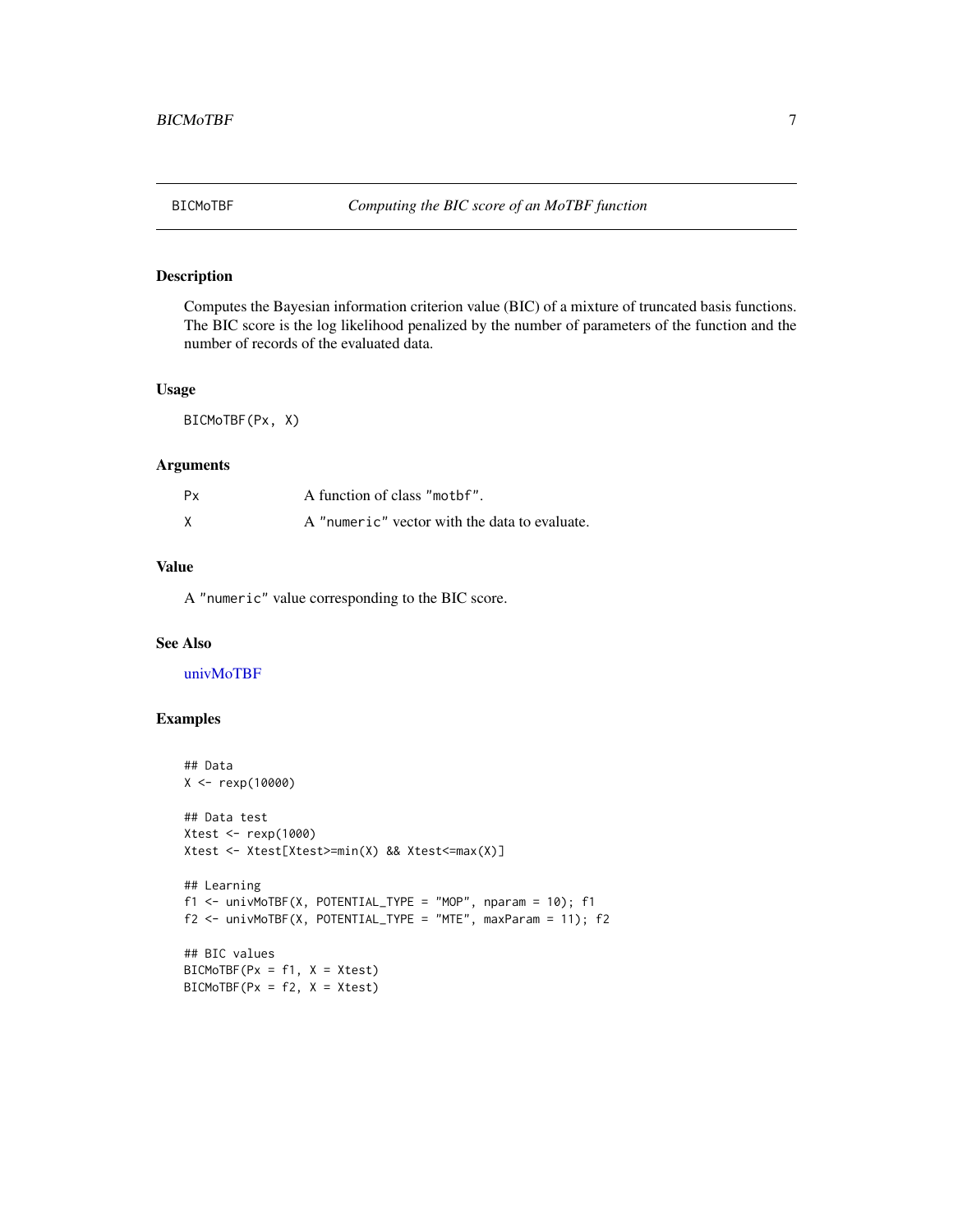<span id="page-7-0"></span>BICMultiFunctions *BIC score for multiple functions*

## Description

Compute the BIC score using more than one probability functions.

## Usage

BICMultiFunctions(Px, X)

## Arguments

| Рx | A list of objects of class "mothen".                                                                         |
|----|--------------------------------------------------------------------------------------------------------------|
|    | A list with as many "numeric" vectors as densities in Px, used to compute the<br>BIC score for each density. |

## Value

The "numeric" BIC value.

### See Also

## [univMoTBF](#page-78-1)

```
## Data
X < - rnorm(500)
Y <- rnorm(500, mean=1)
data <- data.frame(X=X, Y=Y)
## Data as a "list"
Xlist <- sapply(data, list)
## Learning as a "list"
Plist <- lapply(data, univMoTBF, POTENTIAL_TYPE="MOP")
Plist
## BIC value
BICMultiFunctions(Px=Plist, X=Xlist)
```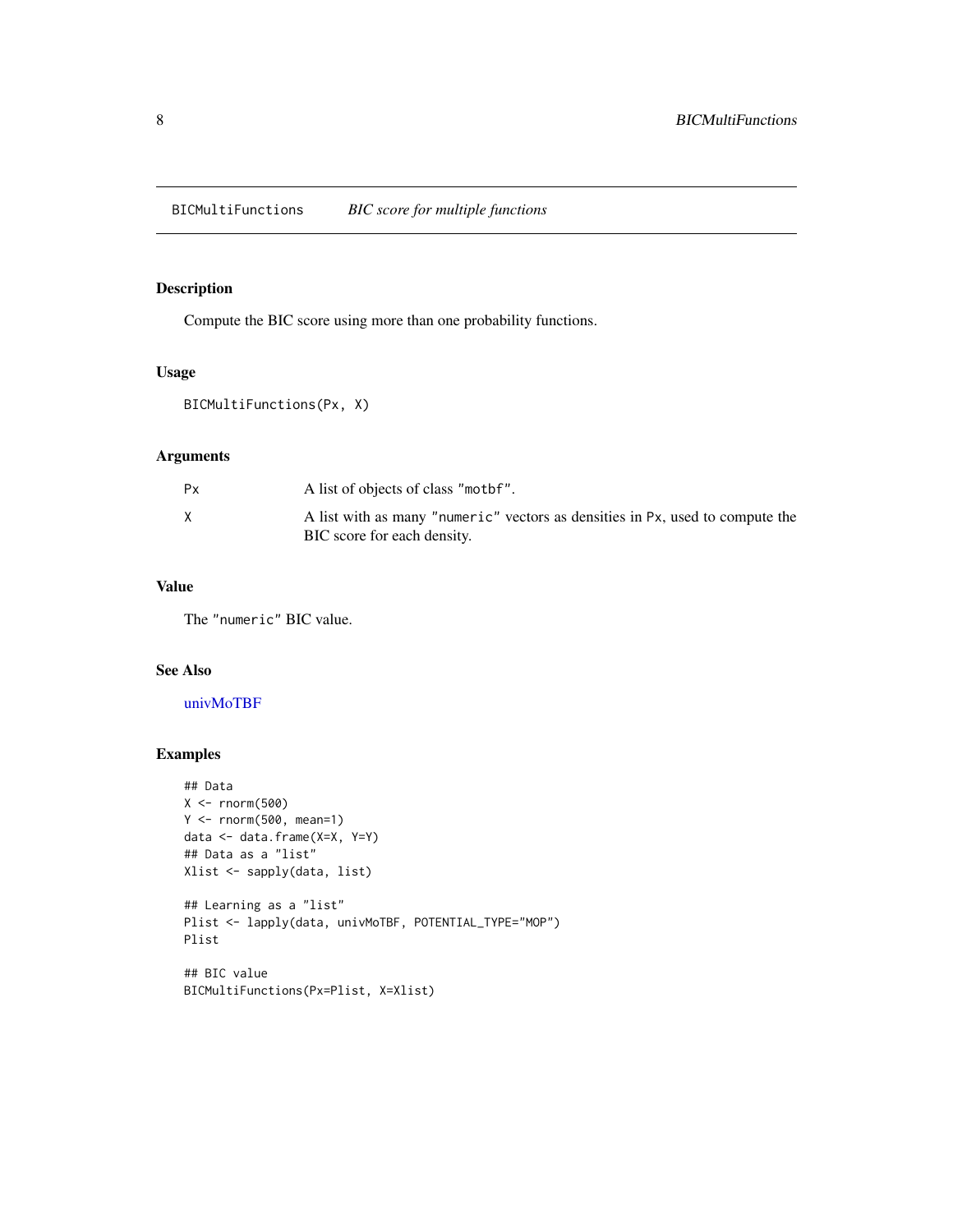#### <span id="page-8-0"></span>Description

Defines an object of class "jointmotbf" and other basic functions for manipulating "jointmotbf" objects.

## Usage

```
jointmotbf(x = 0)
## S3 method for class 'jointmotbf'
print(x, \ldots)## S3 method for class 'jointmotbf'
as.character(x, ...)
## S3 method for class 'jointmotbf'
as.list(x, \ldots)is.jointmotbf(x, class = "jointmotbf")
```
## Arguments

| x        | Preferably, a list containing an expression and other posibles elements like a  |
|----------|---------------------------------------------------------------------------------|
|          | "numeric" matrix with the domain of the variables, the dimension of the vari-   |
|          | ables, the number of iterations needed to solve the optimization problem, among |
|          | others. Any R object can be entered, but the utility of this function is not to |
|          | transform objects of other classes into objects of class "jointmothet".         |
| $\cdots$ | Additional arguments, not needed by these methods.                              |
| class    | By default is "jointmothen".                                                    |
|          |                                                                                 |

#### See Also

[jointMoTBF](#page-44-1)

## Examples

```
## n.parameters is the product of the dimensions
dim <- c(3,3)param <- seq(1,prod(dim), by=1)
## Joint Function
f <- list(Parameters=param, Dimensions=dim)
jointF <- jointMoTBF(f)
```
print(jointF) ## jointF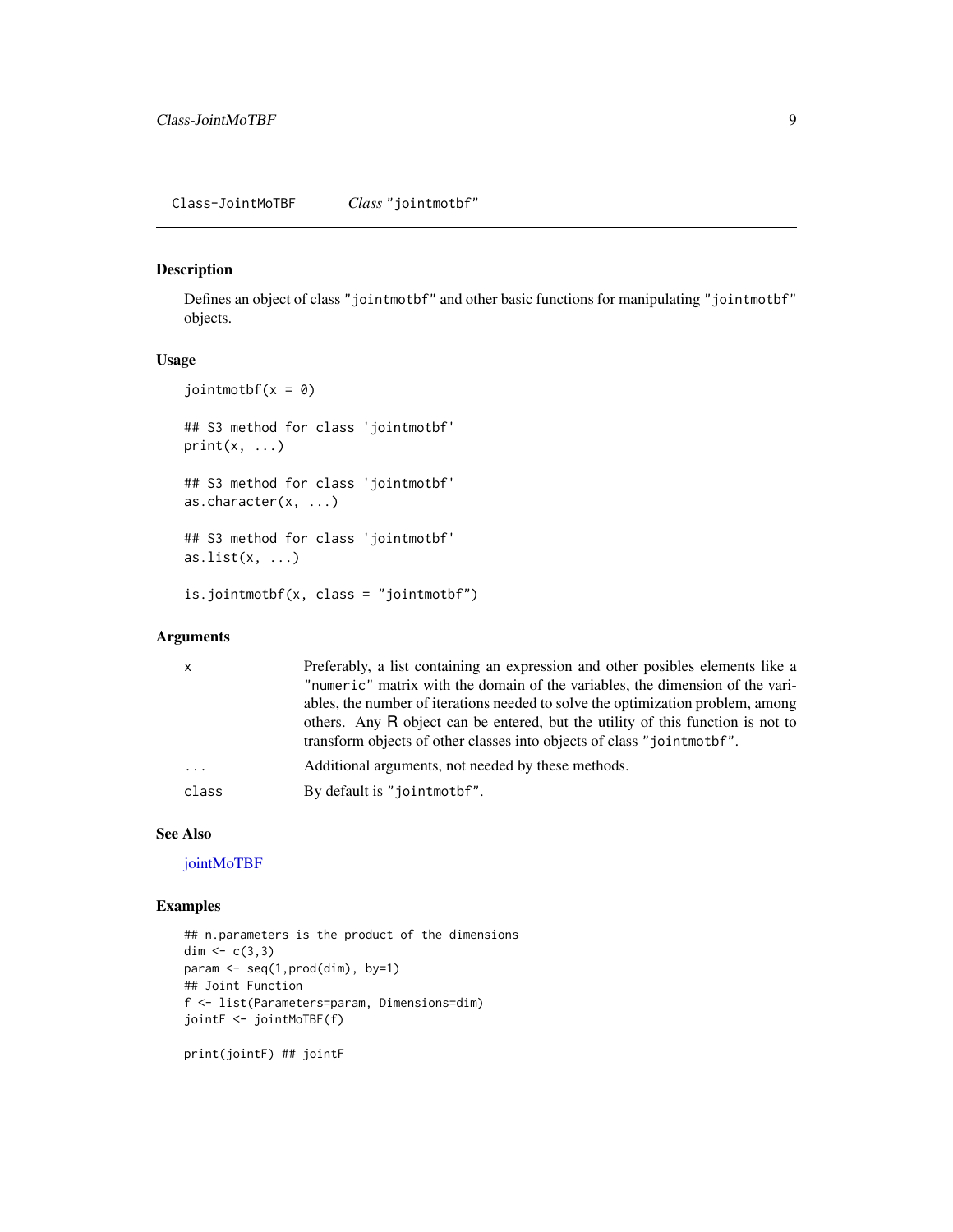```
as.character(jointF)
as.list(jointF)
is(jointF)
is.jointmotbf(jointF)
```
Class-MoTBF *Class* "motbf"

## Description

Defines an object of class "motbf" and other basic functions for manipulating "motbf" objects.

## Usage

```
motbf(x = 0)## S3 method for class 'motbf'
print(x, \ldots)## S3 method for class 'motbf'
as.character(x, ...)
## S3 method for class 'motbf'
as.list(x, \ldots)is.mother(x, class = "mother")
```
## Arguments

| $\mathsf{x}$ | Preferably, a list containing an 'mte' or 'mop' univariate expression and other   |
|--------------|-----------------------------------------------------------------------------------|
|              | posibles elements like a "numeric" vector with the domain of the variable, the    |
|              | number of iterations needed to solve the optimization problem, among others.      |
|              | Any R object can be entered, but the utility of this function is not to transform |
|              | objects of other classes into objects of class "motbf".                           |
| $\cdots$     | Additional arguments, not needed for these methods.                               |
| class        | By default is "motbf".                                                            |
|              |                                                                                   |

#### See Also

[asMOPString](#page-4-1) and [asMTEString](#page-5-1)

```
## Subclass 'MOP'
param <- c(1,2,3,4,5)
MOPString <- asMOPString(param)
fMOP <- motbf(MOPString)
print(fMOP) ## fMOP
```
<span id="page-9-0"></span>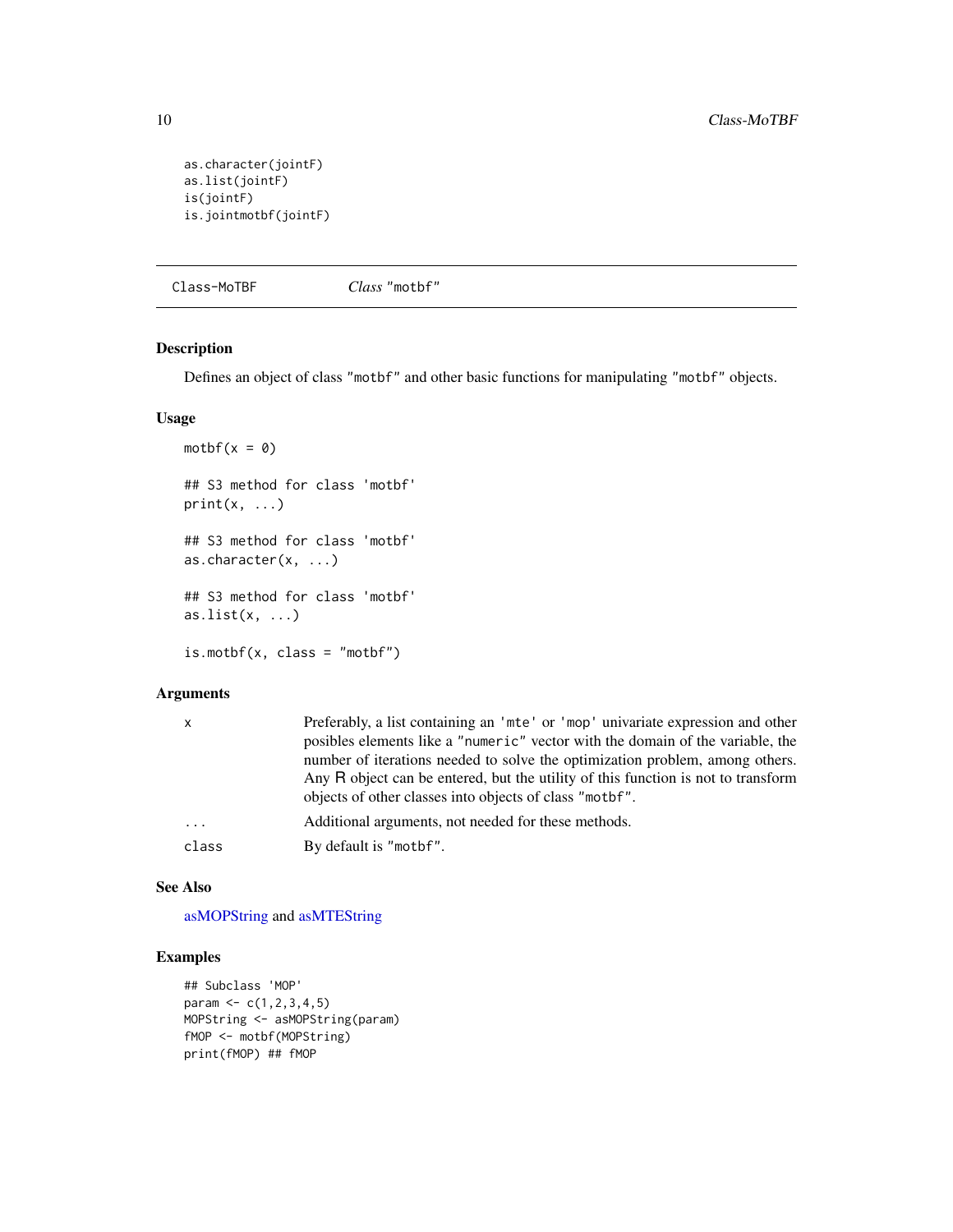#### <span id="page-10-0"></span>clean 11

```
as.character(fMOP)
as.list(fMOP)
is(fMOP)
is.motbf(fMOP)
## Subclass 'MTE'
param <- c(6,7,8,9,10)
MTEString <- asMTEString(param)
fMTE <- motbf(MTEString)
print(fMTE) ## MTE
as.character(fMTE)
as.list(fMTE)
is(fMTE)
is.motbf(fMTE)
```
clean *Remove Objects from Memory*

## Description

Clean the memory. Delete all the objects in memory and a garbage collection takes place.

#### Usage

clean(envir = globalenv(), n = 2)

## Arguments

| envir | The currently active environment; by default It is the gloval environment. |
|-------|----------------------------------------------------------------------------|
|       | Number of garbage collection repetitions; by default $n = 2$ .             |

## Examples

## Run to clean the environment clean() clean(n=2)

coef.jointmotbf *Coefficients of a* "jointmotbf" *object*

## Description

Extracts the parameters of a joint MoTBF density.

#### Usage

## S3 method for class 'jointmotbf' coef(object, ...)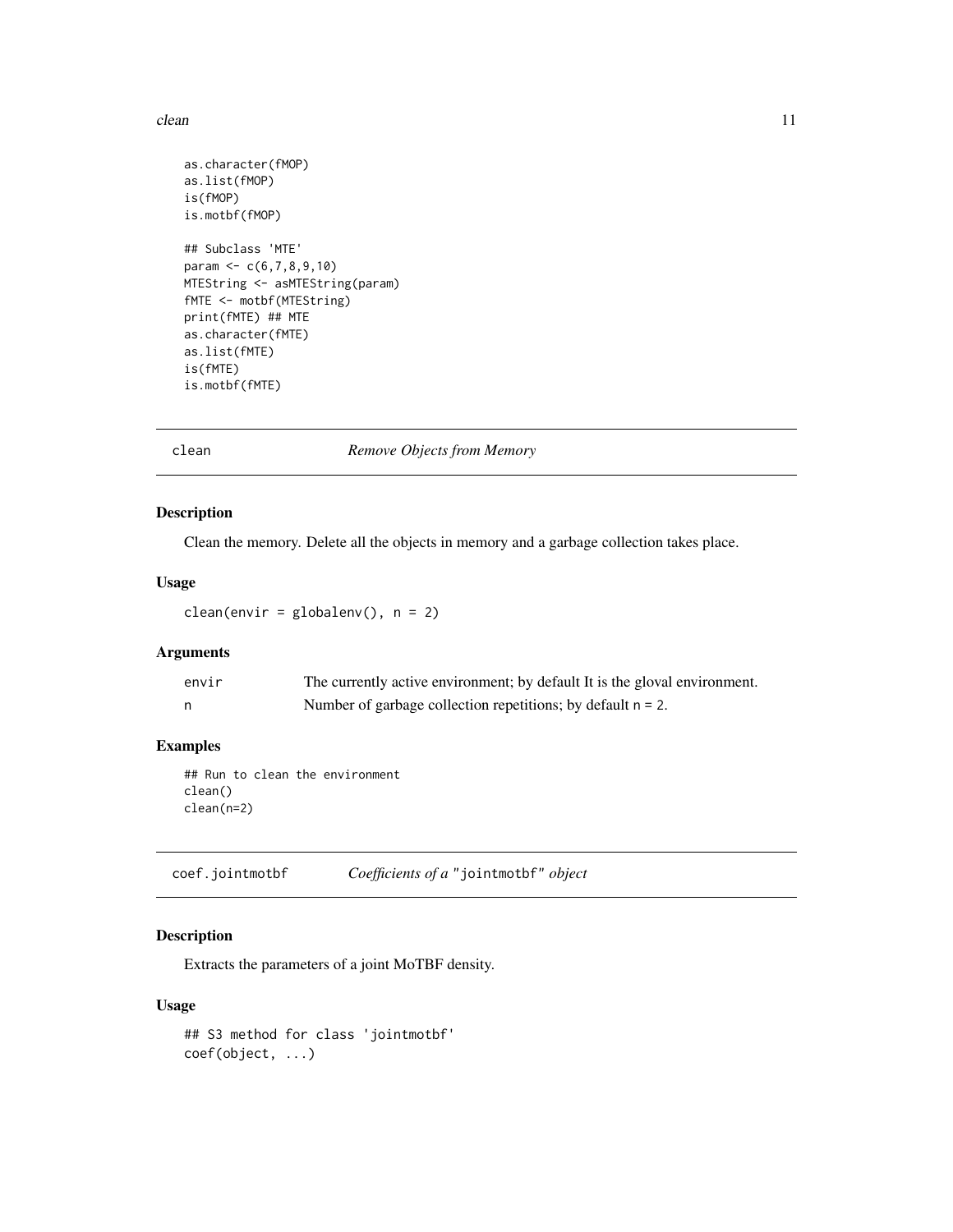#### <span id="page-11-0"></span>Arguments

| object                  | An MoTBF function.                              |
|-------------------------|-------------------------------------------------|
| $\cdot$ $\cdot$ $\cdot$ | Other arguments, unnecessary for this function. |

## Value

A "numeric" vector with the parameters of the function.

#### See Also

[parametersJointMoTBF](#page-44-1) and [jointMoTBF](#page-44-1)

#### Examples

```
## Generate a dataset
data \leq data.frame(X1 = rnorm(100), X2 = rnorm(100))
## Joint function
dim <-c(2,4)param <- parametersJointMoTBF(data, dimensions = dim)
P <- jointMoTBF(param)
P$Time
## Coefficients
coef(P)
#############################################################################
## MORE EXAMPLES ############################################################
#############################################################################
## Generate a dataset
data <- data.frame(X1 = rnorm(100), X2 = rnorm(100), X3 = rnorm(100))
## Joint function
dim <-c(2,4,3)param <- parametersJointMoTBF(data, dimensions = dim)
P <- jointMoTBF(param)
P$Time
## Coefficients
coef(P)
```
coef.mop *Extract coefficients from MOPs*

## <span id="page-11-1"></span>Description

It extracts the parameters of the learned mixtures of polynomial models.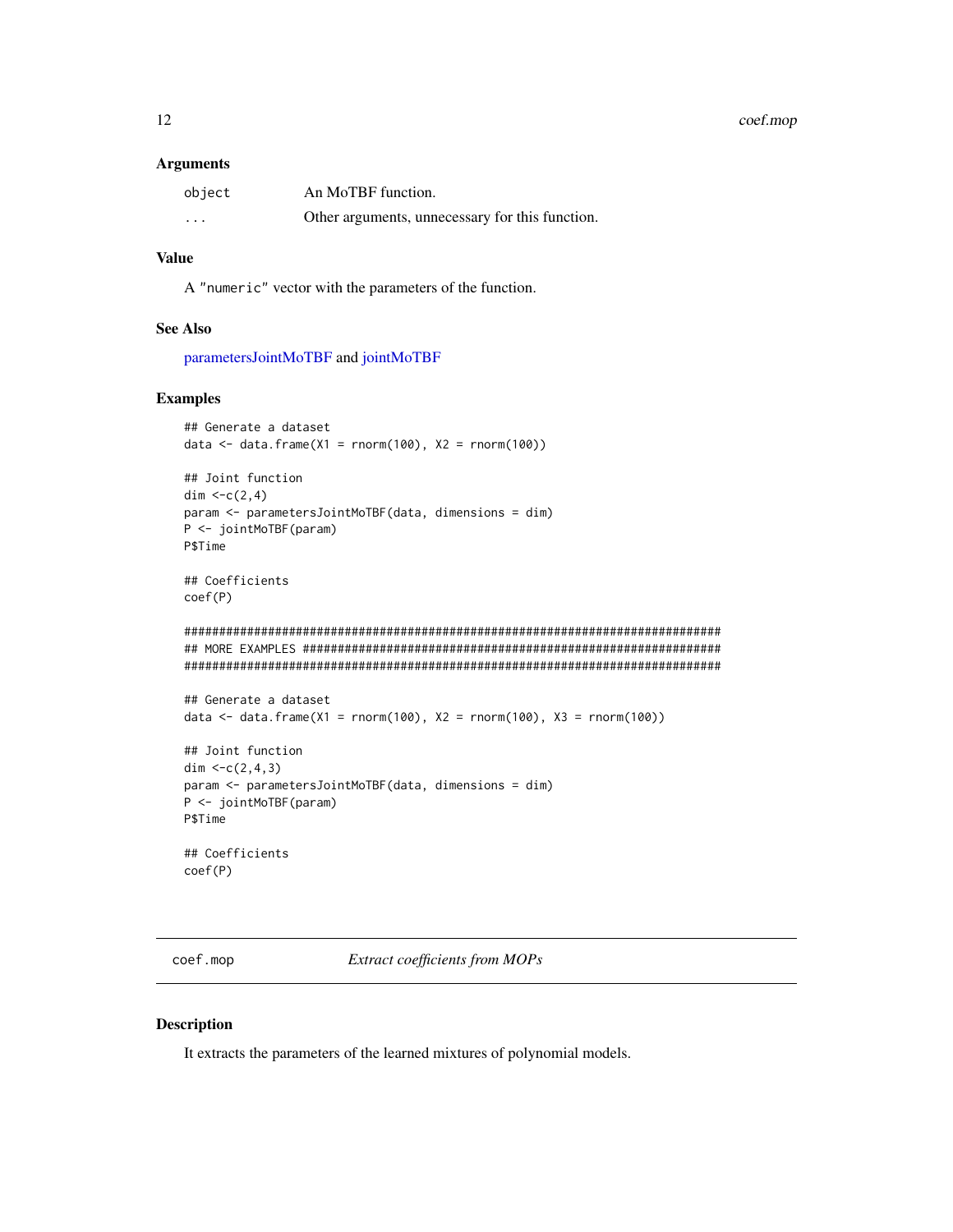#### <span id="page-12-0"></span> $\text{coeff.} \text{motbf}$  13

## Usage

coeffMOP(fx)

coeffPol(fx)

## Arguments

fx An "motbf" function of subclass 'mop'.

## Details

coeffMOP() return the coefficients of the terms in the function.

coeffPol() returns the coefficients of the potential of the polynomial basis in the function.

## Value

An array with the parameters of the function.

#### See Also

[coef.motbf](#page-12-1) and [univMoTBF](#page-78-1)

## Examples

```
## 1. EXAMPLE
data <- rchisq(1000, df=5)
fx1 <- univMoTBF(data, POTENTIAL_TYPE = "MOP")
hist(data, prob=TRUE, main="")
plot(fx1, xlim=range(data), col="red", add=TRUE)
coeffMOP(fx1) ## coef(fx1)
coeffPol(fx1)
## 2. EXAMPLE
data <- rexp(1000, rate=1/2)
fx2 <- univMoTBF(data, POTENTIAL_TYPE = "MOP")
hist(data, prob=TRUE, main="")
plot(fx2, xlim=range(data), col="red", add=TRUE)
coeffMOP(fx2) ## coef(fx2)
coeffPol(fx2)
```
<span id="page-12-1"></span>coef.motbf *Extract the coefficients of an MoTBF*

#### Description

Extracts the parameters of the learned mixtures of truncated basis functions.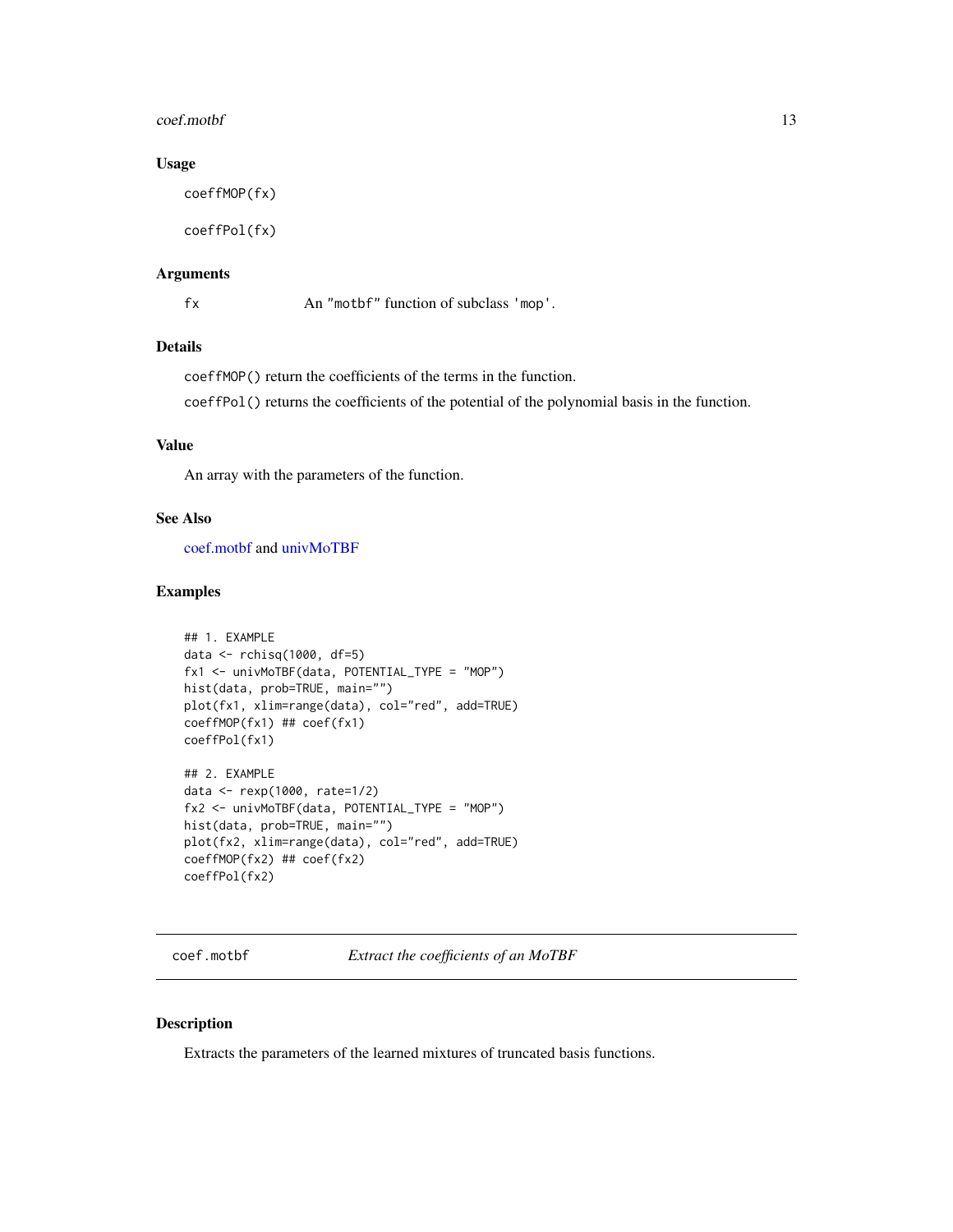## Usage

## S3 method for class 'motbf' coef(object, ...)

#### Arguments

| object  | An object of class mother. |
|---------|----------------------------|
| $\cdot$ | other arguments.           |

## Value

A numeric vector with the parameters of the function.

## See Also

[univMoTBF,](#page-78-1) [coeffMOP](#page-11-1) and [coeffMTE](#page-14-1)

```
## Data
X \leftarrow rchisq(2000, df = 5)
## Learning
f1 <- univMoTBF(X, POTENTIAL_TYPE = "MOP"); f1
## Coefficients
coef(f1)
## Learning
f2 \le - univMoTBF(X, POTENTIAL_TYPE = "MTE", maxParam = 10); f2## Coefficients
coef(f2)
## Learning
f3 <- univMoTBF(X, POTENTIAL_TYPE = "MOP", nparam=10); f3
## Coefficients
coef(f3)
## Plots
plot(NULL, xlim = range(X), ylim = c(0,0.2), xlab="X", ylab="density")
plot(f1, xlim = range(X), col = 1, add = TRUE)plot(f2, xlim = range(X), col = 2, add = TRUE)plot(f3, xlim = range(X), col = 3, add = TRUE)
hist(X, prob = TRUE, add = TRUE)
```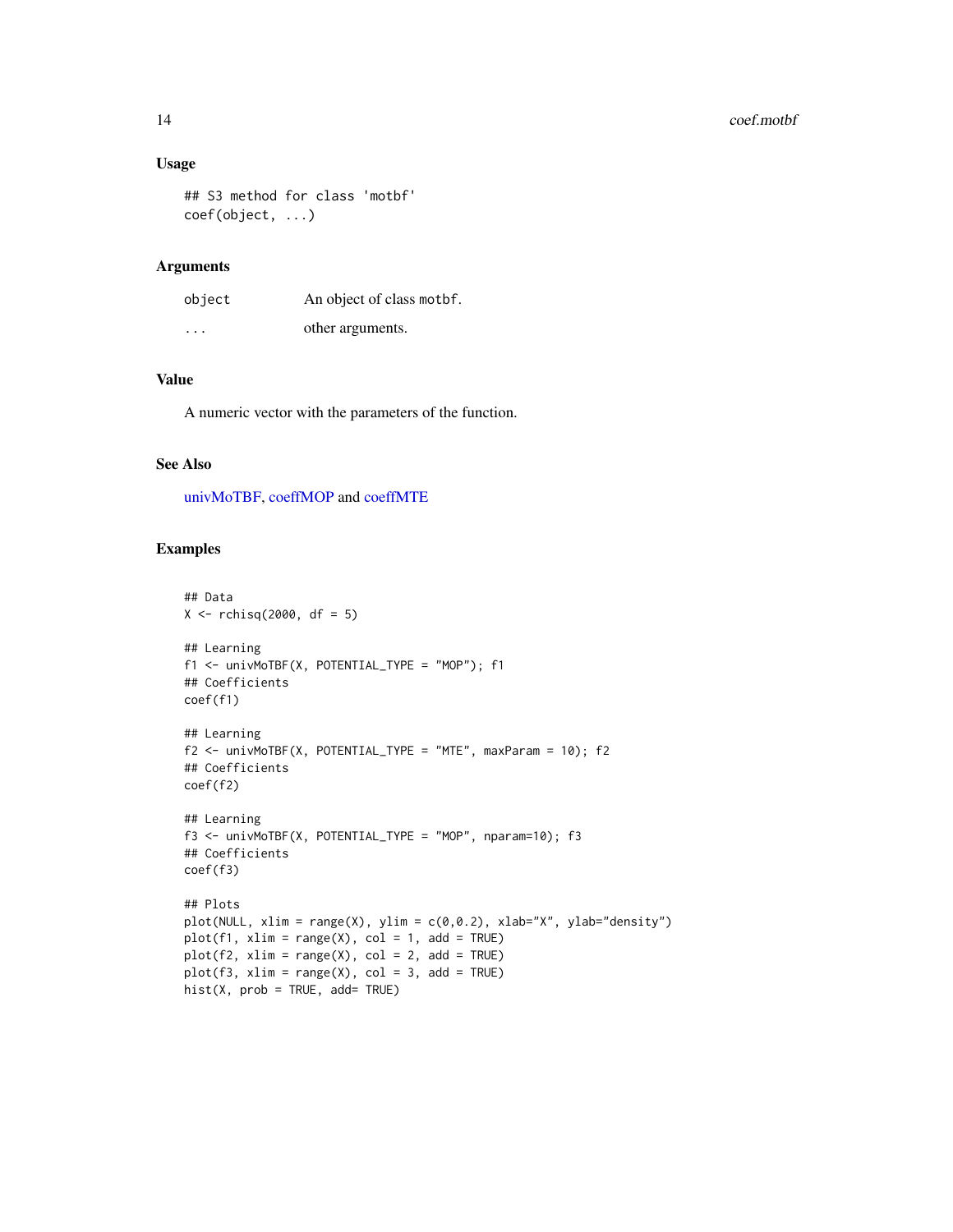<span id="page-14-0"></span>

#### <span id="page-14-1"></span>Description

It extracts the parameters of the learned mixtures of truncated exponential models.

#### Usage

coeffMTE(fx)

coeffExp(fx)

## Arguments

fx An "motbf" function of subclass 'mte'.

## Details

coeffMOP() return the coefficients of the terms in the function.

coeffPol() returns the coefficients of the potential of the exponential basis in the function.

## Value

An array with the parameters of the function.

### See Also

[coef.motbf](#page-12-1) and [univMoTBF](#page-78-1)

```
## 1. EXAMPLE
data <- rnorm(1000, mean=5)
fx1 <- univMoTBF(data, POTENTIAL_TYPE = "MTE")
hist(data, prob=TRUE, main="")
plot(fx1, xlim=range(data), col="red", add=TRUE)
coeffMTE(fx1) ## coef(fx1)
coeffExp(fx1)
## 2. EXAMPLE
data <- rexp(1000, rate=1/2)
fx2 <- univMoTBF(data, POTENTIAL_TYPE = "MTE")
hist(data, prob=TRUE, main="")
plot(fx2, xlim=range(data), col="red", add=TRUE)
coeffMTE(fx2) ## coef(fx2)
coeffExp(fx2)
```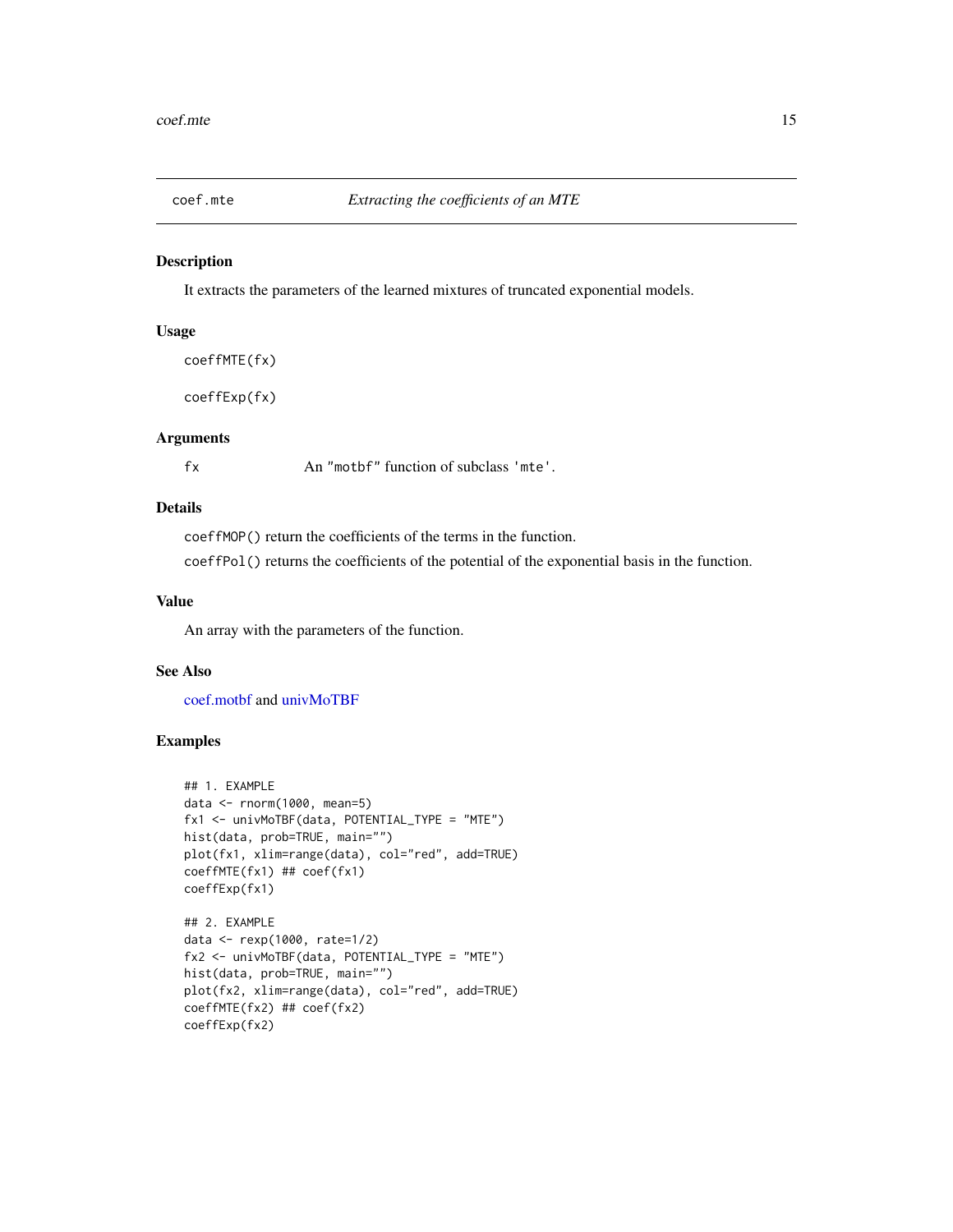<span id="page-15-0"></span>coefExpJointCDF *Degree Function*

#### Description

Compute the degree for each term of a joint CDF.

## Usage

```
coefExpJointCDF(dimensions)
```
#### Arguments

dimensions A "numeric" vector including the number of parameters of each variable.

## Value

A list with n element. Each element contains a numeric vector with the degree for each variable and each term of the joint CDF.

#### Examples

```
## Dimension of the joint PDF of 2 variables
dim <-c(4,5)## Potentials of each term of the CDF
c <- coefExpJointCDF(dim)
length(c) + 1 ## plus 1 because of the constant coefficient
## Dimension of the joint density function of 2 variables
dim \leq -c(5, 5, 3)## Potentials of the cumulative function
coefExpJointCDF(dim)
```
conditionalmotbf.learning

*Learning conditional MoTBF densities*

#### Description

Collection of functions used for learning conditional MoTBFs, computing the internal BIC, selecting the parents that get the best BIC value, and other internal functions required to learn the conditional densities.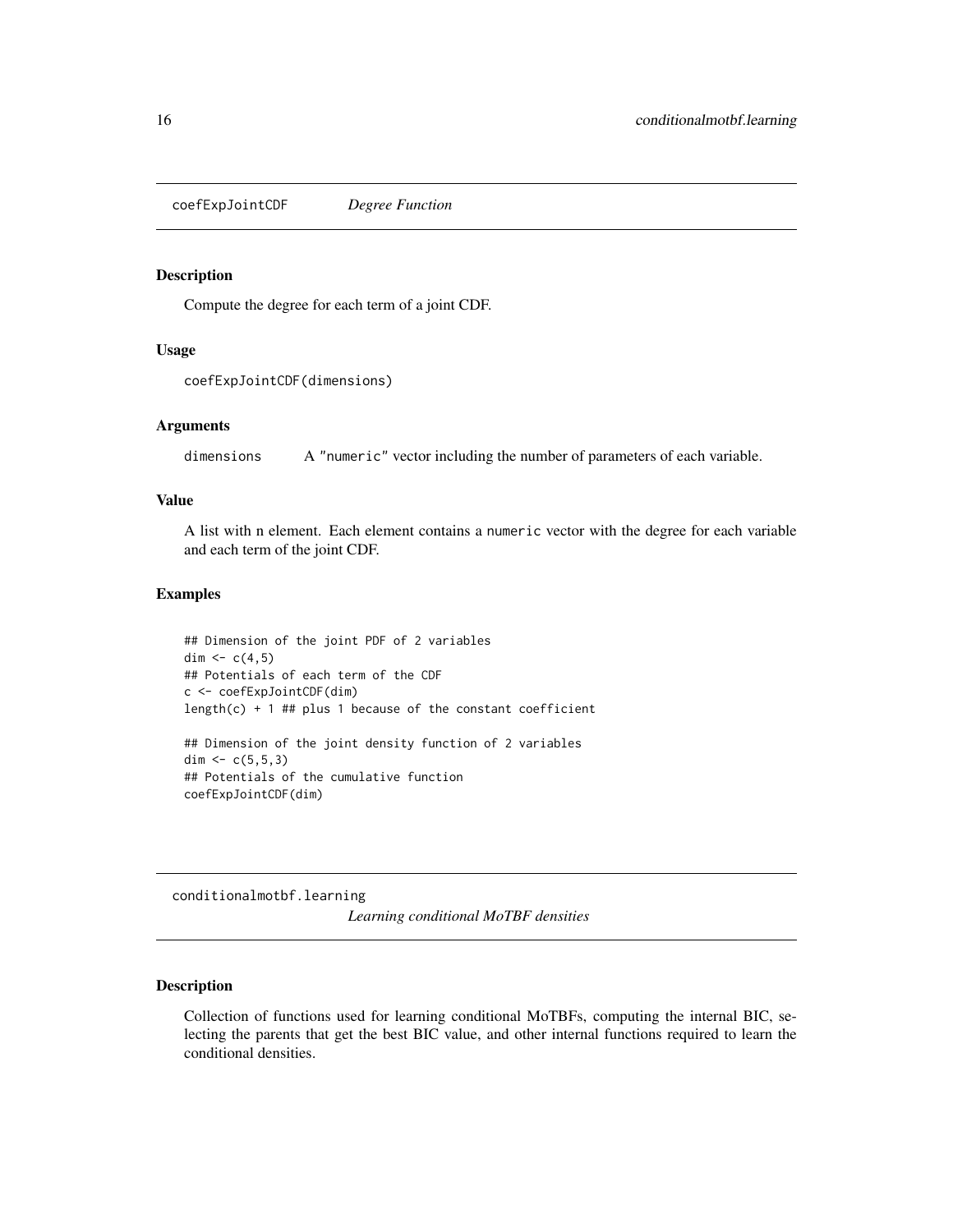## Usage

```
conditionalMethod(
  data,
  nameParents,
  nameChild,
  numIntervals,
 POTENTIAL_TYPE,
 maxParam = NULL,
  s = NULL,
 priorData = NULL
)
conditional(
  data,
  nameParents,
  nameChild,
  domainChild,
  domainParents,
  numIntervals,
  mm,
 POTENTIAL_TYPE,
 maxParam = NULL,
  s = NULL,priorData = NULL
\mathcal{L}select(
  data,
  nameParents,
  nameChild,
  domainChild,
  domainParents,
  numIntervals,
 POTENTIAL_TYPE,
 maxParam = NULL,
  s = NULL,priorData = NULL
)
learn.tree.Intervals(
  data,
  nameParents,
  nameChild,
  domainParents,
  domainChild,
  numIntervals,
```
POTENTIAL\_TYPE, maxParam = NULL,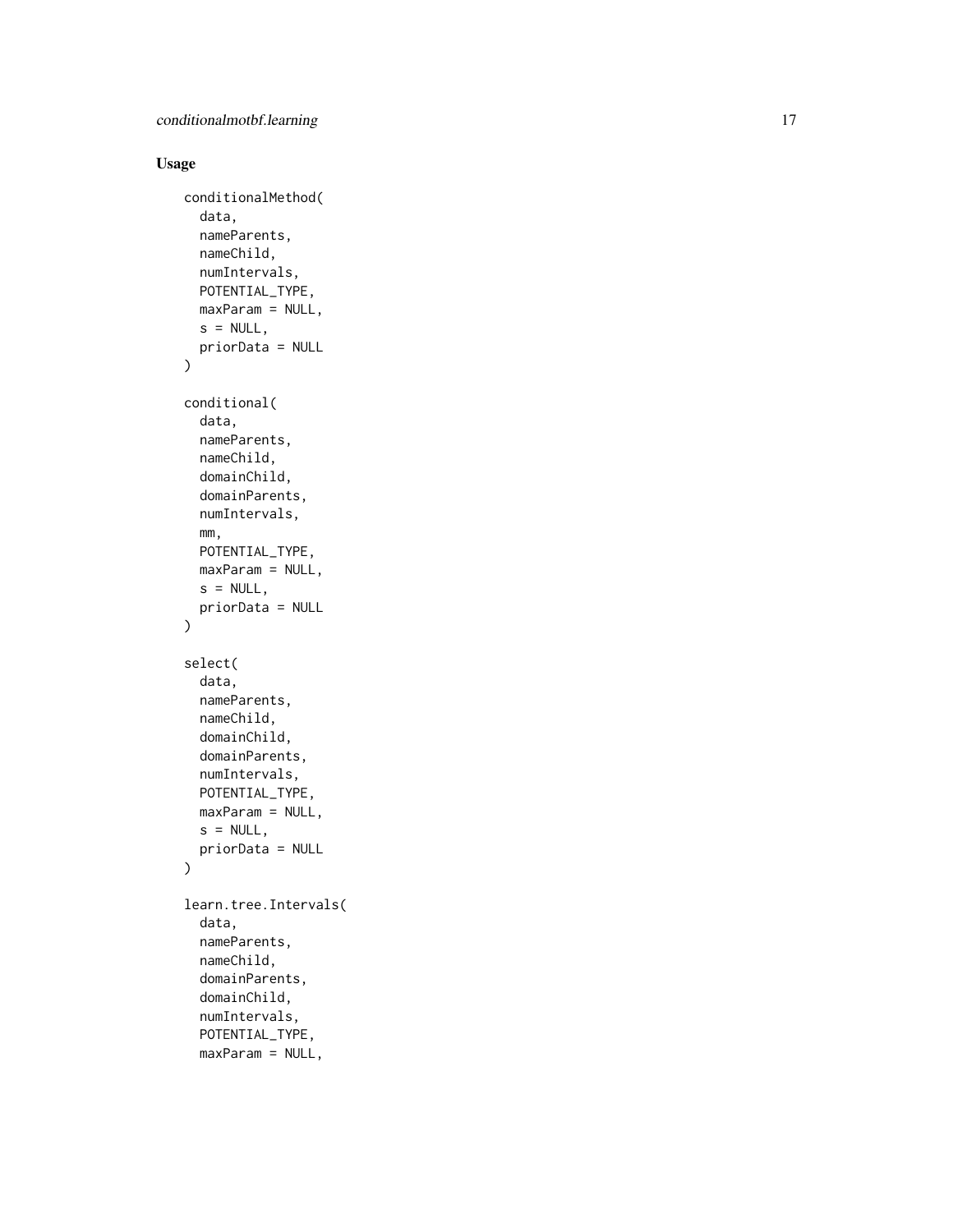```
s = NULL,priorData = NULL
\lambda
```
BICscoreMoTBF(conditionalfunction, data, nameParents, nameChild)

#### Arguments

| data                | An object of class "data.frame".                                                                                                                                                                                                                                                                                                                                               |
|---------------------|--------------------------------------------------------------------------------------------------------------------------------------------------------------------------------------------------------------------------------------------------------------------------------------------------------------------------------------------------------------------------------|
| nameParents         | A "character" vector containing the names of the parent variables.                                                                                                                                                                                                                                                                                                             |
| nameChild           | A "character" string containing the name of the child variable.                                                                                                                                                                                                                                                                                                                |
| numIntervals        | A positive integer indicating the maximum number of intervals for splitting the<br>domain of the parent variables.                                                                                                                                                                                                                                                             |
|                     | POTENTIAL_TYPE A "character" string, either MOP or MTE, corresponding to the type of basis<br>function.                                                                                                                                                                                                                                                                        |
| maxParam            | A positive integer which indicates the maximum number of coefficients in the<br>function. If specified, the output is the function which gets the best BIC with, at<br>most, this number of parameters. By default, it is set to NULL.                                                                                                                                         |
| S                   | A "numeric" value indicating the expert's confidence in the prior knowledge.<br>This argument takes values on the interval $[0, N]$ , where N is the sample size,<br>and is used to synchronize the support of the prior knowledge and the sample.<br>By default, it is NULL, and must be modified only if prior information is to be<br>incorporated in the learning process. |
| priorData           | An object of class "data. frame", corresponding to the prior information.                                                                                                                                                                                                                                                                                                      |
| domainChild         | A "numeric" vector with the range of the child variable.                                                                                                                                                                                                                                                                                                                       |
| domainParents       | An object of class "matrix" with the range of the parent variables, or a "numeric"<br>vector if there is only one parent.                                                                                                                                                                                                                                                      |
| mm                  | One of the inputs and the output of the recursive internal function "conditional".                                                                                                                                                                                                                                                                                             |
| conditionalfunction |                                                                                                                                                                                                                                                                                                                                                                                |
|                     | The output of the internal function learn. tree. Intervals.                                                                                                                                                                                                                                                                                                                    |

#### Details

The main function, conditionalMethod(), fits truncated basis functions for the conditioned variable for each configuration of splits of the parent variables. The domain of the parent variables is splitted in different intervals and univariate functions are fitted in these ranges. The remaining above described functions are internal to the main function.

## Value

The main function conditionalMethod returns a list with the name of the parents, the different intervals and the fitted densities

## See Also

[printConditional](#page-66-1)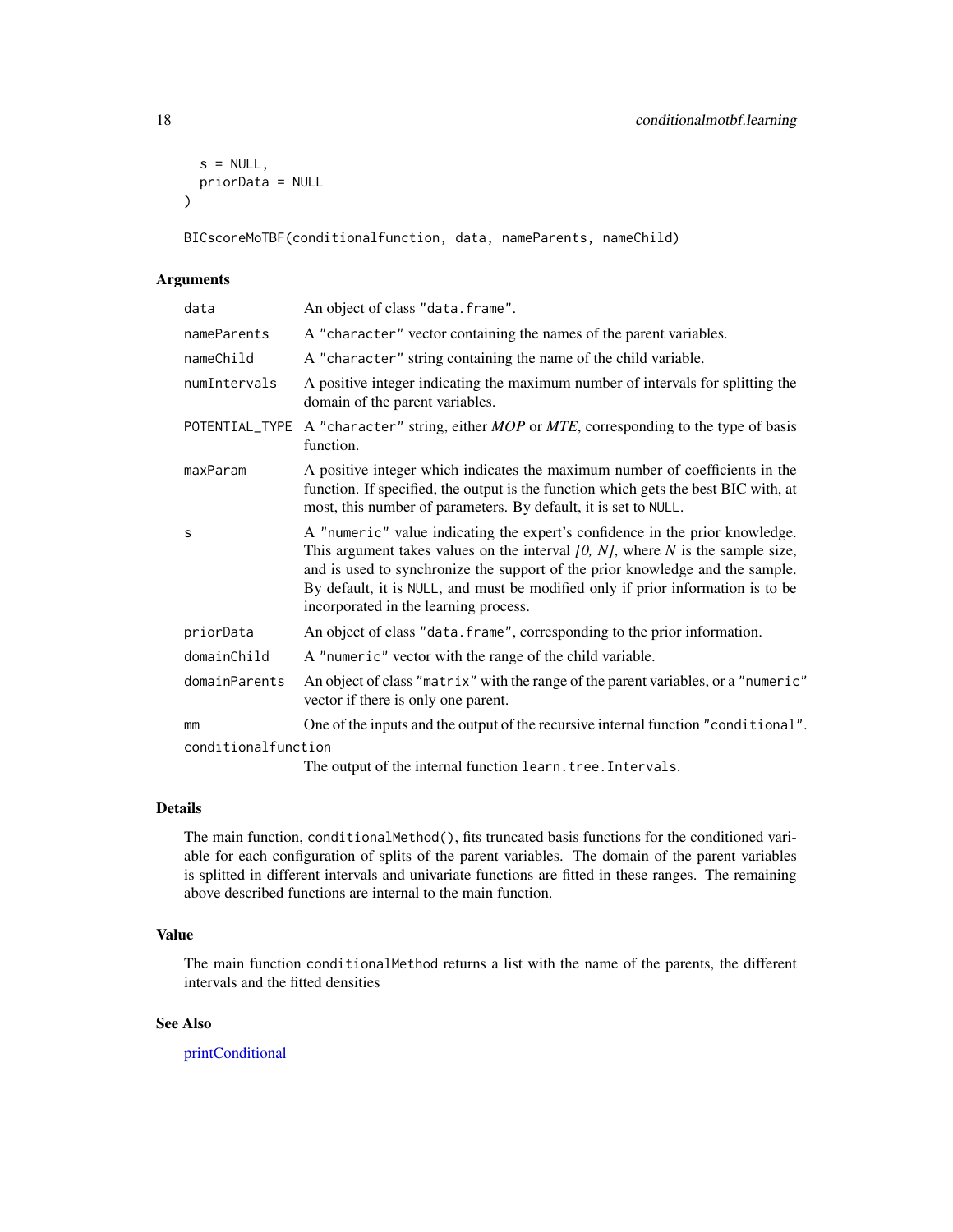#### <span id="page-18-0"></span>dataMining 2012 2013 2014 2022 2023 2024 2022 2023 2024 2022 2023 2024 2022 2023 2024 2022 2023 2024 2022 2023

#### Examples

```
## Dataset
X < - rnorm(1000)
Y \le - rbeta(1000, shape1 = abs(X)/2, shape2 = abs(X)/2)
Z \le - rnorm(1000, mean = Y)
data \leq data.frame(X = X, Y = Y, Z = Z)
## Conditional Method
parents \leq c("X","Y")
child \leftarrow "Z"
intervals <- 2
potential <- "MTE"
fMTE <- conditionalMethod(data, nameParents = parents, nameChild = child,
numIntervals = intervals, POTENTIAL_TYPE = potential)
printConditional(fMTE)
##############################################################################
potential <- "MOP"
fMOP \leq conditionalMethod(data, nameParents = parents, nameChild = child,
numIntervals = intervals, POTENTIAL_TYPE = potential, maxParam = 15)
printConditional(fMOP)
##############################################################################
##############################################################################
## Internal functions: Not needed to run #####################################
##############################################################################
domainP <- range(data[,parents])
domainC <- range(data[, child])
t <- conditional(data, nameParents = parents, nameChild = child,
domainParents = domainP, domainChild = domainC, numIntervals = intervals,
mm = NULL, POTENTIAL_TYPE = potential)
printConditional(t)
selection \leq select(data, nameParents = parents, nameChild = child,
domainParents = domainP, domainChild = domainC, numIntervals = intervals,
POTENTIAL_TYPE = potential)
parent1 <- selection$parent; parent1
domainParent1 <- range(data[,parent1])
treeParent1 <- learn.tree.Intervals(data, nameParents = parent1,
nameChild = child, domainParents = domainParent1, domainChild = domainC,
numIntervals = intervals, POTENTIAL_TYPE = potential)
BICscoreMoTBF(treeParent1, data, nameParents = parent1, nameChild = child)
###############################################################################
###############################################################################
```
dataMining *Data pre-processing utilities*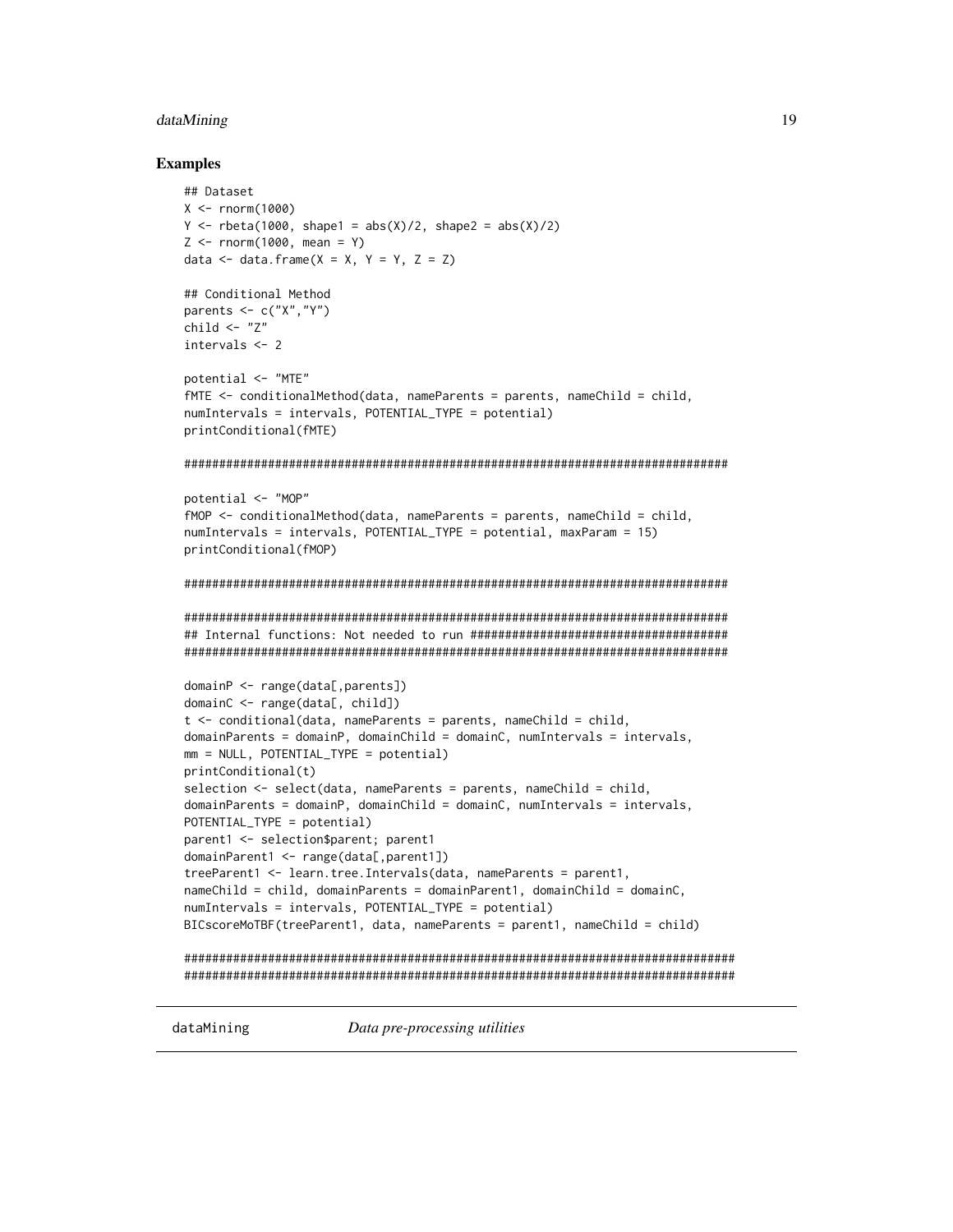## Description

Collection of functions for discretizing, standardizing, converting factors to characters and other usufull methods for pre-processing datasets.

## Usage

whichDiscrete(dataset, discreteVariables)

discreteVariables\_as.character(dataset, discreteVariables)

standardizeDataset(dataset)

discretizeVariablesEWdis(dataset, numIntervals, factor = FALSE, binary = FALSE)

discreteVariablesStates(namevariables, discreteData)

nstates(DiscreteVariablesStates)

quantileIntervals(X, numIntervals)

scaleData(dataset, scale)

## Arguments

| dataset                                                                                                                                         | A dataset of class "data, frame". Tha variables of the dataset can be discrete<br>and continuous.                                                                                                                                                   |
|-------------------------------------------------------------------------------------------------------------------------------------------------|-----------------------------------------------------------------------------------------------------------------------------------------------------------------------------------------------------------------------------------------------------|
| discreteVariables                                                                                                                               |                                                                                                                                                                                                                                                     |
|                                                                                                                                                 | A "character" array with the names of the discrete variables.                                                                                                                                                                                       |
| numIntervals                                                                                                                                    | Number of bins used to discretize the continuous variables.                                                                                                                                                                                         |
| factor                                                                                                                                          | A boolean value indicating if the variables should be considered as "factor" or<br>as "character". By default it is set to FALSE.                                                                                                                   |
| binary                                                                                                                                          | By default it is set to FALSE, indicating that only binary entries are used for con-<br>tinuous variables; a TRUE value means that binary entries are used to discretize<br>the full dataset taking into account the states the discrete variables. |
| namevariables                                                                                                                                   | an array with the names of the varibles.                                                                                                                                                                                                            |
| A discretized dataset of class "data. frame".<br>discreteData<br>DiscreteVariablesStates<br>The output of the function discreteVariablesStates. |                                                                                                                                                                                                                                                     |
| X                                                                                                                                               | A "numeric" vector with the data values of a continuous variable.                                                                                                                                                                                   |
| scale                                                                                                                                           | A "numeric" vector (when it refers to a single variable) or a "list" containing<br>the name(s) of the variable(s) and the scale value.                                                                                                              |

#### Details

whichDiscrete() selects the position of the discrete variables.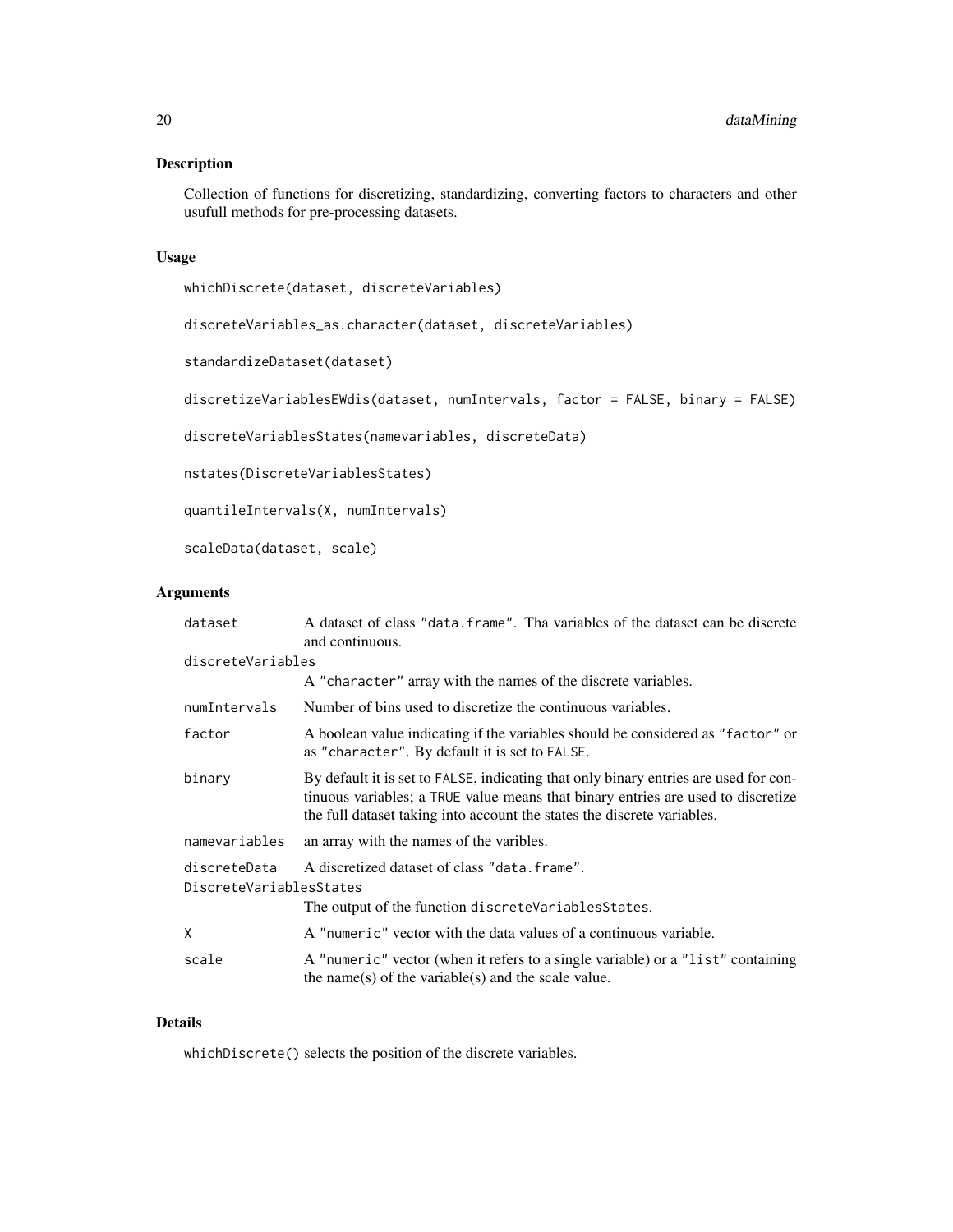#### <span id="page-20-0"></span>derivMOP 21

discreteVariables\_as.character() transforms the values of the discrete variables into character values.

standardizeDataset() standardizes all the variables in a data set.

discretizeVariablesEWdis() discretizes the continuous variables in a dataset using equal width binning.

discreteVariablesStates() extracts the states of the qualitative variables.

nstates() computes the number of different values of the discrete variables.

quantileIntervals() gets the quantiles of a variable taking into account the number of intervals into which its domain is splitted.

#### Examples

```
## dataset: 2 continuous variables, 1 discrete variable.
data <- data.frame(X = rnorm(100),Y = rexp(100,1/2), Z = as.factor(rep(c("s","a"), 50)))
disVar <- "Z" ## Discrete variable
class(data[,disVar]) ## factor
data <- discreteVariables_as.character(dataset = data, discreteVariables = disVar)
class(data[,disVar]) ## character
whichDiscrete(dataset = data, discreteVariables = "Z")
standData <- standardizeDataset(dataset = data)
disData <- discretizeVariablesEWdis(dataset = data, numIntervals = 3)
l <- discreteVariablesStates(namevariables = names(data), discreteData = disData)
nstates(DiscreteVariablesStates = l)
## Continuous variables
quantileIntervals(X = data[, 1], numIntervals = 4)
quantileIntervals(X = data[, 2], numIntervals = 10)
```
<span id="page-20-1"></span>derivMOP *Derivative of a MOP*

#### Description

Compute the derivative of an "motbf" object with 'mop' subclass.

#### Usage

derivMOP(fx)

#### Arguments

fx An "motbf" object of the 'mop' subclass.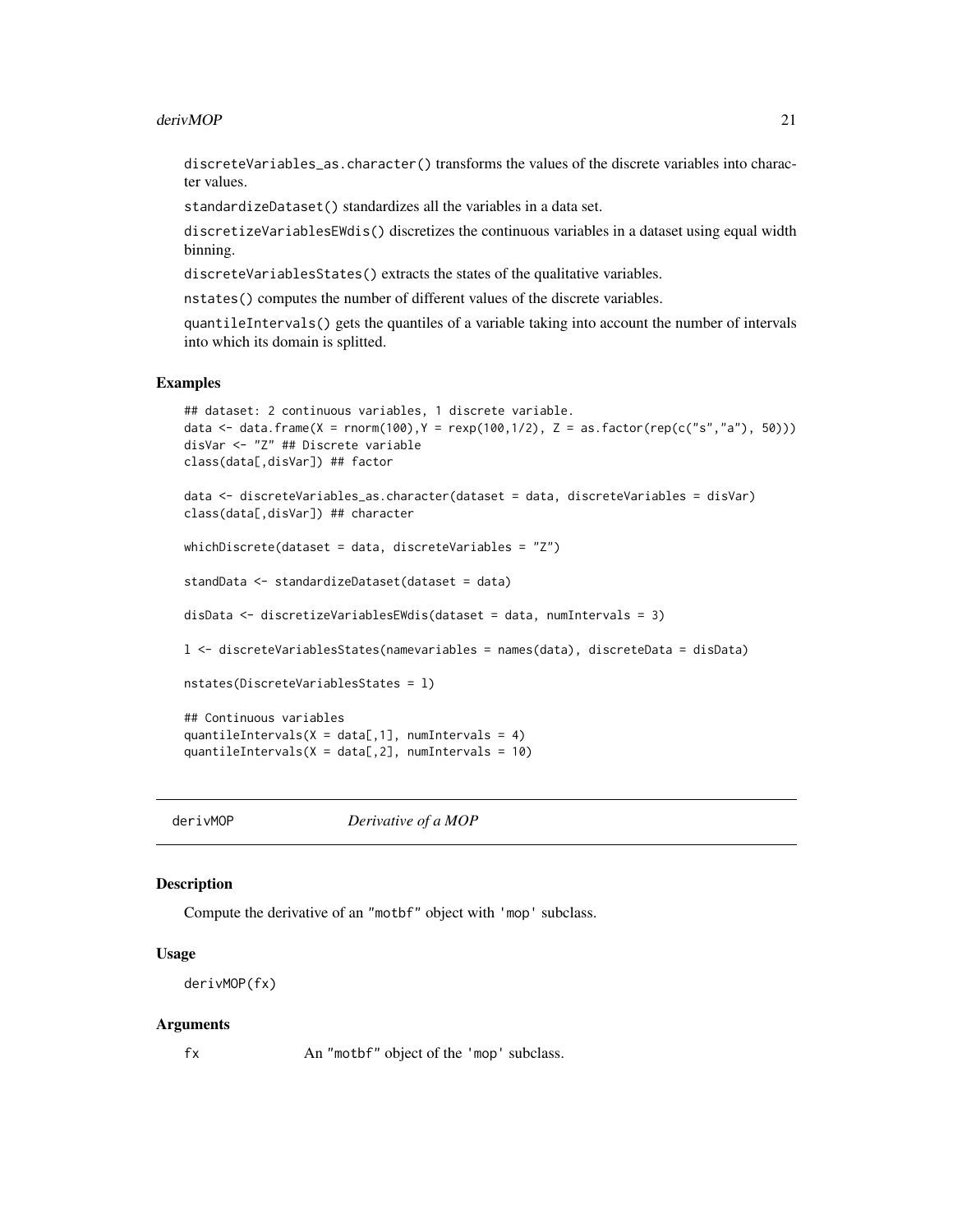## <span id="page-21-0"></span>Value

The derivative which is also an "motbf" function.

#### See Also

[univMoTBF](#page-78-1) for learning and [derivMoTBF](#page-21-1) for general "motbf" models.

## Examples

```
## 1. EXAMPLE
X <- rexp(1000)
Px <- univMoTBF(X, POTENTIAL_TYPE="MOP")
derivMOP(Px)
## 2. EXAMPLE
X <- rnorm(1000)
Px <- univMoTBF(X, POTENTIAL_TYPE="MOP")
derivMOP(Px)
## Not run:
## 3. EXAMPLE
X <- rnorm(1000)
Px <- univMoTBF(X, POTENTIAL_TYPE="MTE")
derivMOP(Px)
## Error in derivMOP(Px): fx is an 'motbf' function but not 'mop' subclass.
class(Px)
subclass(Px)
## End(Not run)
```
<span id="page-21-1"></span>derivMoTBF *Derivating MoTBFs*

#### Description

Compute the derivative of a one-dimensional mixture of truncated basis function.

#### Usage

```
derivMoTBF(fx)
```
## Arguments

fx An object of class "motbf".

## Value

The derivative of the MoTBF function, which is also an object of class "motbf".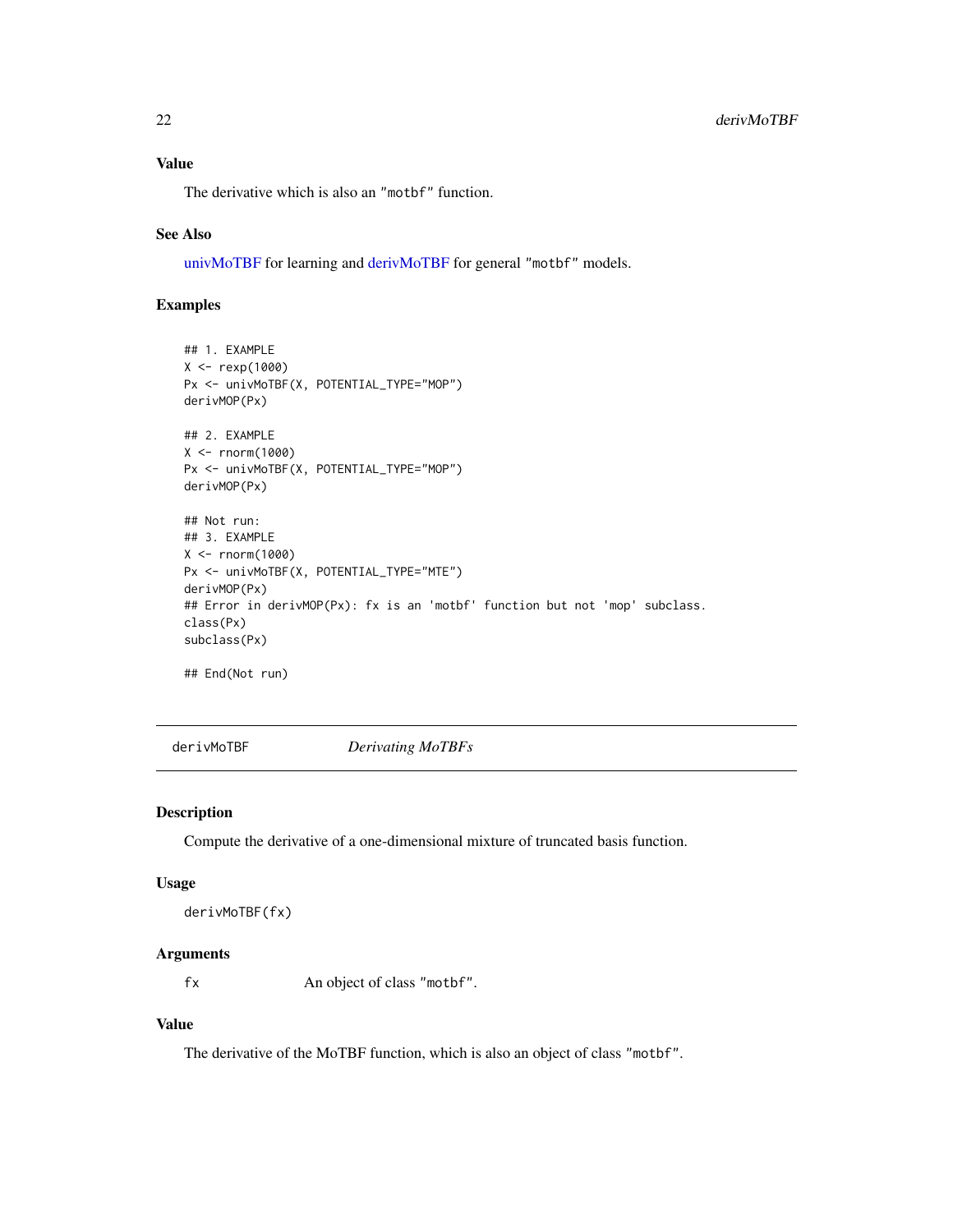#### <span id="page-22-0"></span>derivMTE 23

## See Also

[univMoTBF,](#page-78-1) [derivMOP](#page-20-1) and [derivMTE](#page-22-1)

## Examples

```
## 1. EXAMPLE
X < - rexp(1000)
Px <- univMoTBF(X, POTENTIAL_TYPE="MOP")
derivMoTBF(Px)
## 2. EXAMPLE
X <- rnorm(1000)
Px <- univMoTBF(X, POTENTIAL_TYPE="MOP")
derivMoTBF(Px)
## 3. EXAMPLE
X <- rchisq(1000, df = 3)
Px <- univMoTBF(X, POTENTIAL_TYPE="MTE")
derivMoTBF(Px)
## Not run:
## 4. EXAMPLE
Px \le - "x+2"
class(Px)
derivMoTBF(Px)
## Error in derivMoTBF(Px): "fx is not an 'motbf' function."
## End(Not run)
```
<span id="page-22-1"></span>derivMTE *Derivating MTEs*

## Description

Compute the derivative of an "motbf" object with 'mte' subclass.

#### Usage

```
derivMTE(fx)
```
## Arguments

fx An "motbf" object of the 'mte' subclass.

## Value

The derivative which is also an "motbf" function.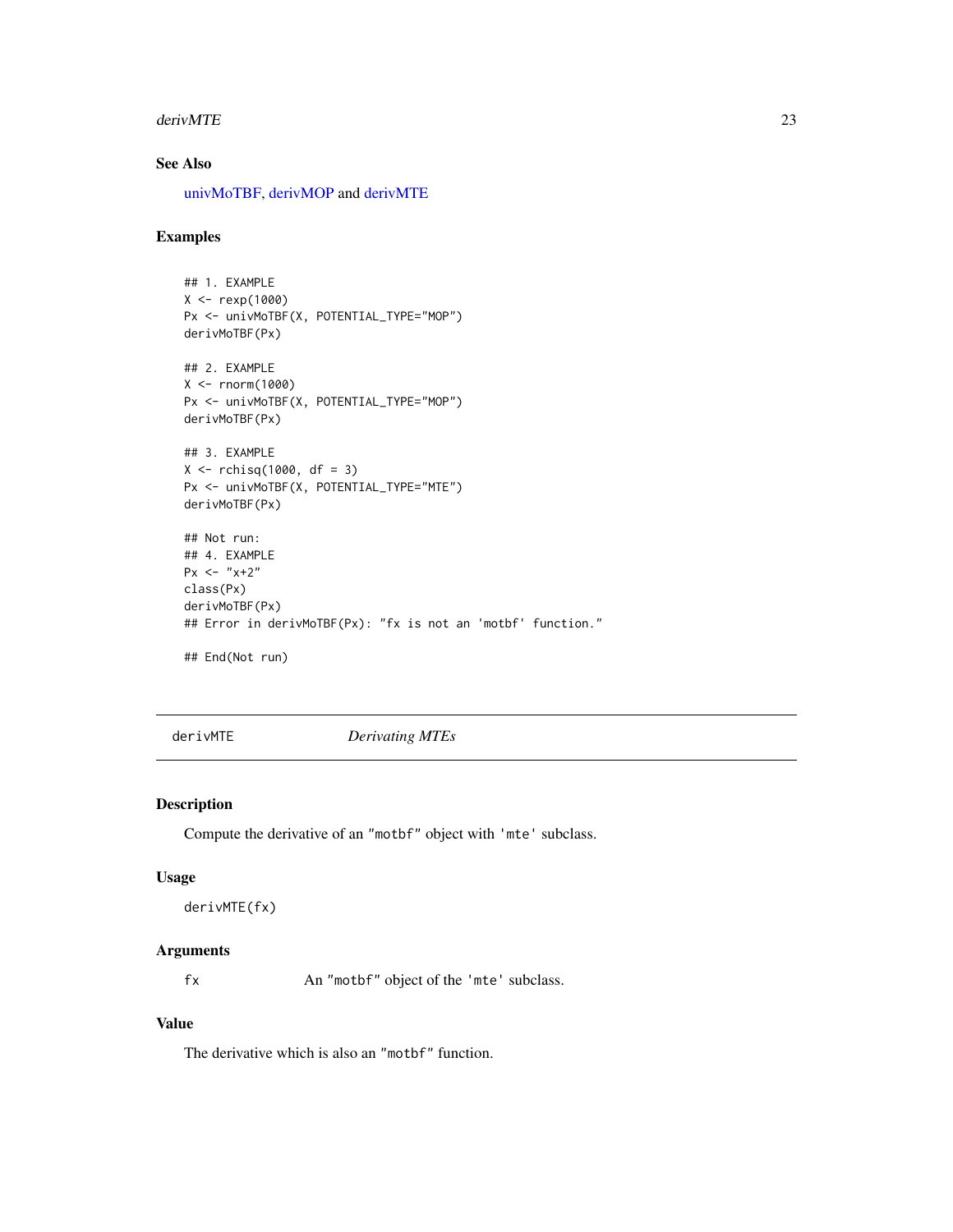## See Also

[univMoTBF](#page-78-1) for learning and [derivMoTBF](#page-21-1) for general "motbf" models.

#### Examples

```
## 1. EXAMPLE
X < - rexp(1000)
Px <- univMoTBF(X, POTENTIAL_TYPE="MTE")
derivMTE(Px)
## 2. EXAMPLE
X < - rnorm(1000)
Px <- univMoTBF(X, POTENTIAL_TYPE="MTE")
derivMTE(Px)
## Not run:
## 3. EXAMPLE
X < - rnorm(1000)
Px <- univMoTBF(X, POTENTIAL_TYPE="MOP")
derivMTE(Px)
## Error in derivMTE(Px): fx is an 'motbf' function but not 'mte' subclass.
class(Px)
subclass(Px)
```
## End(Not run)

dimensionFunction *Dimension of MoTBFs*

## Description

Get the dimension of "motbf" and "jointmotbf" densities.

#### Usage

```
dimensionFunction(P)
```
#### Arguments

P An object of class "motbf" and subclass 'mop' or "jointmotbf".

## Value

Dimension of the function.

## See Also

[univMoTBF](#page-78-1) and [jointMoTBF](#page-44-1)

<span id="page-23-0"></span>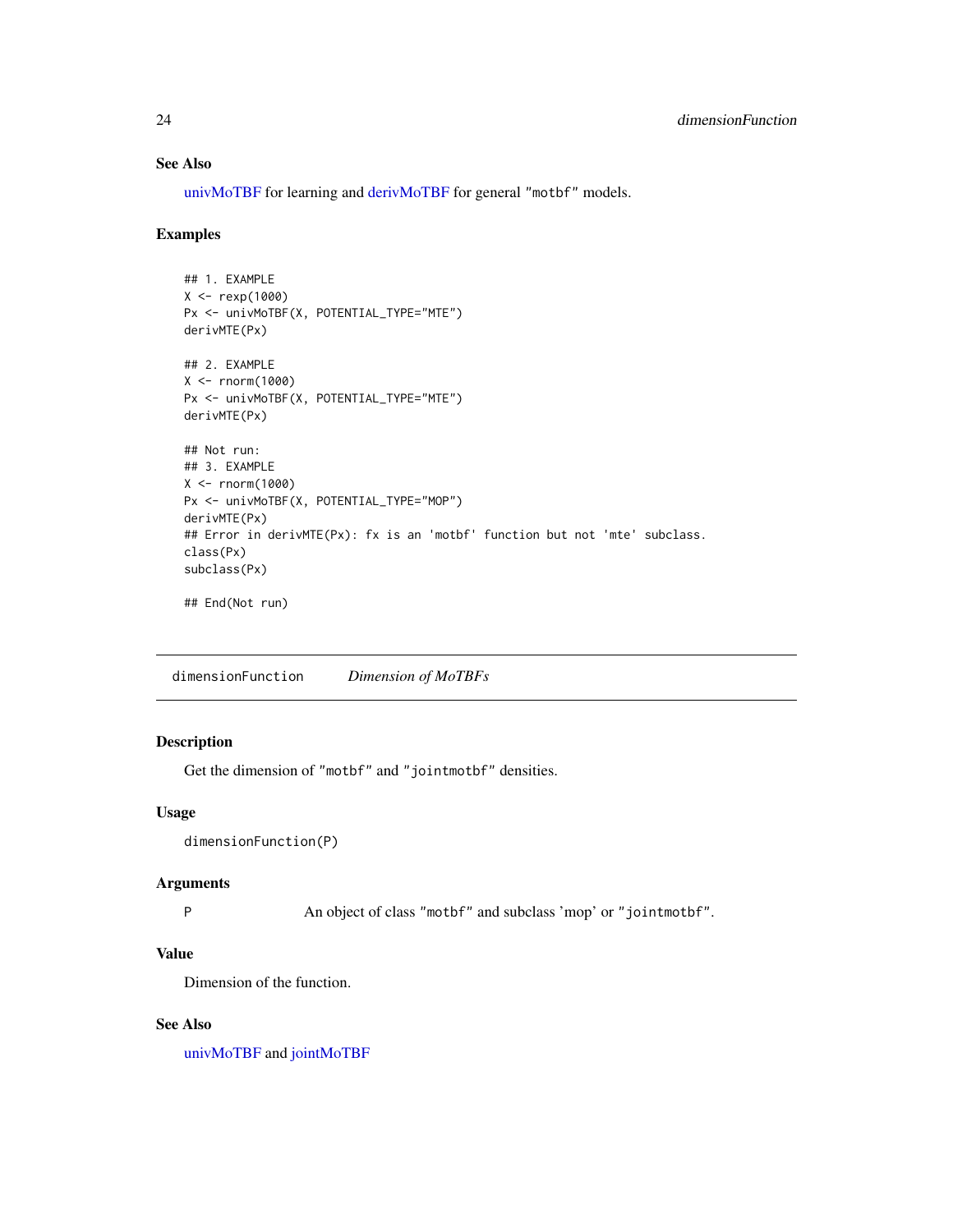#### <span id="page-24-0"></span>discreteStatesFromBN 25

## Examples

```
## 1. EXAMPLE
## Data
X <- rnorm(2000)
## Univariate function
subclass <- "MOP"
f <- univMoTBF(X, POTENTIAL_TYPE = subclass)
dimensionFunction(f)
## 2. EXAMPLE
## Dataset with 2 variables
X <- data.frame(rnorm(100), rnorm(100))
## Joint function
dim <-c(2,3)param <- parametersJointMoTBF(X, dimensions = dim)
P <- jointMoTBF(param)
```
## Dimension of the joint function dimensionFunction(P)

discreteStatesFromBN *Get the states of all discrete nodes from a MoTFB-BN*

## Description

This function returns the states of all discrete nodes from a list obtained from [MoTBFs\\_Learning.](#page-53-1)

## Usage

discreteStatesFromBN(bn, dag)

#### Arguments

| bn  | A list of lists obtained from MoTBFs_Learning. |
|-----|------------------------------------------------|
| dag | A network of class "bn".                       |

## Value

discreteStatesFromBN returns a list of length equal to the number of discrete nodes in the network. Each element of the list corresponds to a node and contains a character vector indicating the states of the node.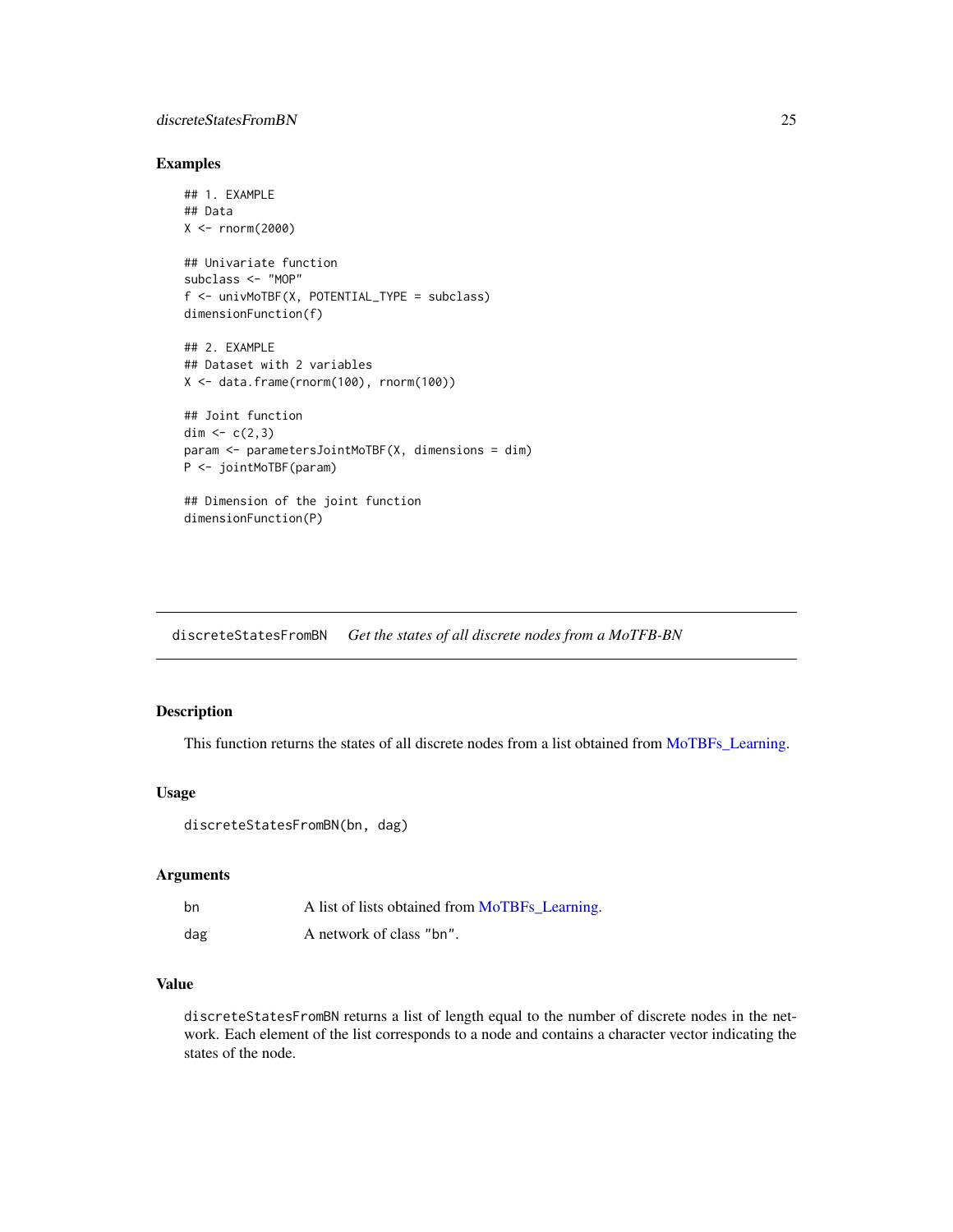## Examples

```
## Create a dataset
 # Continuous variables
 x \le - rnorm(100)
 y \le - rnorm(100)
 # Discrete variable
 z <- sample(letters[1:2], size = 100, replace = TRUE)
 data \le data.frame(C1 = x, C2 = y, D1 = z, stringsAsFactors = FALSE)
## Get DAG
 dag <- LearningHC(data)
## Learn a BN
 bn <- MoTBFs_Learning(dag, data, POTENTIAL_TYPE = "MTE")
## Get the states of the discrete nodes
 discreteStatesFromBN(bn, dag)
```
## ecoli *Data set Ecoli: Protein Localization Sites*

## **Description**

This data set contains information of Escherichia coli. It is a bacterium of the genus Escherichia that is commonly found in the lower intestine of warm-blooded organism.

#### Format

A data frame with 336 rows, 8 variables and the class.

#### Details

Sequence Name Accession number for the SWISS-PROT database.

mcg McGeoch's method for signal sequence recognition.

gvh Von Heijne's method for signal sequence recognition.

lip Von Heijne's Signal Peptidase II consensus sequence score. Binary attribute.

chg Presence of charge on N-terminus of predicted lipoproteins. Binary attribute.

- aac Score of discriminant analysis of the amino acid content of outer membrane and periplasmic proteins.
- alm1 Score of the ALOM membrane spanning region prediction program.
- alm2 Score of ALOM program after excluding putative cleavable signal regions from the sequence.

Class Class variable. 8 possibles states.

<span id="page-25-0"></span>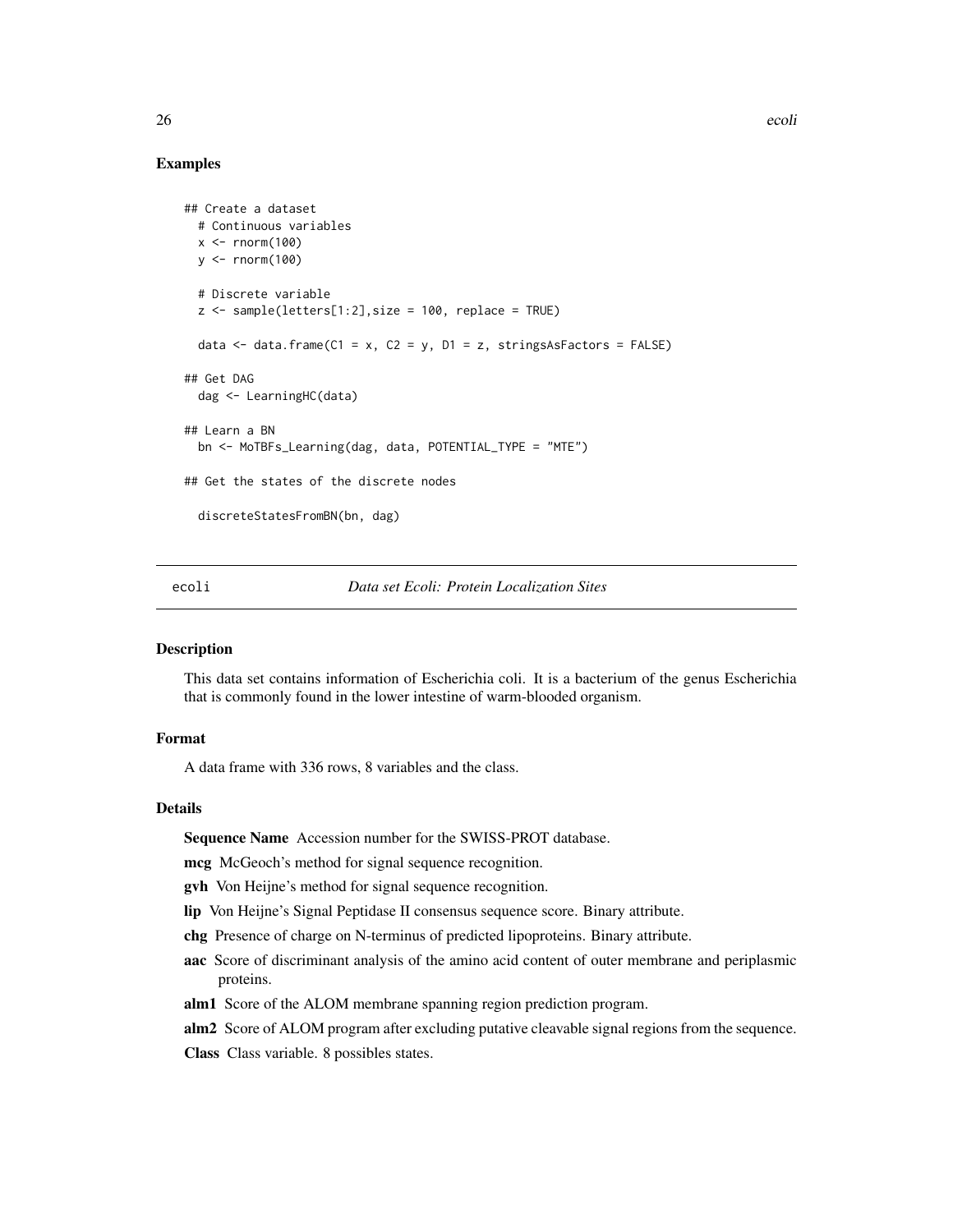## <span id="page-26-0"></span>evalJointFunction 27

## Source

<http://archive.ics.uci.edu/ml/datasets/Ecoli>

evalJointFunction *Evaluation of joint MoTBFs*

#### Description

Evaluates a "jointmotbf" object at a specific point.

#### Usage

evalJointFunction(P, values)

#### Arguments

|        | A "jointmotbf" object.                                                     |
|--------|----------------------------------------------------------------------------|
| values | A list with the name of the variables equal to the values to be evaluated. |

#### Value

If all the variables in the equation are evaluated then a "numeric" value is returned. Otherwise, an "motbf" object or a "jointmotbf" object is returned.

```
#' ## 1. EXAMPLE
## Dataset with 2 variables
X <- data.frame(rnorm(100), rexp(100))
## Joint function
dim \leq c(3,3) # dim \leq c(5,4)param <- parametersJointMoTBF(X, dimensions = dim)
P <- jointMoTBF(param)
P
## Evaluation
nVariables(P)
val \leftarrow list(x = -1.5, y = 3)
evalJointFunction(P, values = val)
val \leftarrow list(x = -1.5)evalJointFunction(P, values = val)
val \leftarrow list(y = 3)
evalJointFunction(P, values = val)
##############################################################################
## MORE EXAMPLES #############################################################
```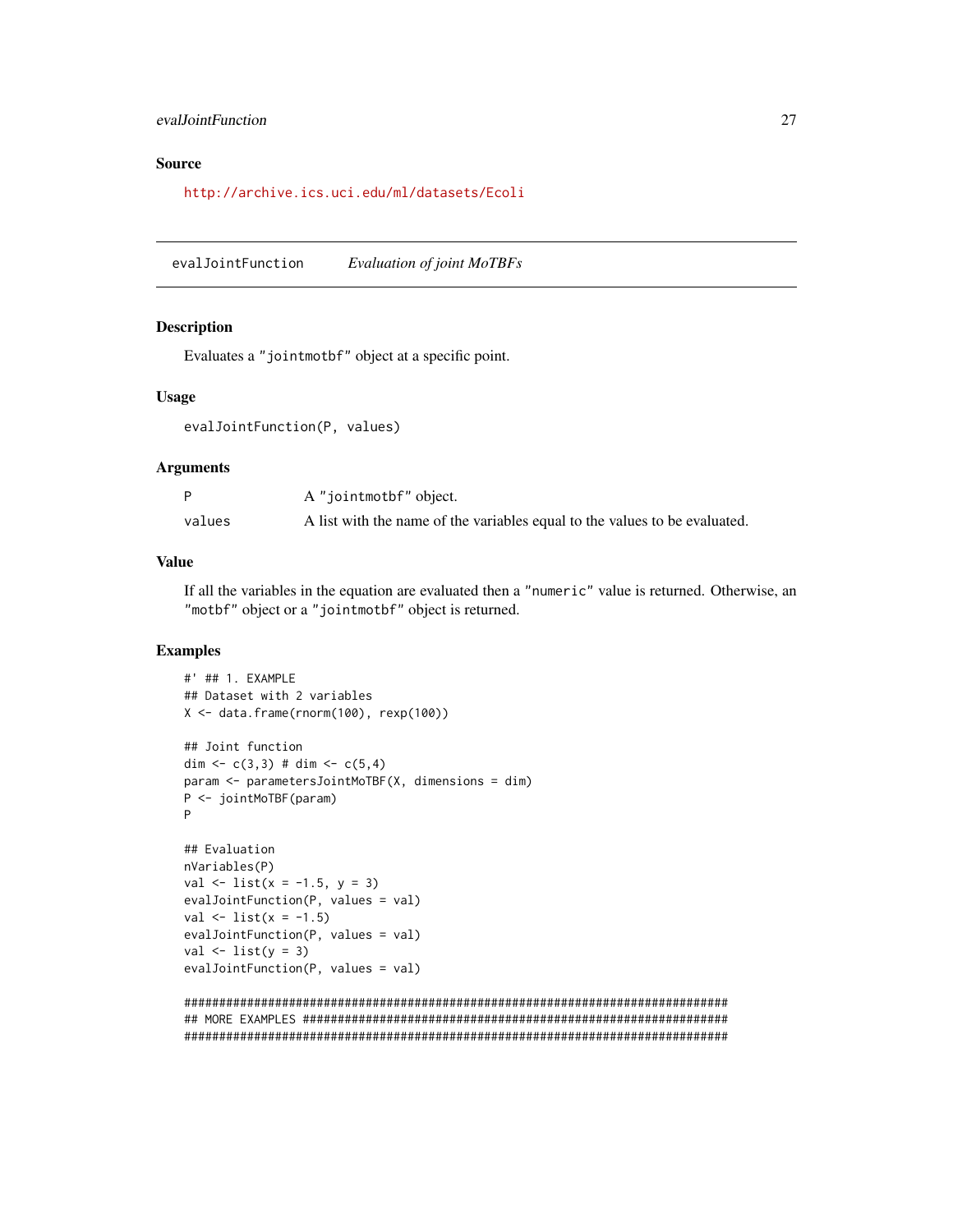```
## Dataset with 3 variables
X <- data.frame(rnorm(100), rexp(100), rnorm(100, 1))
## Joint function
dim <-c(2,1,3)param <- parametersJointMoTBF(X, dimensions = dim)
P <- jointMoTBF(param)
P
## Evaluation
nVariables(P)
val \le list(x = 0.8, y = -2.1, z = 1.2)
evalJointFunction(P, values = val)
val \le list(x = 0.8, z = 1.2)
evalJointFunction(P, values = val)
val \leftarrow list(y = -2.1)evalJointFunction(P, values = val)
val \leftarrow list(y = -2.1)evalJointFunction(P, values = val)
```
findConditional *Find fitted conditional MoTBFs*

#### Description

This function returns the conditional probability function of a node given an MoTBF-bayesian network and the value of its parents.

## Usage

findConditional(node, bn, evi = NULL)

## Arguments

| node | A character string, representing the tardet variable.                                                                                                   |
|------|---------------------------------------------------------------------------------------------------------------------------------------------------------|
| bn   | A list of lists obtained from MoTBFs_Learning, containing the conditional func-<br>tions.                                                               |
| evi  | A data, frame of dimension '1xn' that contains the values of the 'n' parents of<br>the target node. This argument can be NULL if "node" is a root node. |

#### Value

A list containing the conditional distribution of the target variable.

<span id="page-27-0"></span>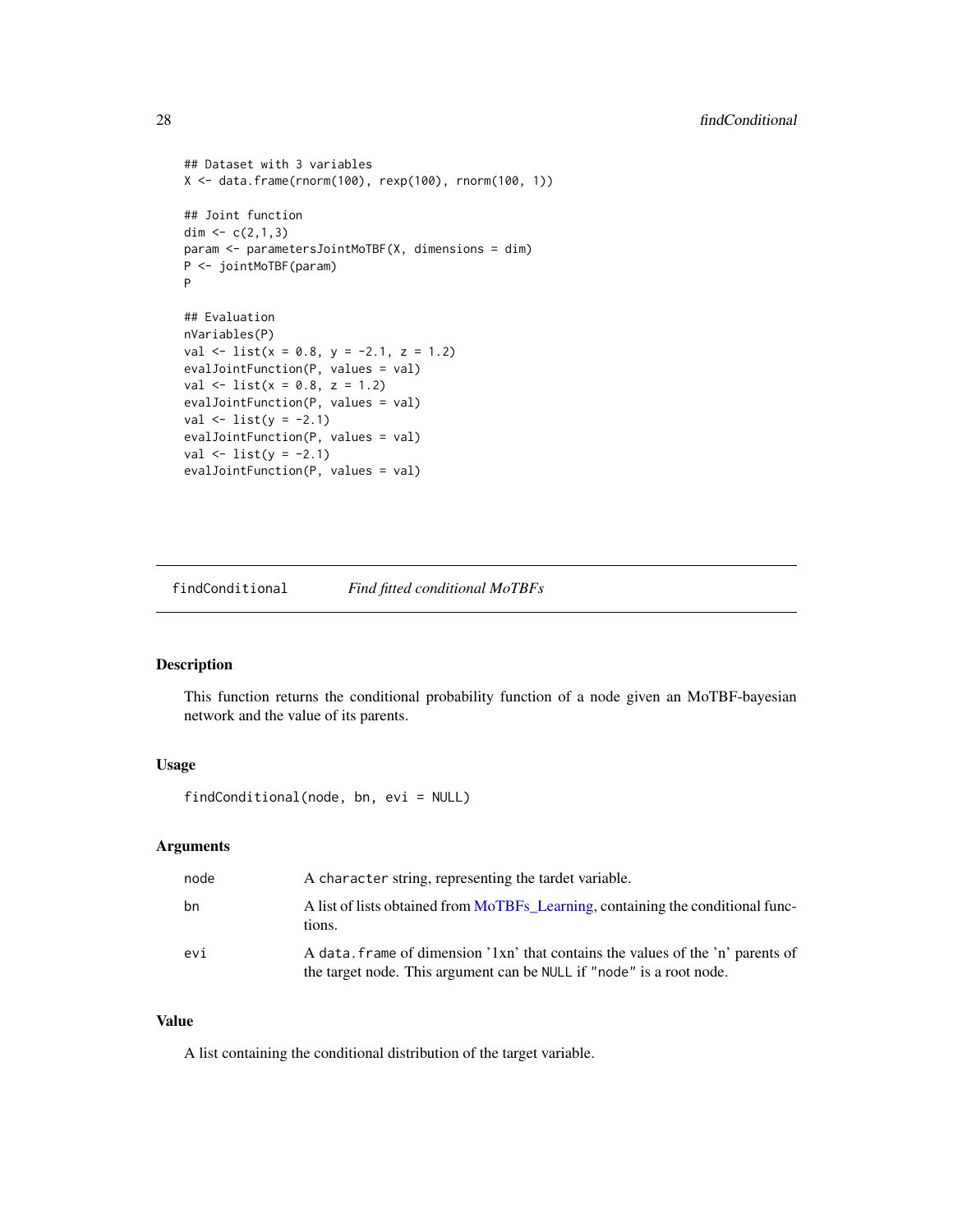## <span id="page-28-0"></span>forward\_sampling 29

## Examples

```
## Dataset
 data("ecoli", package = "MoTBFs")
 data \leq ecoli[,-c(1, 9)]
## Get directed acyclic graph
 dag <- LearningHC(data)
## Learn bayesian network
 bn <- MoTBFs_Learning(dag, data = data, numIntervals = 4, POTENTIAL_TYPE = "MTE")
## Specify the evidence set and node of interest
 evi \le data.frame(lip = "0.48", alm1 = 0.55, gvh = 1, stringsAsFactors=FALSE)
 node = "alm2"
## Get the conditional distribution
 findConditional(node, bn, evi)
```
forward\_sampling *Forward Sampling*

## Description

forward\_sampling() returns the conditional distribution of a target variable given a set of oberved variables. The forward sampling algorithm approximates the conditional distribution from a random sample.

#### Usage

forward\_sampling(bn, dag, target, evi, size, ...)

## Arguments

| bn      | A list of lists obtained from the function MoTBFs_Learning.                                                                                                |
|---------|------------------------------------------------------------------------------------------------------------------------------------------------------------|
| dag     | An object of class "bn", representing the directed acyclic graph.                                                                                          |
| target  | A character string equal to the name of the variable of interest.                                                                                          |
| evi     | A data, frame containing the observed variables.                                                                                                           |
| size    | A positive integer giving the number of instances to be generated.                                                                                         |
| $\cdot$ | Optional arguments passed on to the univMoTBF function. eval Range, nparam<br>and maxParam can be specified. POTENTIAL_TYPE is taken from the 'bn' object. |

#### Value

A list containing the conditional distribution of the target variable and a data.frame with the generated sample.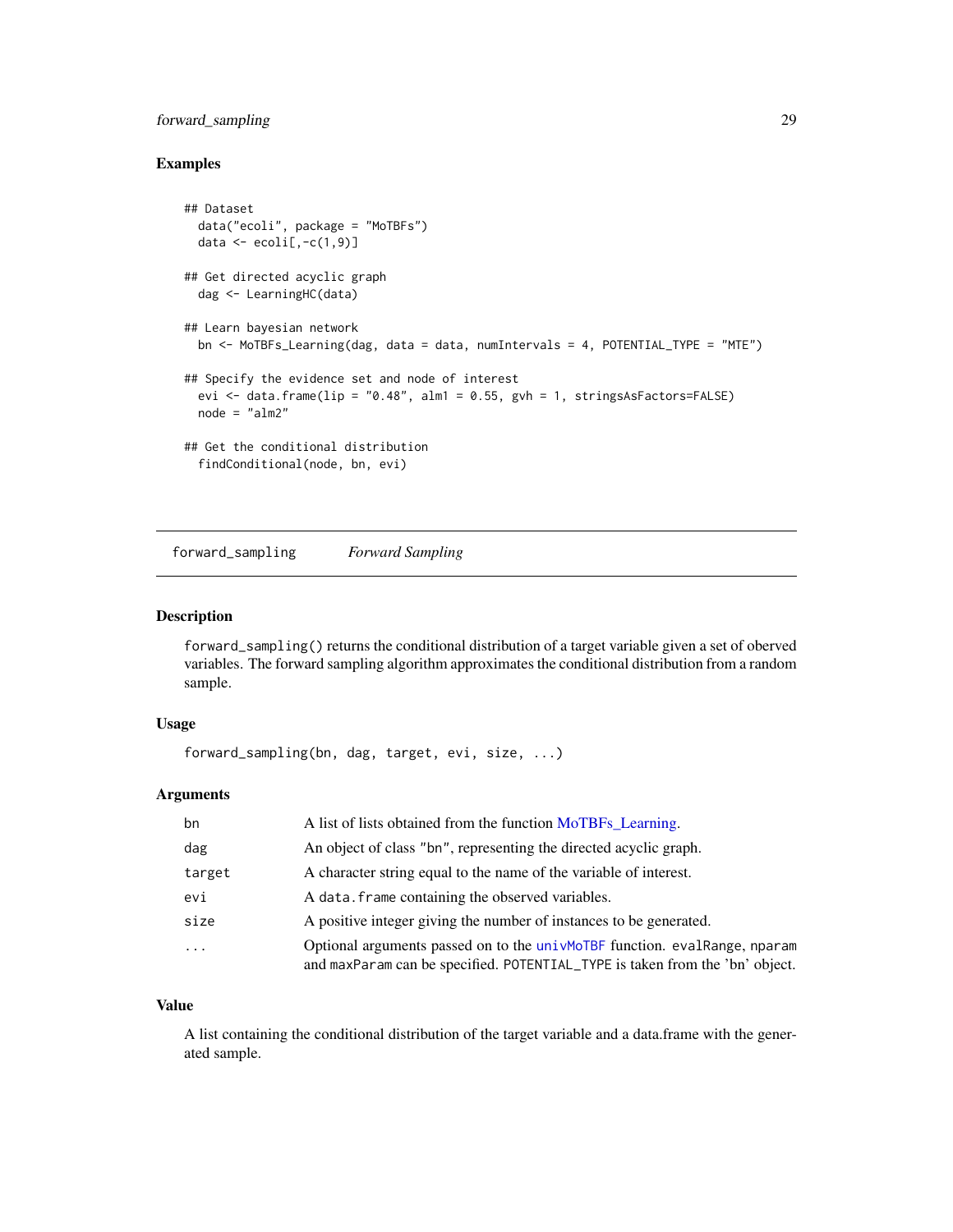## <span id="page-29-0"></span>References

Henrion, M. (1988). Propagating uncertainty in Bayesian networks by probabilistic logic sampling. In Machine Intelligence and Pattern Recognition (Vol. 5, pp. 149-163). North-Holland.

#### Examples

```
## Dataset
  data("ecoli", package = "MoTBFs")
  data \leq ecoli[,-c(1,9)]
## Get directed acyclic graph
  dag <- LearningHC(data)
## Learn bayesian network
  bn <- MoTBFs_Learning(dag, data = data, numIntervals = 4, POTENTIAL_TYPE = "MTE")
## Specify the evidence set and target variable
  obs <- data.frame(lip = "0.48", alm1 = 0.55, gvh = 1, stringsAsFactors=FALSE)
  node <- "alm2"
## Get the conditional distribution of 'node' and the generated sample
  forward_sampling(bn, dag, target = node, evi = obs, size = 10, maxParam = 15)
```
generateNormalPriorData

*Prior data generation*

## Description

Generate a prior dataset taking in to account the relationships between the varibles in a given network.

#### Usage

```
generateNormalPriorData(graph, data, size, means, deviations = NULL)
```
#### Arguments

| graph | A network of the class "bn", "graphNEL" or "network".                                                                                                                                      |
|-------|--------------------------------------------------------------------------------------------------------------------------------------------------------------------------------------------|
| data  | An object of class "data. frame" containing the continuous variables in the<br>dataset.                                                                                                    |
| size  | A positive integer indicating the number of records to generate for each variable<br>in the dataset.                                                                                       |
| means | A "numeric" vector with the average of the variables whose prior information<br>is available. The names in the vector must be the same as the names of the<br>variables in the data frame. |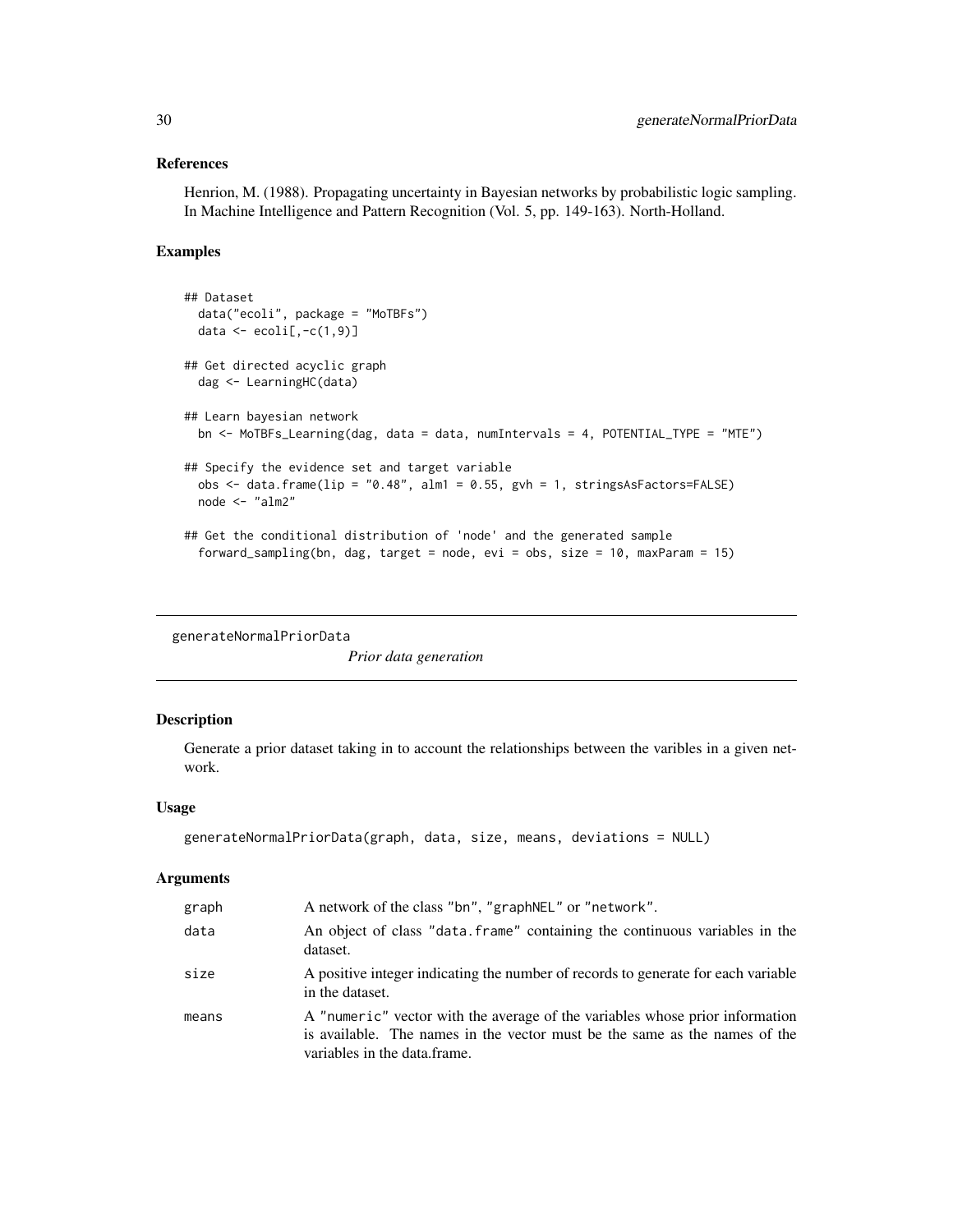<span id="page-30-0"></span>deviations A "numeric" vector with the standard deviations of the variables whose prior information is available. The names of the vector must be the same as the names of the variables in the data.frame. If not specified, the standard deviation of each variable is computed from 'data'.

## Value

A normal prior data set of class "data.frame".

#### See Also

[rnormMultiv](#page-71-1)

#### Examples

```
## Data
data(ecoli)
data \le ecoli[,-c(1,9)] ## remove sequece.name and class
X \leq - TrainingandTestData(data, percentage_test = 0.95)
Xtraining <- X$Training
Xtest <- X$Test
## DAG
dag <- LearningHC(data)
plot(dag)
## Means and desviations
colnames(data)
m <- sapply(data, function(x){ifelse(is.numeric(x), mean(x),NA)})
d <- sapply(data, function(x){ifelse(is.numeric(x), sd(x),NA)})
## Prior Dataset
n < -5600priorData <- generateNormalPriorData(dag, data = Xtraining, size = n, means = m)
summary(priorData)
ncol(priorData)
nrow(priorData)
class(priorData)
```
getChildParentsFromGraph

*Get the list of relations in a graph*

#### Description

Compute the parents of each variable in the graph.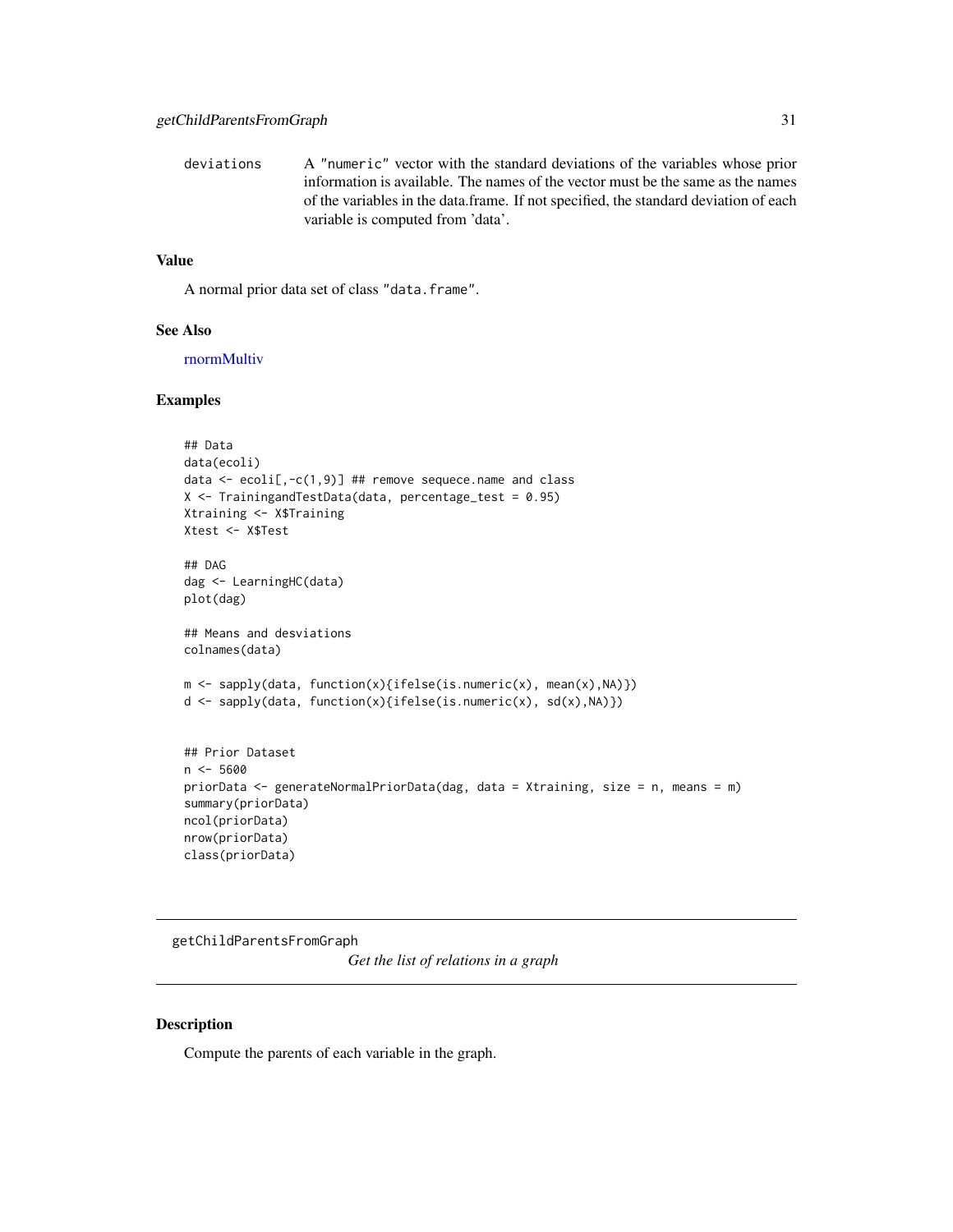## <span id="page-31-0"></span>Usage

getChildParentsFromGraph(graph, nameVars = NULL)

#### Arguments

| graph    | A directed acyclic graph of the class "graphNEL", "network" or "bn".                                                                     |
|----------|------------------------------------------------------------------------------------------------------------------------------------------|
| nameVars | A character array containing the names of the variables in the graph. This pa-<br>rameter is only used when graph is of class "network". |

## Value

A list where each element is a vector containing the name of a variable and its parents in the graph.

## Examples

```
## Data
data(ecoli)
ecoli <- ecoli[,-1] ## Sequence Name
## DAG1
dag1 <- LearningHC(ecoli)
dag1
plot(dag1)
getChildParentsFromGraph(dag1)
## DAG2
dag2 <- LearningHC(ecoli, numIntervals = 10)
dag2
plot(dag2)
getChildParentsFromGraph(dag2)
```
getCoefficients *Get the coefficients*

## Description

Compute the coefficients for the linear opinion pool

## Usage

```
getCoefficients(fPI, rangeNewPriorData, fD, data, domain, coeffversion)
```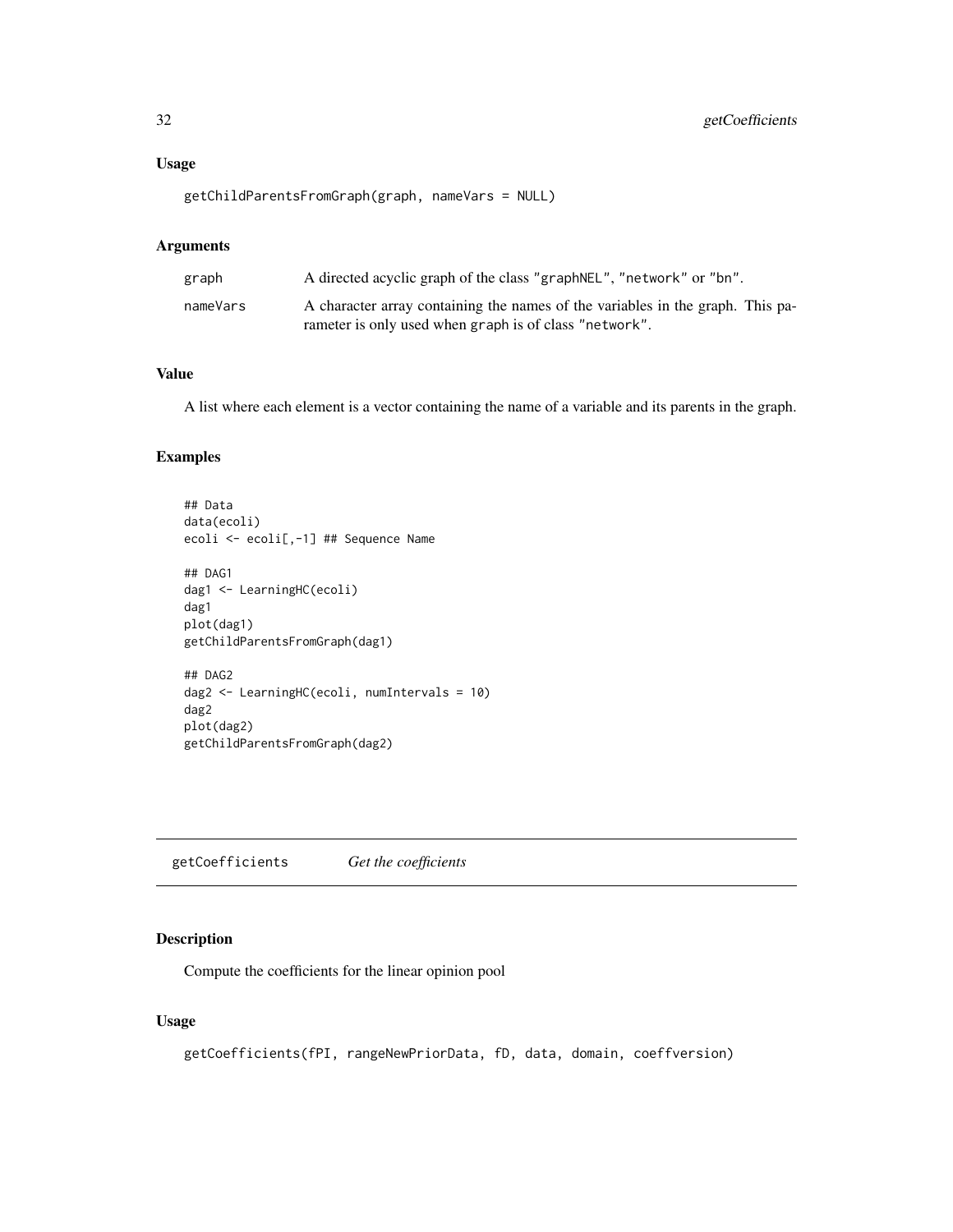## getCoefficients 33

#### **Arguments**

| fPI               | The function fitted to the prior data, of class "motbf".                                                                                                                                                                                                                                                                                  |  |
|-------------------|-------------------------------------------------------------------------------------------------------------------------------------------------------------------------------------------------------------------------------------------------------------------------------------------------------------------------------------------|--|
| rangeNewPriorData |                                                                                                                                                                                                                                                                                                                                           |  |
|                   | An array of length 2 with the new domain of the prior function.                                                                                                                                                                                                                                                                           |  |
| fD                | The function fitted to the original data, of class "mothet".                                                                                                                                                                                                                                                                              |  |
| data              | A "numeric" array which contains the sample.                                                                                                                                                                                                                                                                                              |  |
| domain            | A "numeric" array with the domain of the data density function.                                                                                                                                                                                                                                                                           |  |
| coeffversion      | A "numeric" value between $1-4$ which contains the used version for comput-<br>ing the coefficients in the linear opinion pool to combine the prior function and<br>the data function. By default coeffversion $=$ "4" is used, so the combination<br>depends on the goodness of the model versus another random positive MoTBF<br>model. |  |

## Details

coeffversion can be: "1" coef1 and coef2 are the sum of the probabilities of one of the function over the sum of all probabilities, respectively; "2" coef1 and coef2 are the solution of a linear optimization problem which tries to maximize the sum 1 for each row of probabilities; "3" coef1 and coef2 are the difference of the log-likelihood of the evaluated model and a random uniform model over the sum of both differences, respectively; "4" coef1 and coef2 are the difference of the log-likelihood of the evaluated model and a ramdom positive MoTBF model over the sum of both differences, respectively.

#### Value

A "numeric" value of length 2 giving the coefficients which are the weigth of the two function to combine.

## See Also

[learnMoTBFpriorInformation](#page-47-1)

## Examples

```
## Data
X \leftarrow \text{norm}(15)
```
## Prior Data priordata <- rnorm(5000)

```
## Learning
confident <- 5
type <- "MOP"
f <- learnMoTBFpriorInformation(priorData = priordata, data = X, s = confident,
POTENTIAL_TYPE = type)
attributes(f)
```
## Coefficients: linear opinion pool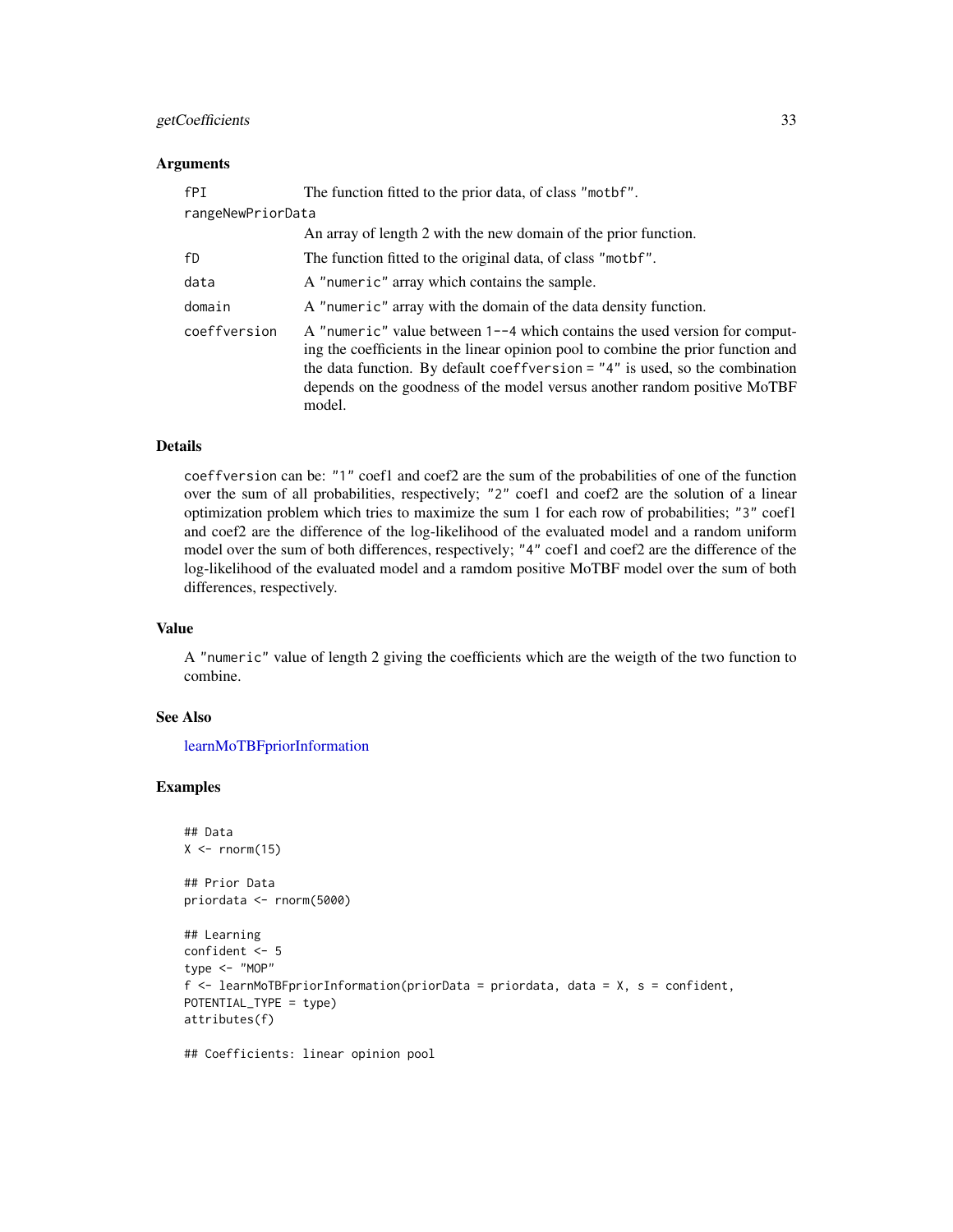```
getCoefficients(fPI = f$priorFunction, rangeNewPriorData = f$domain, fD = f$dataFunction,
data = X, domain = range(X), coeffversion = 4)
getCoefficients(fPI = f$priorFunction, rangeNewPriorData = f$domain, fD = f$dataFunction,
data = X, domain = range(X), coeffversion = 1)
getCoefficients(fPI = f$priorFunction, rangeNewPriorData = f$domain, fD = f$dataFunction,
data = X, domain = range(X), coeffversion = 3)
getCoefficients(fPI = f$priorFunction, rangeNewPriorData = f$domain, fD = f$dataFunction,
data = X, domain = range(X), coeffversion = 2)
```
getNonNormalisedRandomMoTBF *Ramdom MoTBF*

#### **Description**

Generates a non normalized (i.e. not integrating to 1) positive MoTBF function.

#### Usage

```
getNonNormalisedRandomMoTBF(degree, POTENTIAL_TYPE = "MOP")
```
## Arguments

degree A "numeric" value containing the degree of the random function. POTENTIAL\_TYPE A "character" string specifying the posibles potential types, must be one of "MOP" or "MTE".

## Value

A "numeric" vector of length 2 giving the coefficients.

```
getNonNormalisedRandomMoTBF(8, POTENTIAL_TYPE = "MOP")
getNonNormalisedRandomMoTBF(11, POTENTIAL_TYPE = "MTE")
```
<span id="page-33-0"></span>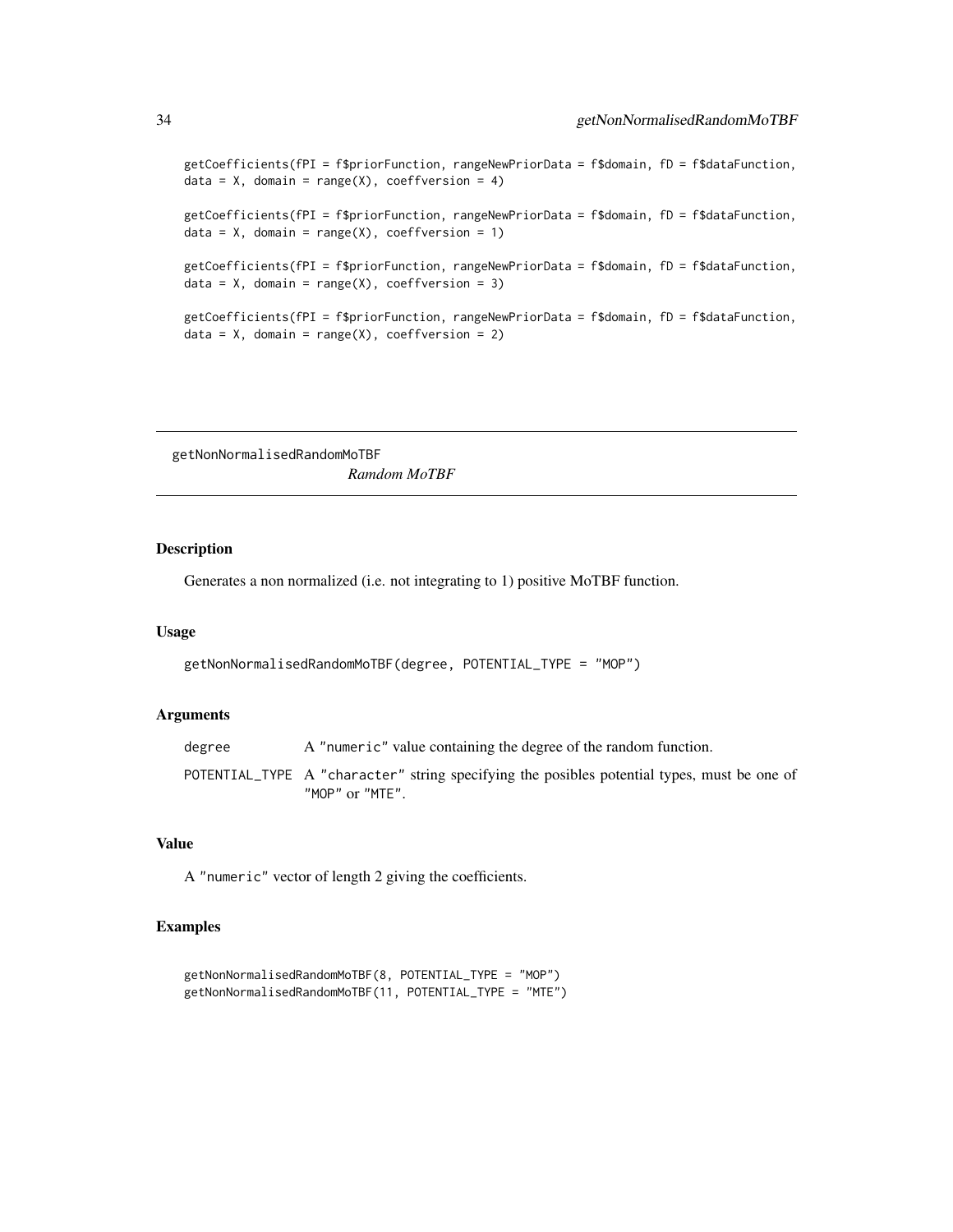<span id="page-34-0"></span>goodnessDiscreteVariables

*BIC scxore and log-likelihood*

#### Description

Compute the loglikelihood and the BIC score for discrete models, i.e multinomial Bayesian Networks.

## Usage

getlogLikelihoodDiscreteBN(discreteBN)

```
getBICDiscreteBN(discreteBN, sameData = FALSE)
```
#### Arguments

| discreteBN | A list of multiples lists. Each list contains two entries, the probabilities and the |
|------------|--------------------------------------------------------------------------------------|
|            | size of the data which is in each leaf of the discrete tree.                         |
| sameData   | A logical argument; FALSE means that different datasets were used for learning.      |

## Value

The loglikelihood and the BIC score of the discrete network.

```
## 1. EXAMPLE
## Discrete data
X \leq -\text{rep}(c("yes", "no", "maybe"), 500)Y \leq -\text{rep}(c("M", "F"), 750)data <- data.frame(X=X, Y=Y)
disVar <- c("X","Y")
data <- discreteVariables_as.character(data, discreteVariables=disVar)
n <- nrow(data)
## Probabilities
s <- discreteVariablesStates(namevariables=disVar, discreteData=data)
p <- lapply(1:length(s), function(i) probDiscreteVariable(stateNames=
s[[i]]$states, Variable=data[,i]))
## Log-likelihood
getlogLikelihoodDiscreteBN(p)
## BIC
getBICDiscreteBN(p, sameData = TRUE)
## 2. EXAMPLE
## Discrete variables
```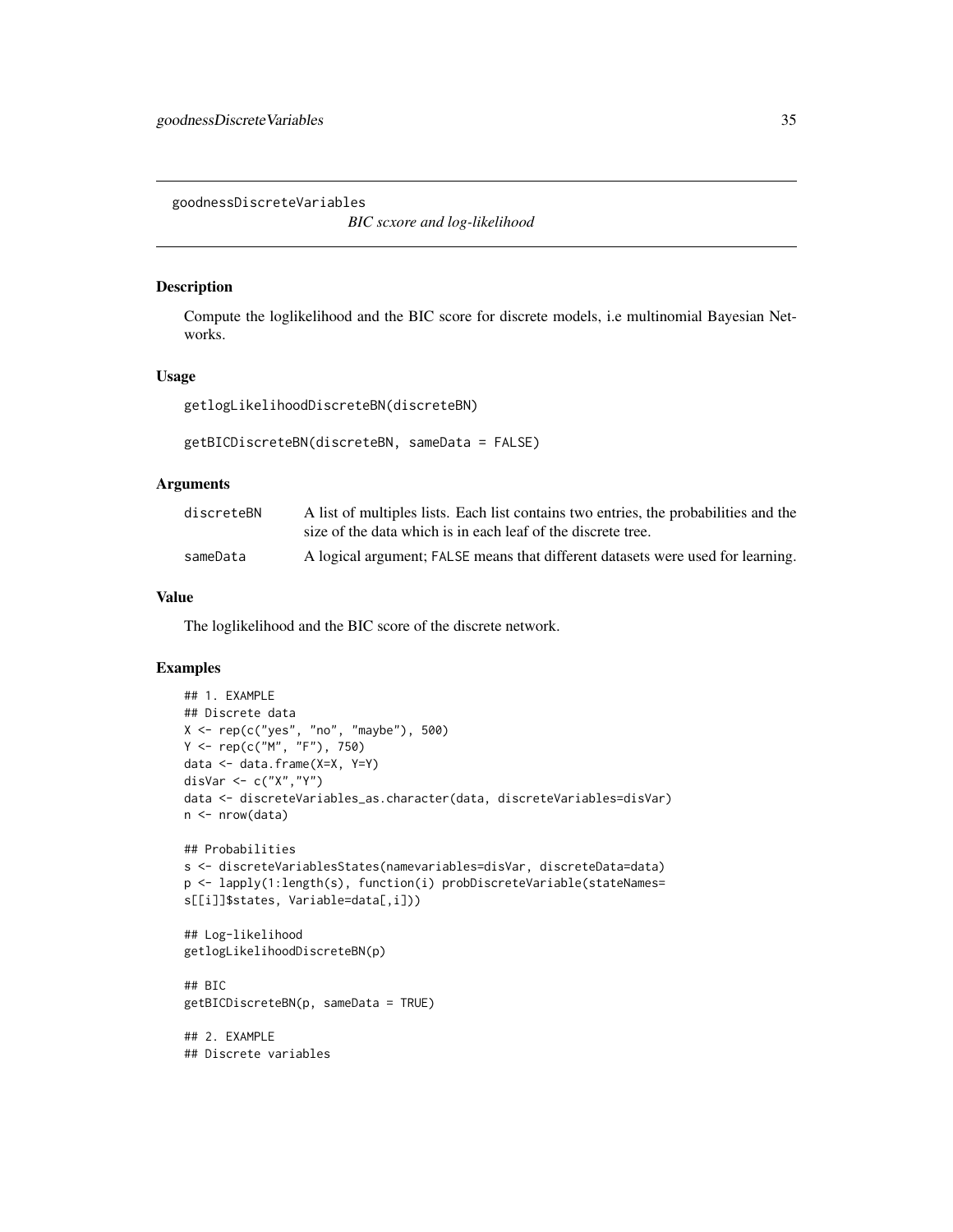```
X \leq -\text{rep}(c("1", "2", "3"), 500)data <- data.frame(X=as.character(X))
s <- discreteVariablesStates(namevariables="X", discreteData=data)
p1 <- probDiscreteVariable(stateNames = s[[1]]$states, Variable = data[,1])
Y <- rep(c("YES", "NO"), 100)
data \leq data.frame(Y = as.character(Y))
s <- discreteVariablesStates(namevariables = "Y", discreteData = data)
p2 <- probDiscreteVariable(stateNames = s[[1]]$states, Variable = data[,1])
## Probabilities
P <- list(p1,p2)
## Log-likelihood
getlogLikelihoodDiscreteBN(P)
## BIC
getBICDiscreteBN(P, sameData = TRUE)
```
goodnessMoTBFBN *BIC of a hybrid BN*

#### Description

Compute the BIC score and the loglikelihood from the fitted MoTBFs functions in a hybrid Bayesian network.

## Usage

```
logLikelihood.MoTBFBN(MoTBF.BN, data)
```

```
BiC.MoTBFBN(MoTBF.BN, data)
```
## Arguments

| MoTBF.BN | The output of the 'MoTBF_Learning' method. |
|----------|--------------------------------------------|
| data     | The dataset of class data. frame.          |

#### Value

A numeric value giving the log-likelihood of the BN.

## See Also

[MoTBFs\\_Learning](#page-53-1)

<span id="page-35-0"></span>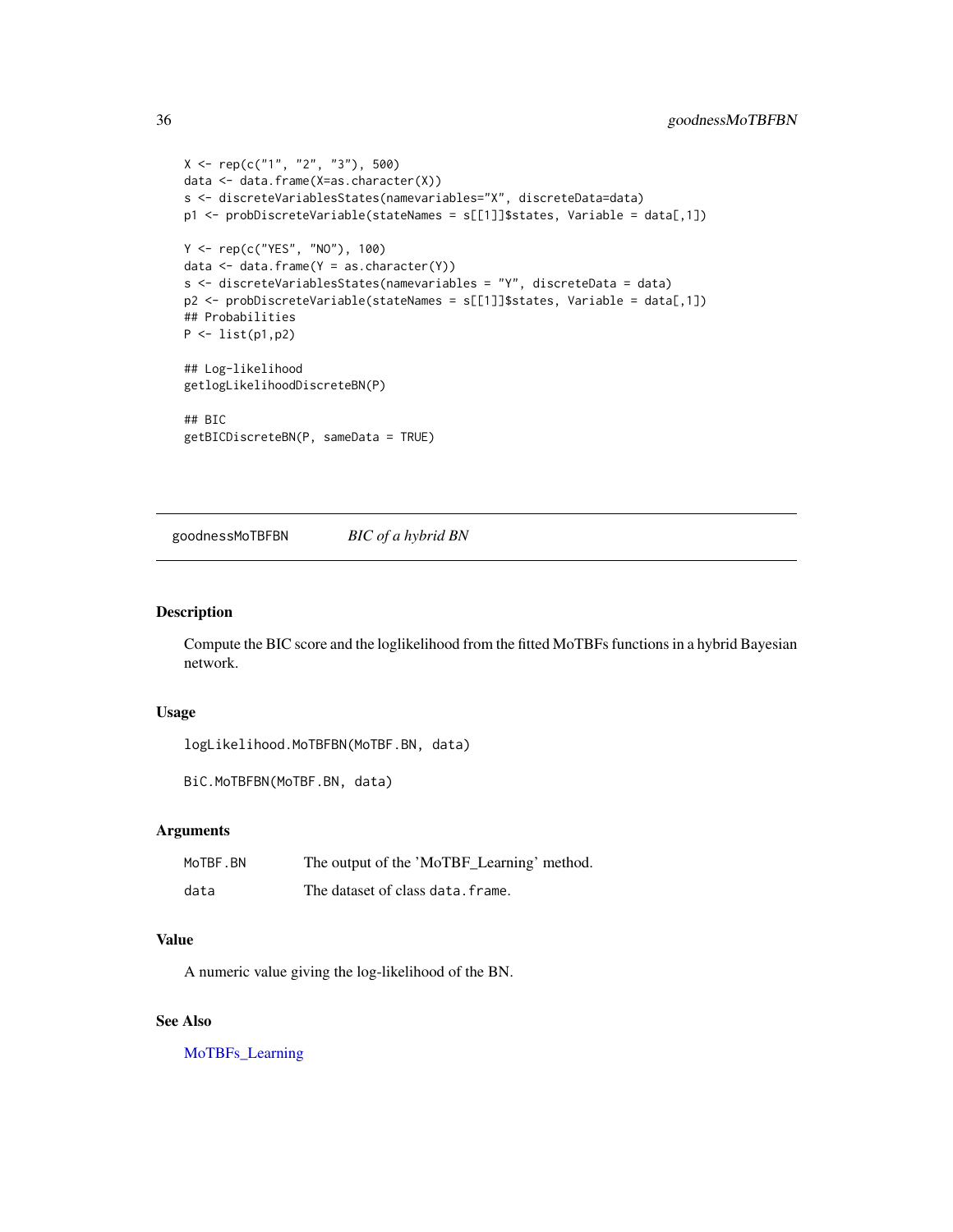# integralJointMoTBF 37

#### Examples

```
## Dataset Ecoli
require(MoTBFs)
data(ecoli)
data \le ecoli[,-c(1)] ## remove variable sequence
## Directed acyclic graph
dag <- LearningHC(data)
## Learning BN
intervals <- 3
potential <- "MOP"
P1 <- MoTBFs_Learning(graph = dag, data = data, POTENTIAL_TYPE=potential,
numIntervals = intervals, maxParam = 5)
logLikelihood.MoTBFBN(P1, data) ##BIC$LogLikelihood
BIC <- BiC.MoTBFBN(P1, data)
BIC$BIC
## Learning BN
intervals <- 2
potential <- "MTE"
P2 <- MoTBFs_Learning(graph = dag, data = data, POTENTIAL_TYPE=potential,
numIntervals = intervals, maxParam = 10)
logLikelihood.MoTBFBN(P2, data) ##BIC$LogLikelihood
BIC <- BiC.MoTBFBN(P2, data)
BIC$BIC
```
integralJointMoTBF *Integration with MoTBFs*

# Description

Integrate a "jointmotbf" object over an non defined domain. It is able to get the integral of a joint function over a set of variables or over all the variables in the function.

#### Usage

```
integralJointMoTBF(P, var = NULL)
```
#### Arguments

| P   | A "jointmothen" object.                                                          |
|-----|----------------------------------------------------------------------------------|
| var | A "character" vector containing the name of the variables that will be inte-     |
|     | grated out. Instead of the names, the position of the variables can be given. By |
|     | default it's NULL then all the variables are integrated out.                     |

#### Value

A multiintegral of a joint function of class "jointmotbf".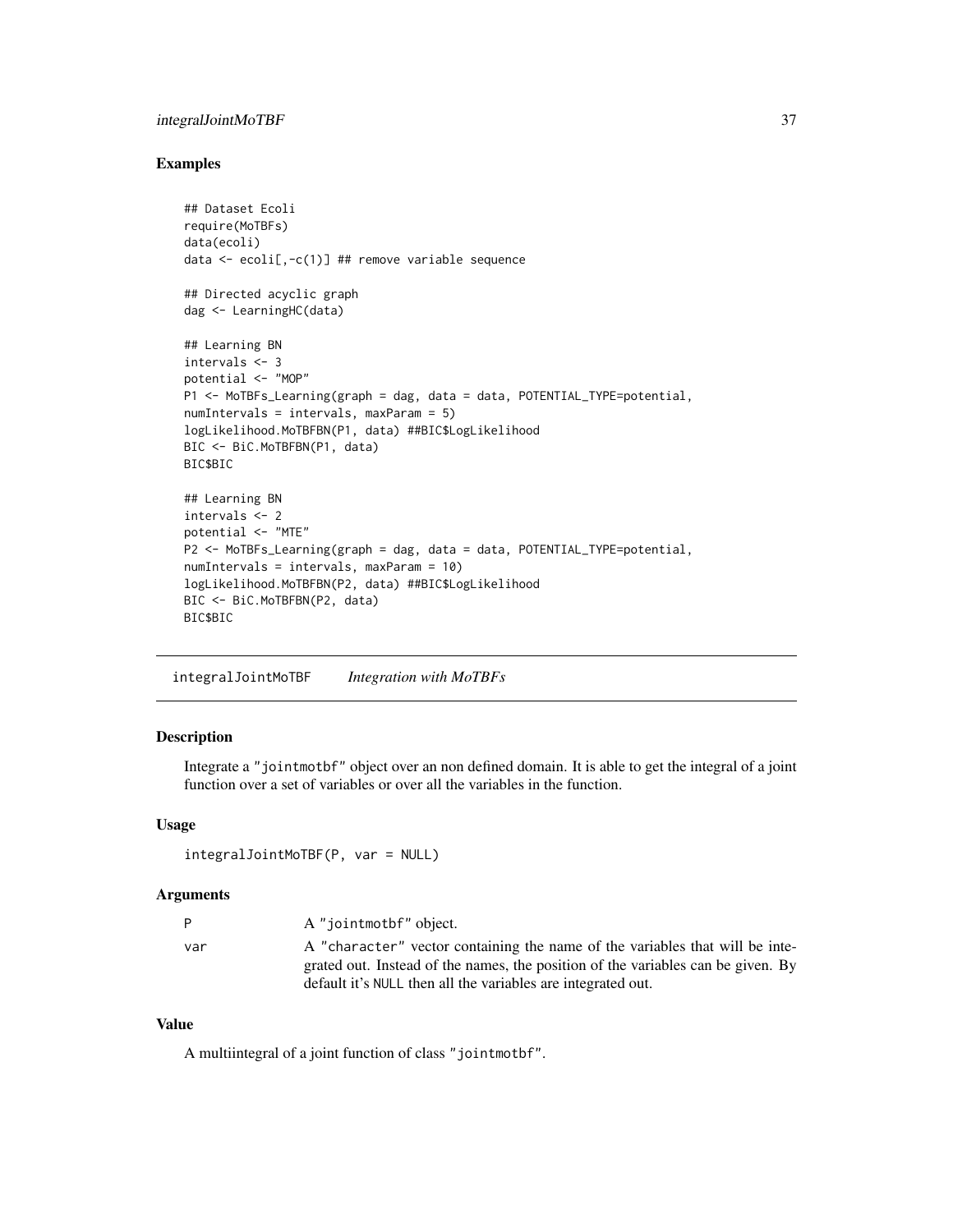## Examples

```
## 1. EXAMPLE
## Dataset with 2 variables
X <- data.frame(rnorm(100), rnorm(100))
## Joint function
dim <-c(2,3)param <- parametersJointMoTBF(X, dimensions = dim)
P <- jointMoTBF(param)
## Integral
integralJointMoTBF(P)
integralJointMoTBF(P, var="x")
integralJointMoTBF(P, var="y")
##############################################################################
## MORE EXAMPLES #############################################################
##############################################################################
## Dataset with 3 variables
X <- data.frame(rnorm(50), rnorm(50), rnorm(50))
## Joint function
dim \leq c(2,1,3)param <- parametersJointMoTBF(X, dimensions = dim)
P <- jointMoTBF(param)
## Integral
integralJointMoTBF(P)
integralJointMoTBF(P, var="x")
integralJointMoTBF(P, var="y")
integralJointMoTBF(P, var="z")
integralJointMoTBF(P, var=c("x","z"))
```
<span id="page-37-0"></span>integralMOP *Integration of MOPs*

## Description

Method to calculate the non-defined integral of an "motbf" object of 'mte' subclass.

#### Usage

```
integralMOP(fx)
```
#### Arguments

fx An "motbf" object of subclass 'mop'.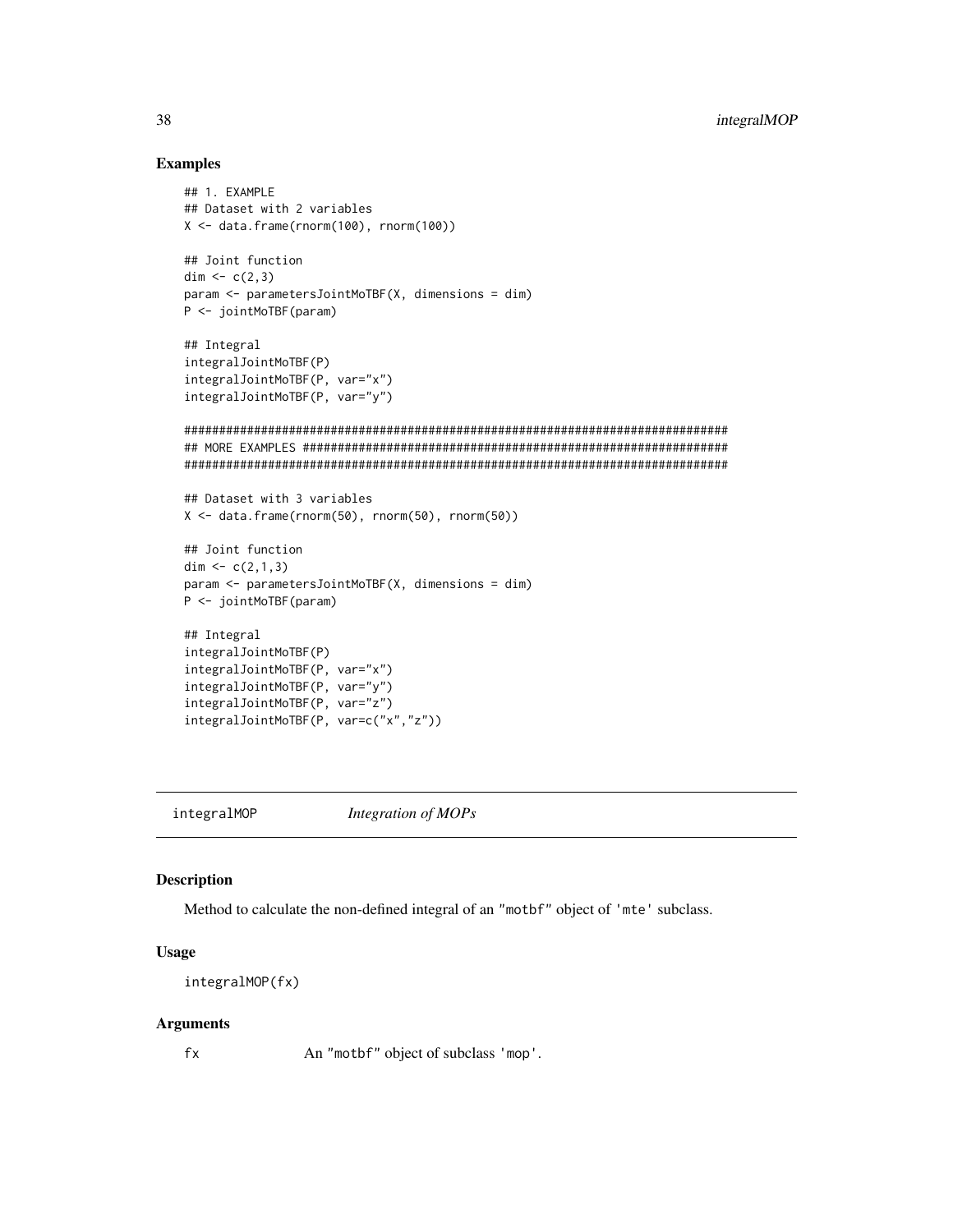# integralMoTBF 39

# Value

The non-defined integral of the function.

#### See Also

[univMoTBF](#page-78-0) for learning and [integralMoTBF](#page-38-0) for a more complete function to get defined and nondefined integrals of class "motbf".

## Examples

```
## 1. EXAMPLE
X <- rexp(1000)
Px <- univMoTBF(X, POTENTIAL_TYPE="MOP")
integralMOP(Px)
## 2. EXAMPLE
X <- rnorm(1000)
Px <- univMoTBF(X, POTENTIAL_TYPE="MOP")
integralMOP(Px)
## Not run:
## 3. EXAMPLE
X < - rnorm(1000)
Px <- univMoTBF(X, POTENTIAL_TYPE="MTE")
integralMOP(Px)
## Error in integralMOP(Px): fx is an 'motbf' function but not 'mop' subclass.
class(Px)
subclass(Px)
```
## End(Not run)

<span id="page-38-0"></span>integralMoTBF *Integrating MoTBFs*

#### Description

Compute the integral of a one-dimensional mixture of truncated basis function over a bounded or unbounded interval.

#### Usage

integralMoTBF(fx, min = NULL, max = NULL)

## Arguments

| fx  | An object of class "mother".                        |
|-----|-----------------------------------------------------|
| min | The lower integration limit. By default it is NULL. |
| max | The upper integration limit. By default it is NULL. |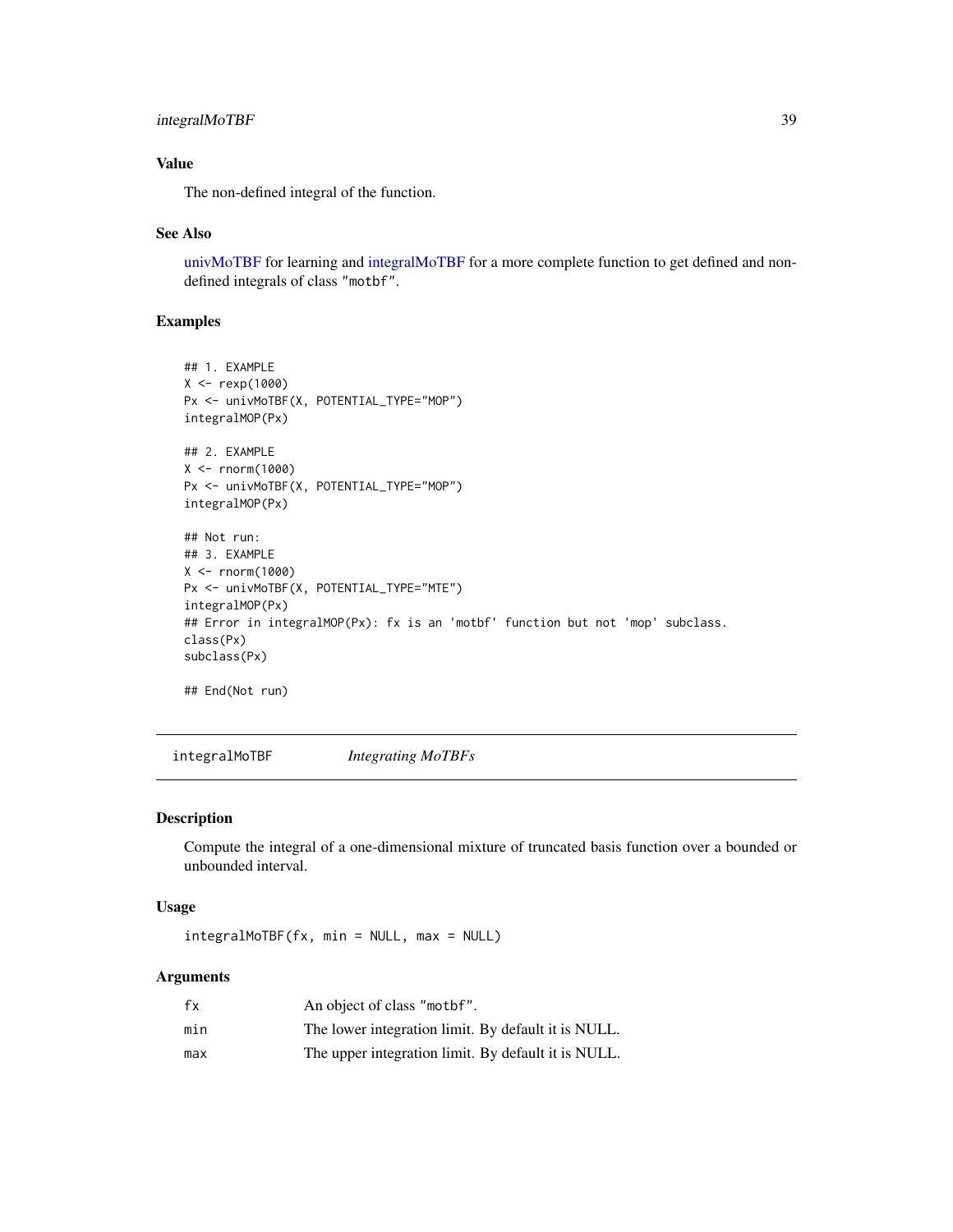## Details

If the limits of the interval, min and max are NULL, then the output is the expression of the indefinite integral. If only 'min' contains a numeric value, then the expression of the integral is evaluated at this point.

#### Value

integralMoTBF() returns either the indefinite integral of the MoTBF function, which is also an object of class "motbf", or the definite integral, wich is a "numeric" value.

# See Also

[univMoTBF,](#page-78-0) [integralMOP](#page-37-0) and [integralMTE](#page-40-0)

#### Examples

```
## 1. EXAMPLE
X <- rexp(1000)
Px <- univMoTBF(X, POTENTIAL_TYPE="MOP")
integralMoTBF(Px)
integralMoTBF(Px, 1.2)
integralMoTBF(Px, min(X), max(X))
## 2. EXAMPLE
X <- rnorm(1000)
Px <- univMoTBF(X, POTENTIAL_TYPE="MOP")
iP <- integralMoTBF(Px); iP
plot(iP, xlim=range(X))
integralMoTBF(Px, 0.2)
integralMoTBF(Px, min(X), max(X))
## 3. EXAMPLE
X \leftarrow rchisq(1000, df = 3)
Px <- univMoTBF(X, POTENTIAL_TYPE="MTE")
integralMoTBF(Px)
integralMoTBF(Px, 1)
integralMoTBF(Px, min(X), max(X))
## Not run:
## 4. EXAMPLE
Px \leftarrow "1+x+5"
class(Px)
integralMoTBF(Px)
## Error in integralMoTBF(Px): "fx is not an 'motbf' function."
```
## End(Not run)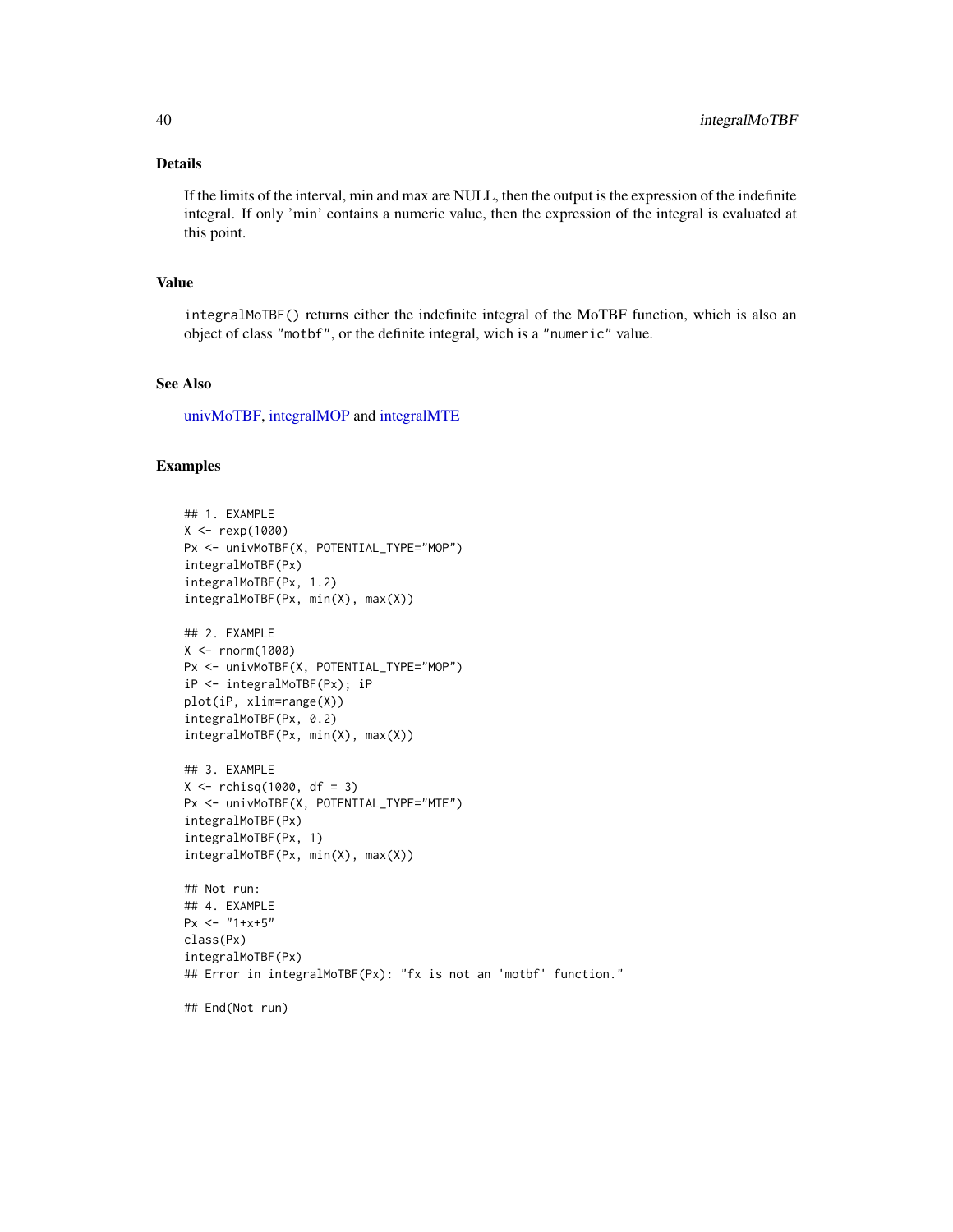<span id="page-40-0"></span>integralMTE *Integrating MTEs*

#### Description

Method to calculate the non-defined integral of an "motbf" object of 'mte' subclass.

# Usage

integralMTE(fx)

#### Arguments

fx An "motbf" object of subclass 'mte'.

## Value

The non-defined integral of the function.

## See Also

[univMoTBF](#page-78-0) for learning and [integralMoTBF](#page-38-0) for a more complete function to get defined and nondefined integrals of class "motbf".

```
## 1. EXAMPLE
X <- rexp(1000)
Px <- univMoTBF(X, POTENTIAL_TYPE="MTE")
integralMTE(Px)
## 2. EXAMPLE
X <- rnorm(1000)
Px <- univMoTBF(X, POTENTIAL_TYPE="MTE")
integralMTE(Px)
## Not run:
## 3. EXAMPLE
X <- rnorm(1000)
Px <- univMoTBF(X, POTENTIAL_TYPE="MOP")
integralMTE(Px)
## Error in integralMTE(Px): fx is an 'motbf' function but not 'mte' subclass.
class(Px)
subclass(Px)
```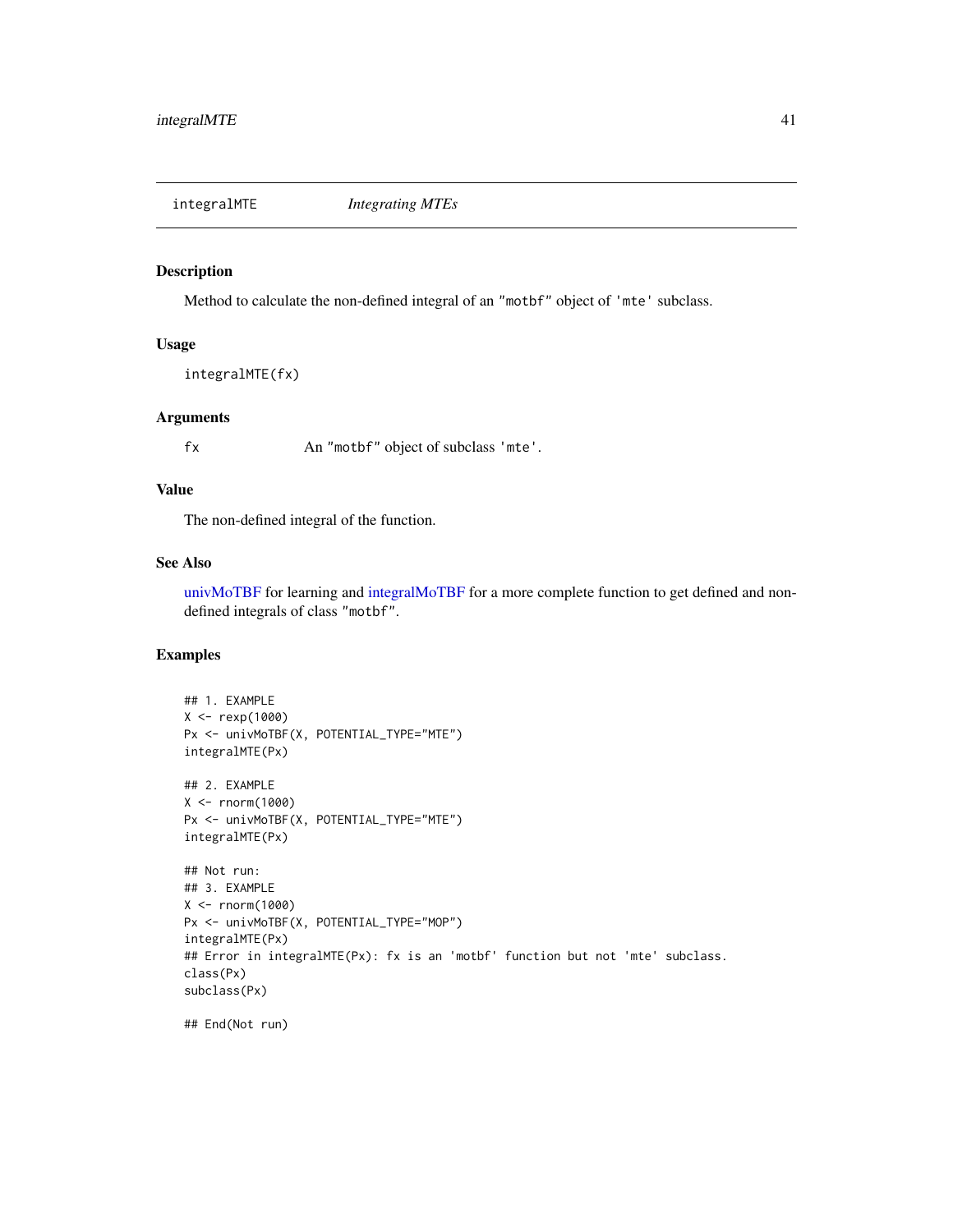# Description

This function allows to check whether a node is discrete or not

## Usage

```
is.discrete(node, bn)
```
## Arguments

| node | A character (name of node) or numeric (index of node in the bn list) input. |
|------|-----------------------------------------------------------------------------|
| bn   | A list of lists obtained from MoTBFs_Learning.                              |

## Value

is.discrete returns TRUE or FALSE depending on whether the node is discrete or not.

```
## Create a dataset
 # Continuous variables
 x <- rnorm(100)
 y <- rnorm(100)
 # Discrete variable
 z <- sample(letters[1:2], size = 100, replace = TRUE)
 data <- data.frame(C1 = x, C2 = y, D1 = z, stringsAsFactors = FALSE)
## Get DAG
 dag <- LearningHC(data)
## Learn BN
 bn <- MoTBFs_Learning(dag, data, POTENTIAL_TYPE = "MTE")
## Check wheter a node is discrete or not
 # Using its name
 is.discrete("D1", bn)
 # Using its index position
 is.discrete(3, bn)
```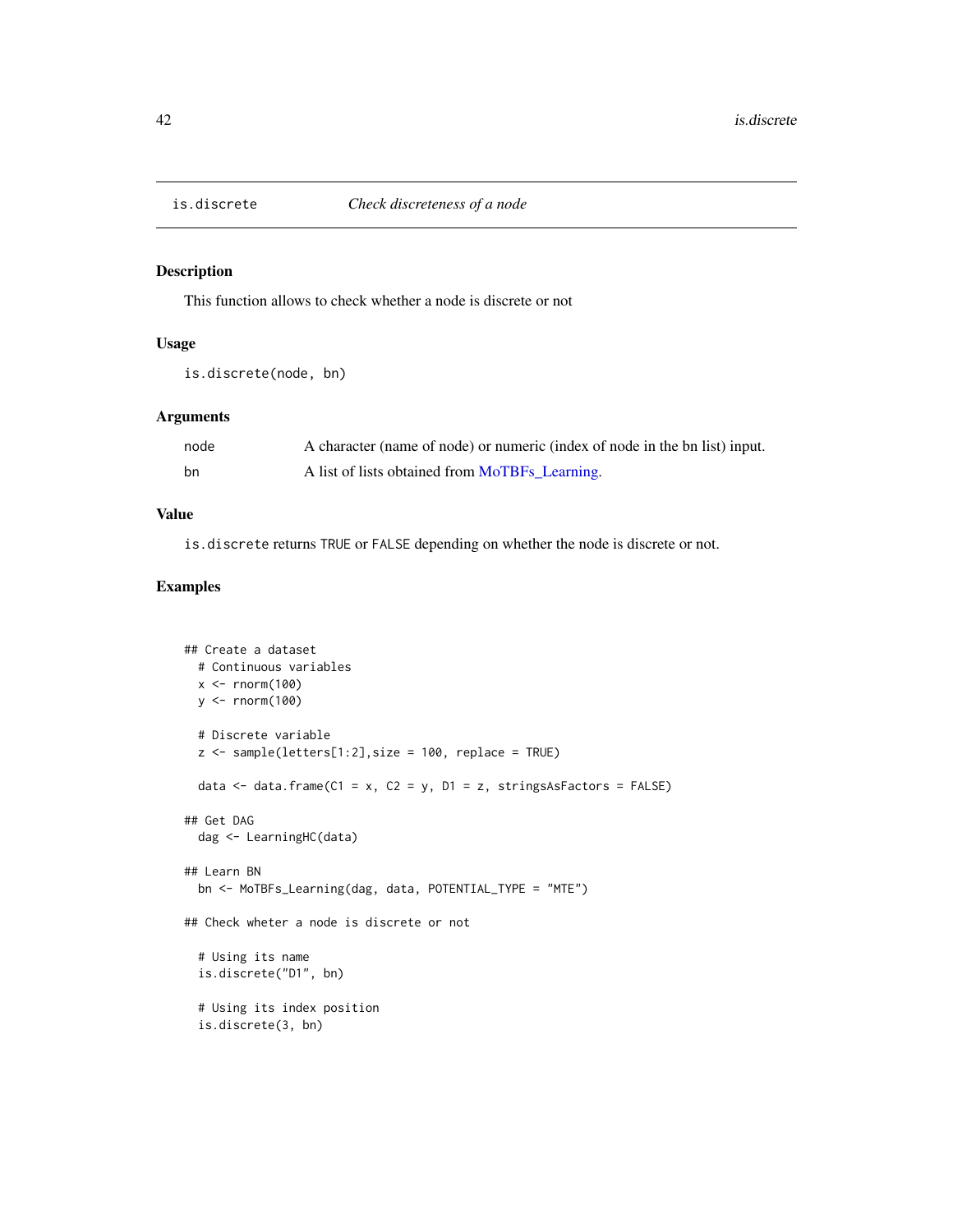is.observed *Observed Node*

# Description

is.observed() checks whether a node belongs to the evidence set or not.

# Usage

```
is.observed(node, evi)
```
# Arguments

| node | A character string, matching the node's name. |
|------|-----------------------------------------------|
| evi  | A data. frame of the evidence set.            |

# Value

This function returns TRUE if "node" is included in "evi", or, otherwise, FALSE.

# Examples

```
## Data frame of the evidence set
 obs <- data.frame(lip = "1", alm2 = 0.5, stringsAsFactors=FALSE)
## Check if x is in obs
  is.observed("x", obs)
```
is.root *Root nodes*

# Description

is.root checks whether a node has parents or not.

# Usage

is.root(node, dag)

## Arguments

| node | A character string indicating the name of the node. |
|------|-----------------------------------------------------|
| dag  | An object of class "bn".                            |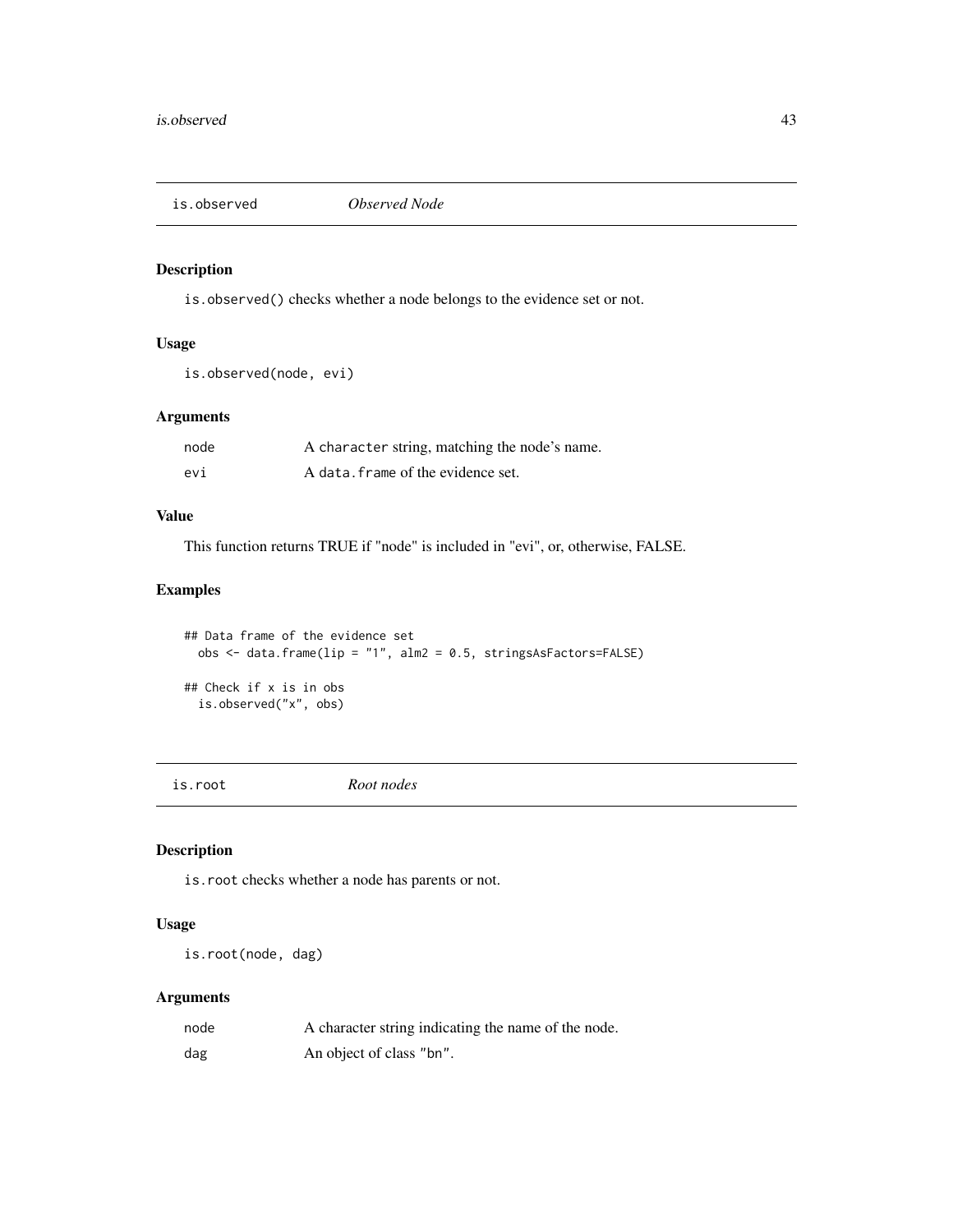# Value

is.root returns TRUE or FALSE depending on whether the node is root or not.

# Examples

```
## Create a dataset
  # Continuous variables
 x <- rnorm(100)
 y <- rnorm(100)
  # Discrete variable
  z <- sample(letters[1:2],size = 100, replace = TRUE)
  data \le data.frame(C1 = x, C2 = y, D1 = z, stringsAsFactors = FALSE)
## Get DAG
  dag <- LearningHC(data)
## Check if a node is root
 is.root("C1", dag)
```
jointCDF *Joint MoTBFs CDFs*

## Description

Function to compute multivariate CDFs.

## Usage

jointCDF(df, grid)

# Arguments

| df   | The dataset as an object of class data. frame.                                                                                |
|------|-------------------------------------------------------------------------------------------------------------------------------|
| grid | a data. frame with the selected data points where the objective function will be<br>evaluated when optimizing the parameters. |

# Value

jointCDF() returns a vector.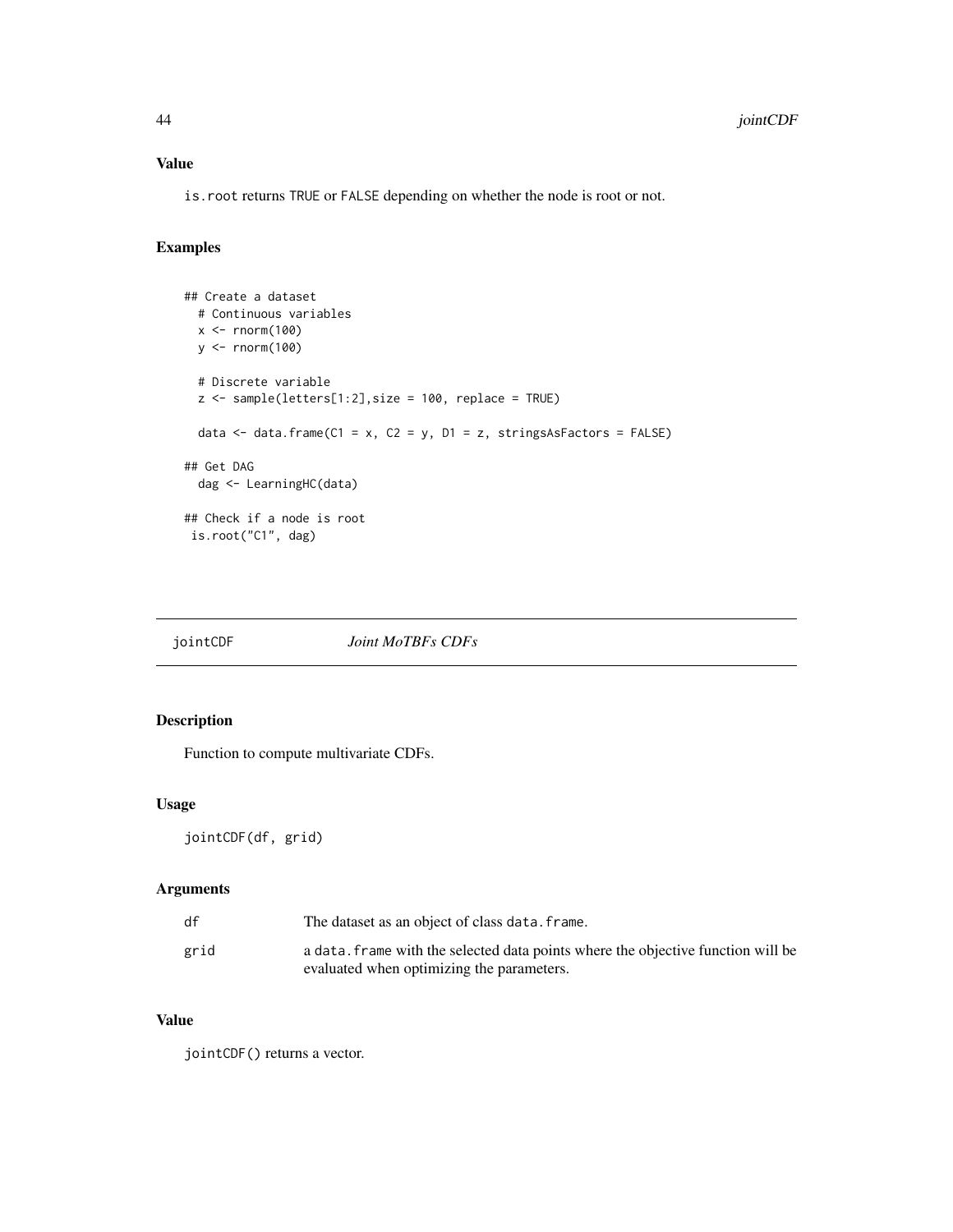# jointmotbf.learning 45

## Examples

```
## Create dataset with 2 variables
n = 2size = 50df <- as.data.frame(matrix(round(rnorm(size*n),2), ncol = n))
## Create grid dataset
npointsgrid <- 10
ranges <- sapply(df, range)
eg <- list()
for(i in 1: ncol(df))eg[[i]] <- seq(ranges[1,i], ranges[2,i], length.out = npointsgrid)
}
x \leq - expand.grid(eg)
## Joint cumulative values
jointCDF(df = df, grid = x)
```
jointmotbf.learning *Joint MoTBF density learning*

## <span id="page-44-0"></span>Description

Two functions for learning joint MoTBFs. The first one, parametersJointMoTBF(), gets the parameters by solving a quadratic optimization problem, minimizing the mean squared error between the empirical joint CDF and the estimated CDF. The density is obtained as the derivative od the estimated CDF. The second one, jointMoTBF(), fixes the equation of the joint function using the previously learned parameters and converting this "character" string into an object of class "jointmotbf".

# Usage

```
parametersJointMoTBF(X, ranges = NULL, dimensions = NULL)
```

```
jointMoTBF(object)
```
#### **Arguments**

| X.         | A dataset of class "data.frame".                                                                                                                                                                             |
|------------|--------------------------------------------------------------------------------------------------------------------------------------------------------------------------------------------------------------|
| ranges     | A "numeric" matrix containing the range of the varibles used to fit the function,<br>where each column corresponds to a variable. If not specified, the range of each<br>variable is computed from the data. |
| dimensions | A "numeric" vector containing the number of parameters of each varible.                                                                                                                                      |
| object     | A list with the output of the function parameters JointMoTBF().                                                                                                                                              |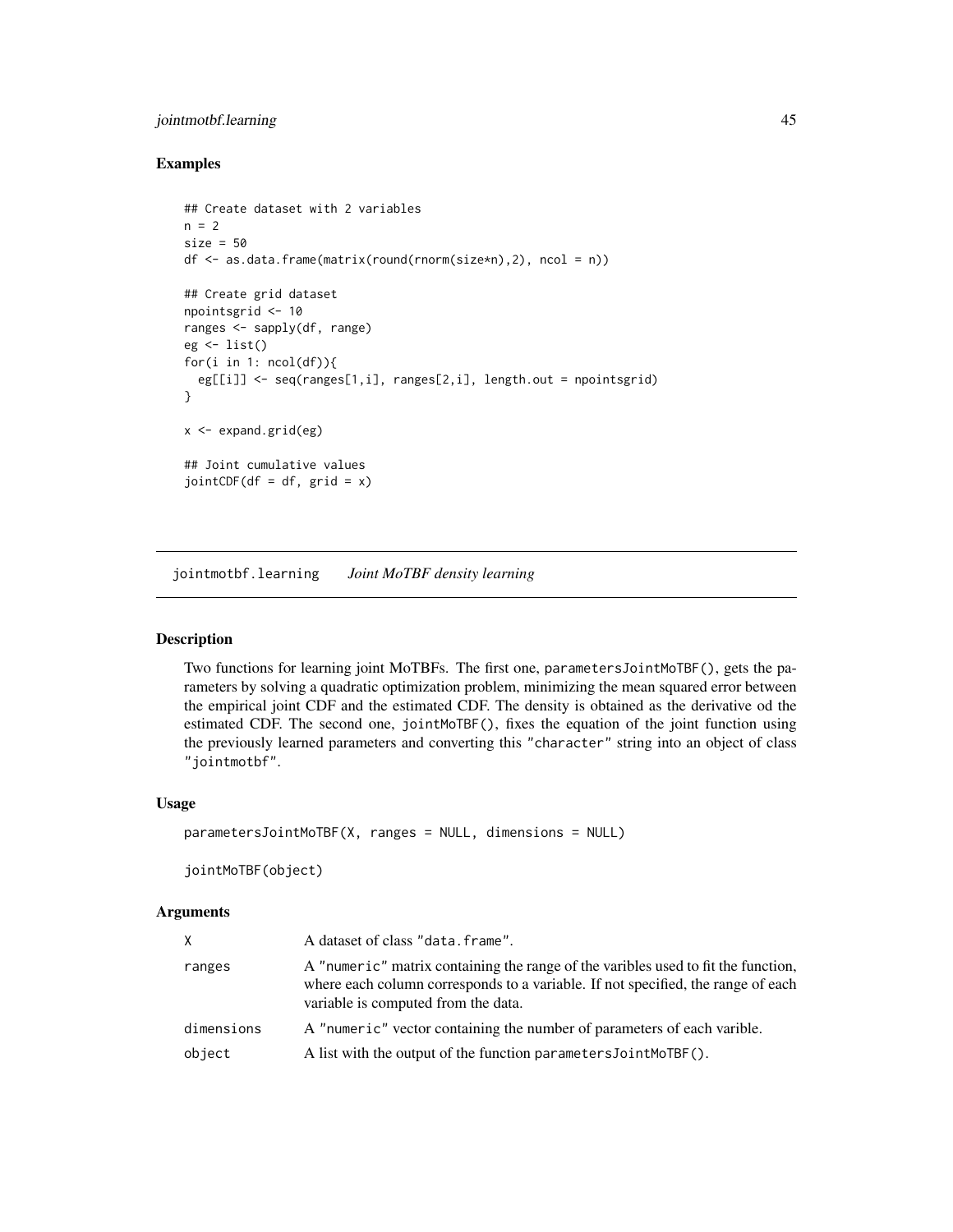parametersJointMoTBF() returns a list with the following elements: Parameters, which contains the computed coefficients of the resulting function; **Dimension**, which is a "numeric" vector containing the number of coefficients used for each variable; Range contains a "numeric" matrix with the domain of each variable, by columns; **Iterations** contains the number of iterations needed to solve the problem; **Time** contains the execution time.

jointMoTBF() returns an object of class "jointmotbf", which is a list whose only visible element is the analytical expression of the learned density. It also contains the other aforementioned elements, which can be retrieved using attributes()

#### Examples

```
## 1. EXAMPLE
## Generate a multinormal dataset
data \leq data.frame(X1 = rnorm(100), X2 = rnorm(100))
## Joint learnings
dim <-c(2,3)param < - parametersJointMoTBF(X = data, dimensions = dim)
param$Parameters
length(param$Parameters)
param$Dimension
param$Range
P <- jointMoTBF(param)
P
attributes(P)
class(P)
###############################################################################
## MORE EXAMPLES ##############################################################
###############################################################################
## Generate a dataset
data <- data.frame(X1 = rnorm(100), X2 = rnorm(100), X3 = rnorm(100))
## Joint learnings
dim <-c(3,2,3)param <- parametersJointMoTBF(X = data, dimensions = dim)
param$Parameters
length(param$Parameters) ## prod(dim)
param$Dimension
param$Range
param$Time
P <- jointMoTBF(param)
P
attributes(P)
class(P)
```
# Value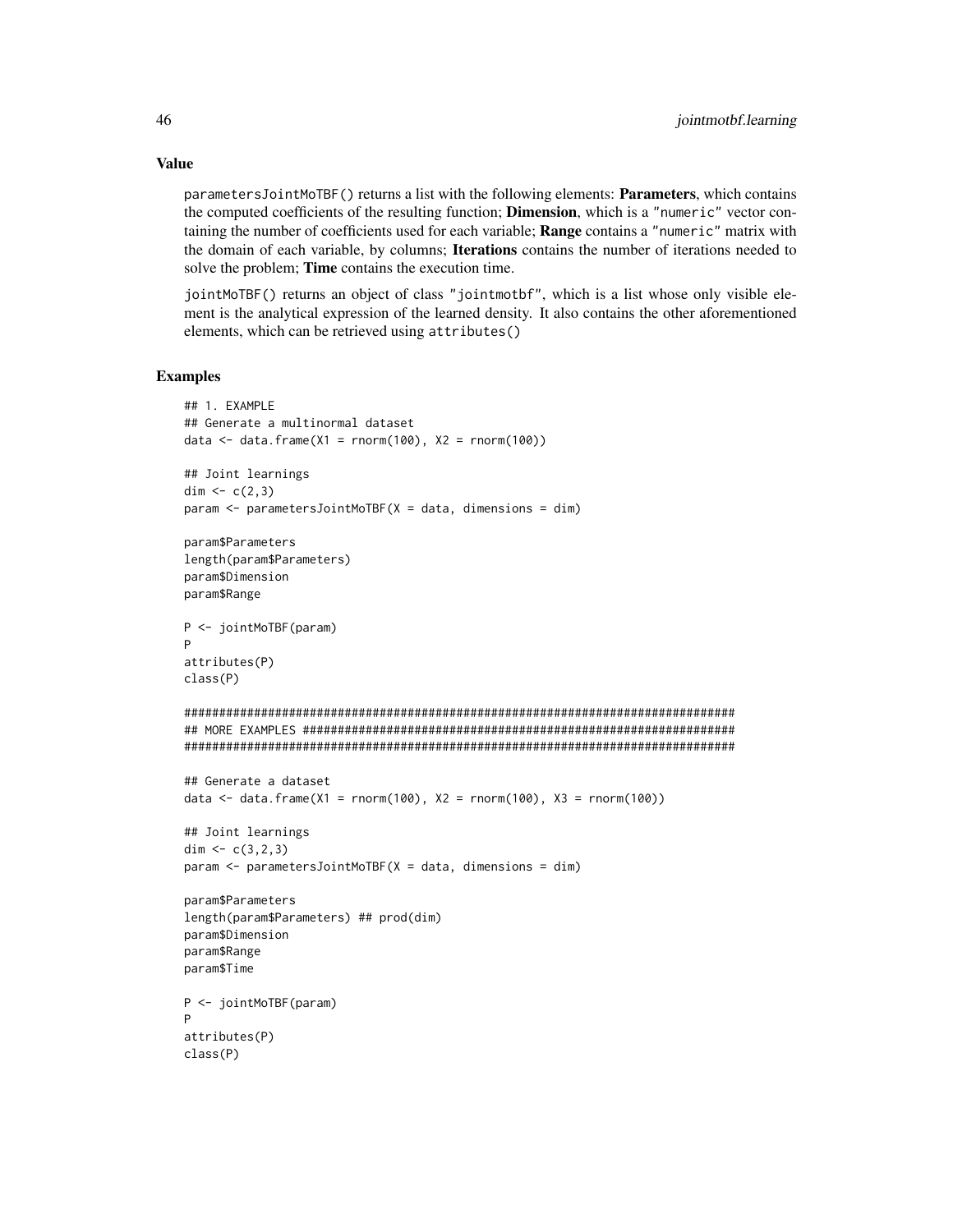# Description

Learn the structure of a hybrid Bayesian network using the hill climbing local search method.

#### Usage

```
LearningHC(dataset, numIntervals = NULL)
```
#### Arguments

| dataset      | A dataset with discrete and continuous variables. If the discrete variables are<br>not of class "factor", they are automatically converted.                                                                                            |
|--------------|----------------------------------------------------------------------------------------------------------------------------------------------------------------------------------------------------------------------------------------|
| numIntervals | A "numeric" value indicating the number of categories used when discretizing<br>a continuous variable, corresponding to intervals of equal width. By default it is<br>NULL, meaning that the continuous variables are not discretized. |

# Details

LearningHC() automatically converts non-numeric variables into factors before calling function hc() from the bnlearn package. LearningHC() can also be used to discretize the dataset, using the equal width method, before calling hc().

## Value

The output is a "bn" object containing the learned graph.

#### See Also

[hc](#page-0-0)

```
## Data
data(ecoli)
ecoli <- ecoli[,-1] ## Sequence Name
## DAG1
dag1 <- LearningHC(ecoli)
dag1
plot(dag1)
## DAG2
dag2 <- LearningHC(ecoli, numIntervals = 10)
```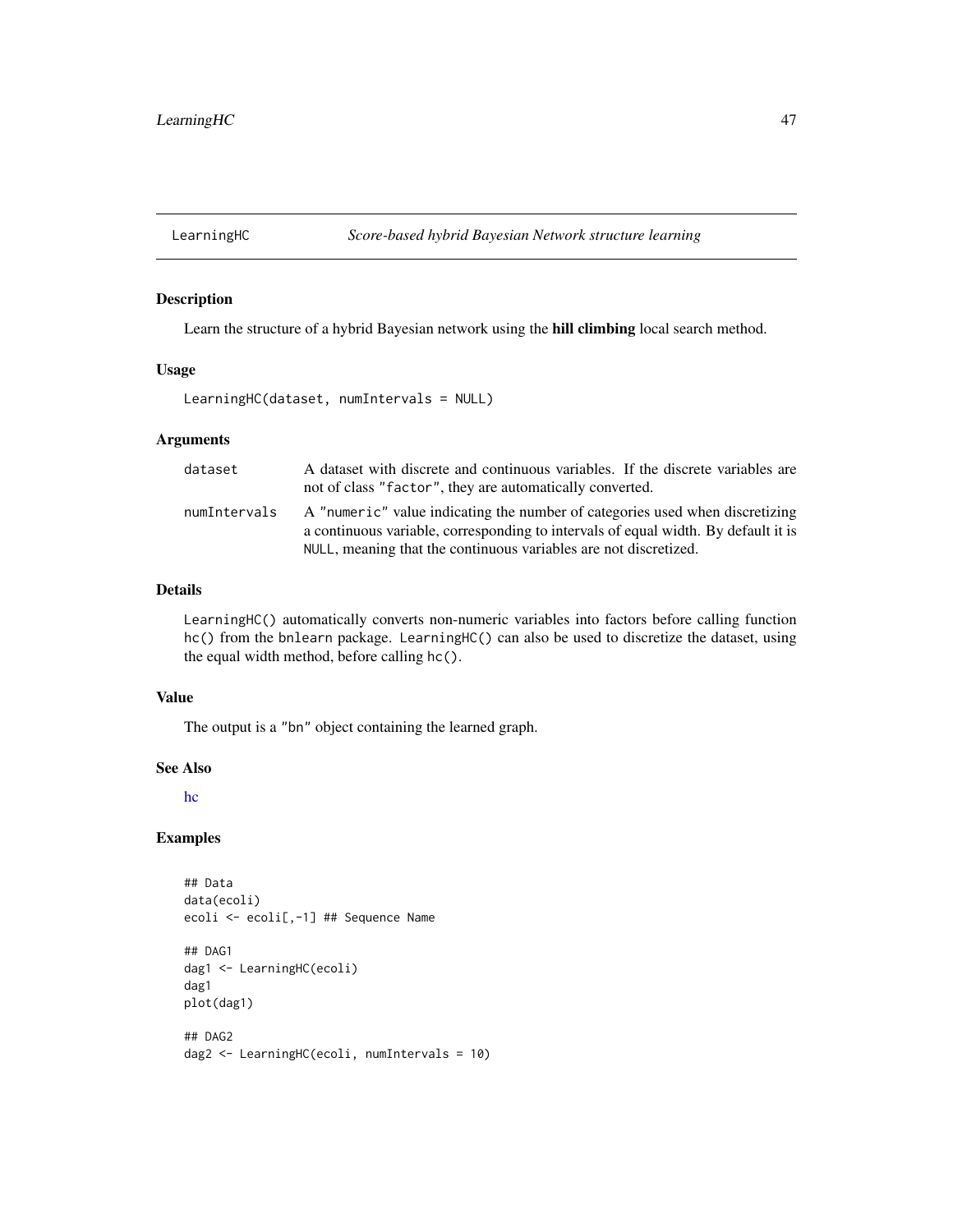dag2 plot(dag2)

# learnMoTBFpriorInformation

*Incorporating prior knowledge in the estimation process*

# Description

Learns a univariate MoTBF function using prior information.

# Usage

```
learnMoTBFpriorInformation(
 priorData,
 data,
  s,
 POTENTIAL_TYPE,
 domain = range(data),
 coeffversion = 4,
  restrictDomain = TRUE,
 maxParam = NULL
\mathcal{L}
```
# Arguments

| priorData      | A "numeric" vector which contains the prior information.                                                                                                                                                                                                                                                                |
|----------------|-------------------------------------------------------------------------------------------------------------------------------------------------------------------------------------------------------------------------------------------------------------------------------------------------------------------------|
| data           | A "numeric" vector containing the observed data.                                                                                                                                                                                                                                                                        |
| S              | A "numeric" value which specifies the expert confidence in the prior knowl-<br>edge. This argument takes values on the interval $[0, N]$ , where N is the sample<br>size, and is used to synchronize the support of the prior knowledge and the sam-<br>ple.                                                            |
|                | POTENTIAL_TYPE A "character" string, either $MOP$ or $MTE$ , corresponding to the type of basis<br>function.                                                                                                                                                                                                            |
| domain         | A "numeric" vector which contains the bounding values to fit the function. By<br>default, it is the range of the data.                                                                                                                                                                                                  |
| coeffversion   | A "numeric" value between 1--4 which contains the used version for comput-<br>ing the coefficients of the linear opinion pool to combine the prior function and<br>the data function. By default, coeffversion $=$ "4" is used, so the combination<br>depends on the goodness of the model versus another random model. |
| restrictDomain | A logical value. This argument allows to choose if the domain is used joining<br>both domains, the prior one and the data domain or trimming them. By default,<br>TRUE is used, so the domain will be trimmed.                                                                                                          |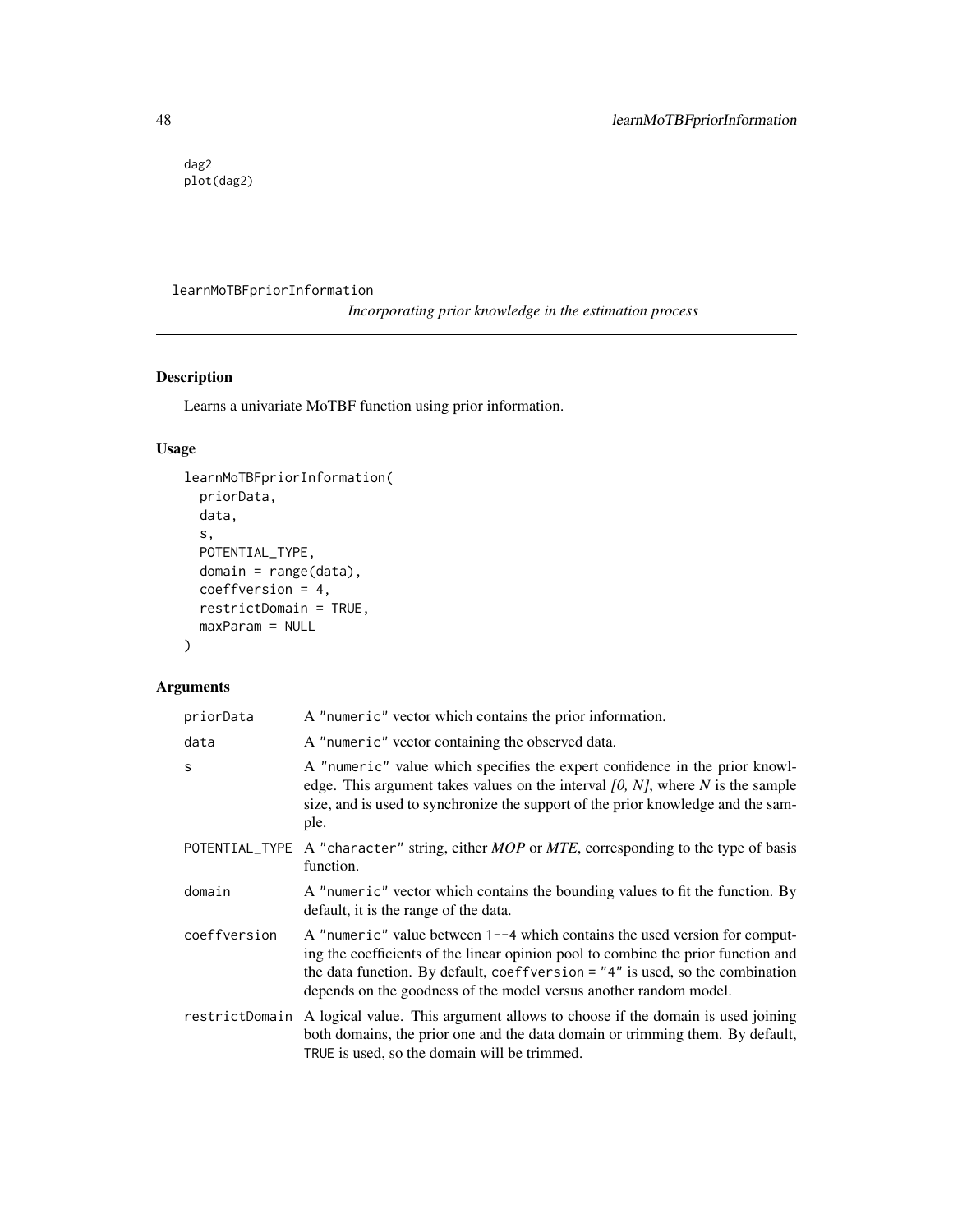maxParam A positive integer which indicates the maximum number of coefficients in the function. If specified, the output is the function which gets the best BIC with, at most, this number of parameters. By default, it is set to NULL.

# Value

A list with the elements

| coeffs            | An "numeric" vector with the two coefficients of the linear opinion pool               |
|-------------------|----------------------------------------------------------------------------------------|
| posteriorFunction |                                                                                        |
|                   | The final function after combining.                                                    |
|                   | priorFunction The fit of the prior data.                                               |
|                   | dataFunction The fit of the original data.                                             |
| rangeNewPriorData |                                                                                        |
|                   | A "numeric" vector which contains the final domain where the functions are<br>defined. |

#### See Also

[getCoefficients](#page-31-0)

```
## Data
X \leftarrow \text{norm}(15)## Prior Data
priordata <- rnorm(5000)
## Test data
test <- rnorm(1000)
testData <- test[test>=min(X)&test<=max(X)]
## Learning
type <- "MOP"
confident \leq -3 ## confident \leq -1, 2, \ldots, length(X)
f <- learnMoTBFpriorInformation(priorData = priordata, data = X, s = confident,
POTENTIAL_TYPE = type)
attributes(f)
## Log-likelihood
sum(log(as.function(f$dataFunction)(testData)))
sum(log(as.function(f$posteriorFunction)(testData))) ## best loglikelihood
```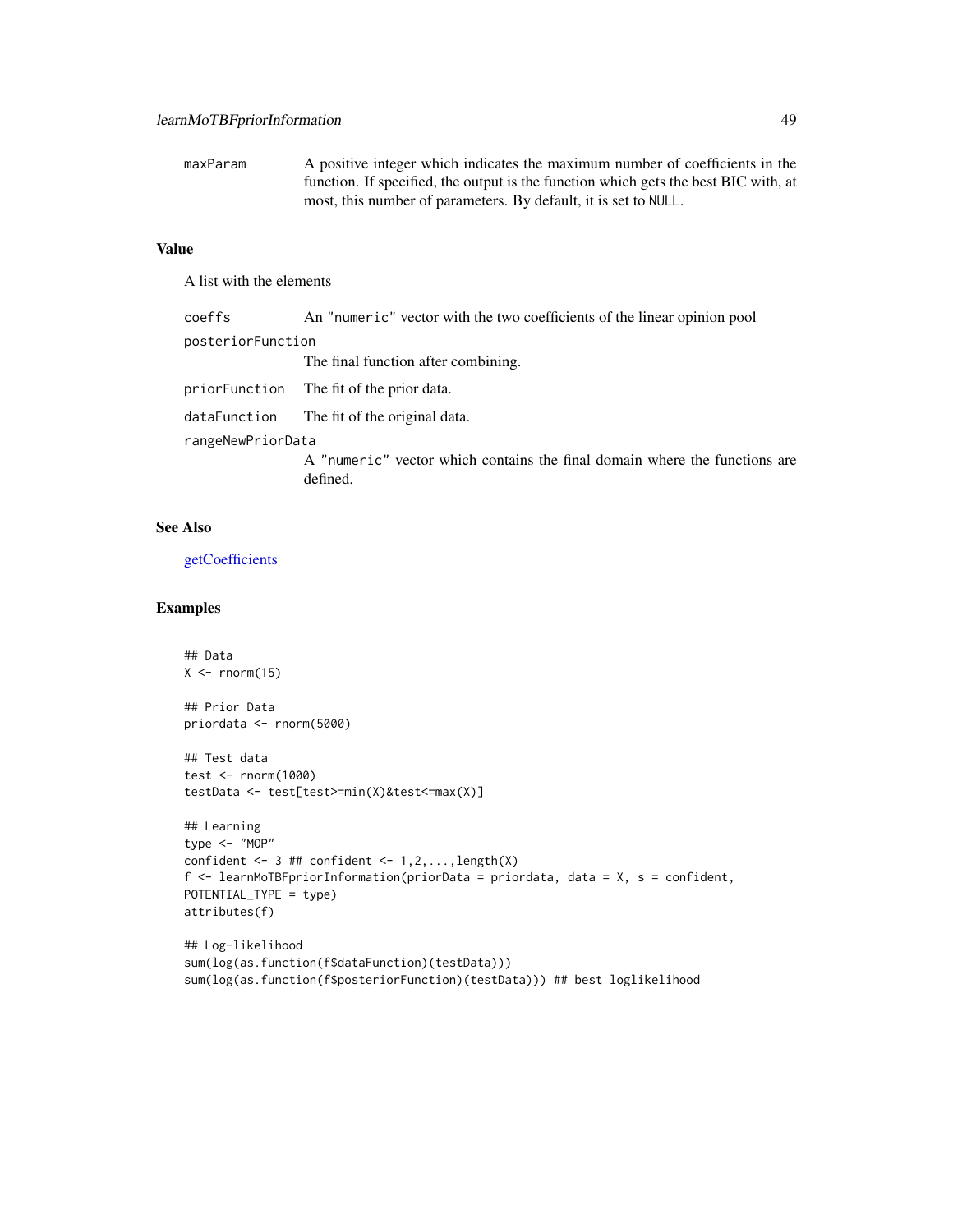marginalJointMoTBF *Marginalization of MoTBFs*

#### Description

Computes the marginal densities from a "jointmotbf" object.

## Usage

```
marginalJointMoTBF(P, var)
```
## Arguments

|     | An object of class "jointmothently", i.e., the joint density function.   |
|-----|--------------------------------------------------------------------------|
| var | The "numeric" position or the "character" name of the marginal variable. |

## Value

The marginal of a "jointmotbf" function. The result is an object of class "motbf".

#### See Also

[jointMoTBF](#page-44-0) and [evalJointFunction](#page-26-0)

```
## 1. EXAMPLE
## Dataset with 2 variables
X <- data.frame(rnorm(100), rnorm(100))
## Joint function
dim <- c(4,3)param <- parametersJointMoTBF(X, dimensions = dim)
P <- jointMoTBF(param)
P
## Marginal
marginalJointMoTBF(P, var = "x")
marginalJointMoTBF(P, var = 2)
##############################################################################
## MORE EXAMPLES #############################################################
##############################################################################
## Generate a dataset with 3 variables
data <- data.frame(rnorm(100), rnorm(100), rnorm(100))
## Joint function
dim <-c(2,1,3)
```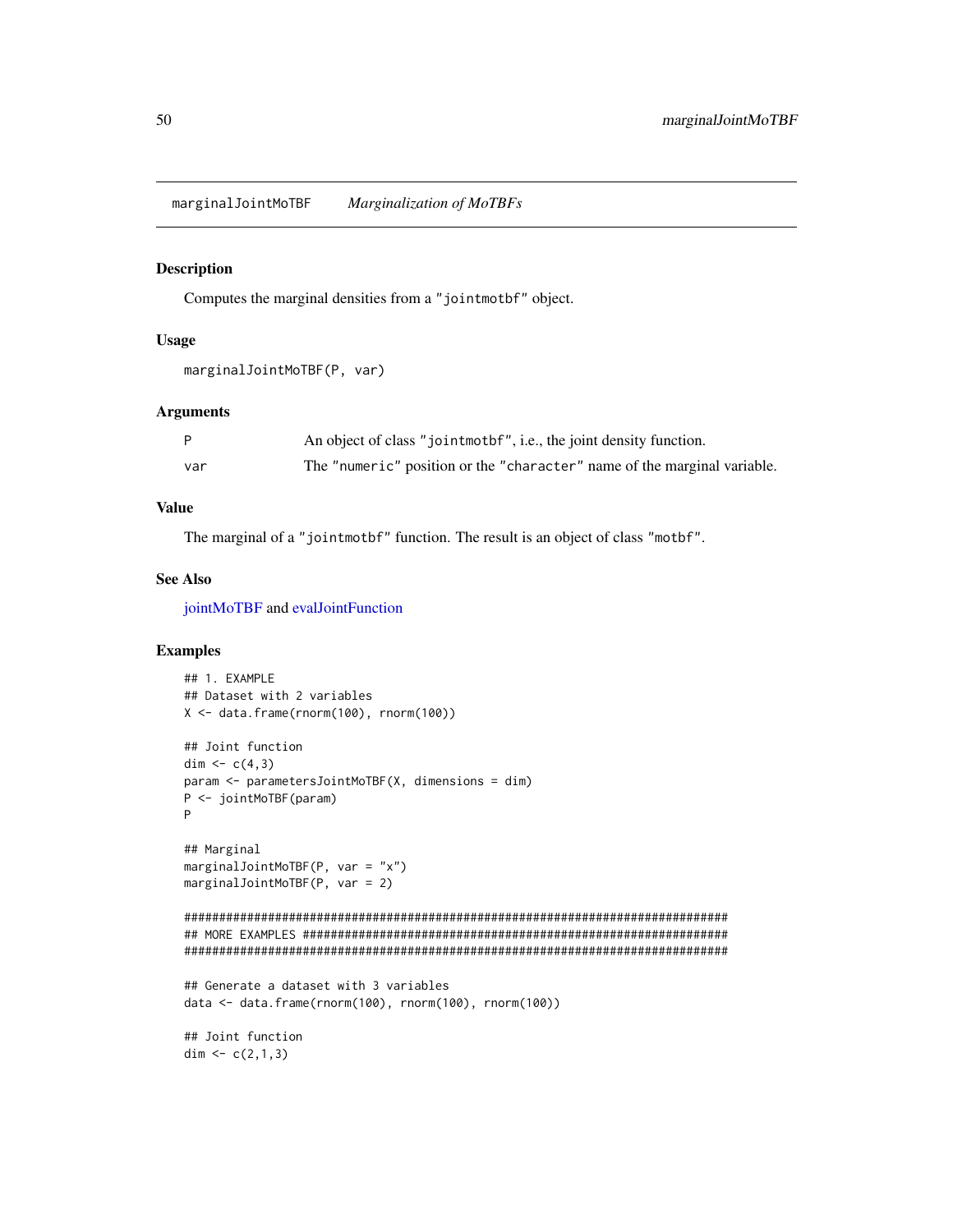## mop.learning 51

```
param <- parametersJointMoTBF(data, dimensions = dim)
P <- jointMoTBF(param)
nVariables(P)
## Marginal
marginalJointMoTBF(P, var="x")
marginalJointMoTBF(P, var="y")
marginalJointMoTBF(P, var="z")
```
mop.learning *Fitting mixtures of polynomials*

#### Description

These functions fit mixtures of polynomials (MOPs). Least square optimization is used to minimize the quadratic error between the empirical cumulative distribution and the estimated one.

#### Usage

mop.learning(X, nparam, domain)

bestMOP(X, domain, maxParam = NULL)

#### Arguments

| X        | A "numeric" data vector.                                                                                                                                                                                                                                                          |
|----------|-----------------------------------------------------------------------------------------------------------------------------------------------------------------------------------------------------------------------------------------------------------------------------------|
| nparam   | Number of parameters of the function.                                                                                                                                                                                                                                             |
| domain   | A "numeric" containing the interval over which the function is defined.                                                                                                                                                                                                           |
| maxParam | A "numeric" value indicating the maximum number of coefficients in the func-<br>tion. By default it is NULL, which means that the number of parameter is not lim-<br>ited. The output is the function which gets the best BIC (with at most max Param<br>parameters if not NULL). |

#### Details

mop.learning(): The returned value \$Function is the only visible element which contains the algebraic expression. Using [attributes](#page-0-0) the name of the others elements are shown and also they can be extracted with \$. The [summary](#page-0-0) of the function also shows all these elements.

bestMOP(): The first returned value \$bestPx contains the output of the mop.learning() function with the number of parameters which gets the best BIC values, taking into account the BIC score to penalize the functions. It evaluates the two next functions, if the BIC score does not improve then the function with the last best BIC is returned.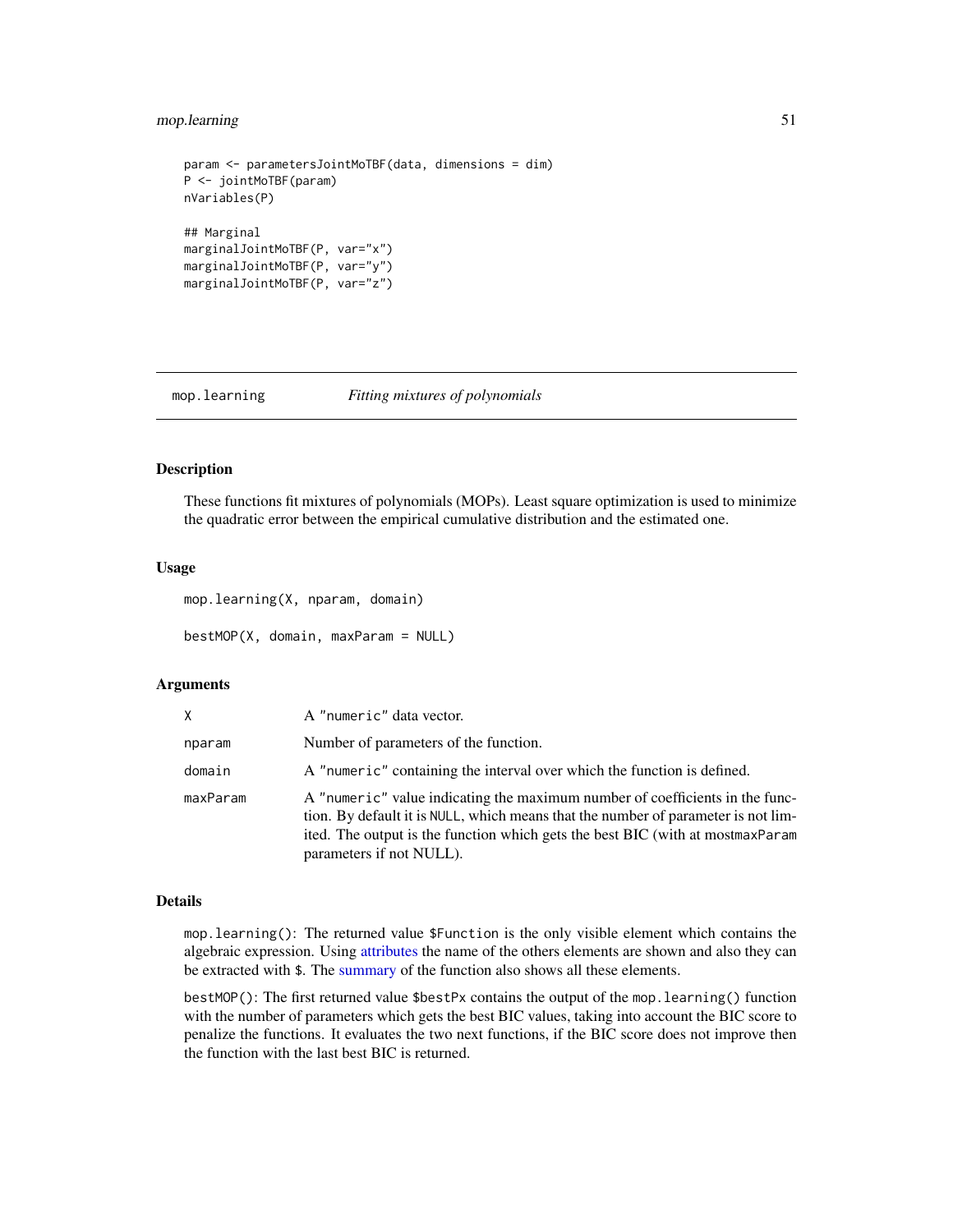#### Value

mop.lerning() returns a list of n elements:

| Subclass<br>'mop'.                                                                                    |  |
|-------------------------------------------------------------------------------------------------------|--|
| The range where the function is defined to be a legal density function.<br>Domain                     |  |
| The number of iterations that the optimization problem takes to minimize the<br>Iterations<br>errors. |  |
| The CPU time employed.<br>Time                                                                        |  |

bestMOP() returns a list including the polynomial function with the best BIC score, the number of parameters and an array with the BIC values of the evaluated functions.

#### See Also

[univMoTBF](#page-78-0) A complete function for learning MOPs which includes extra options.

```
## 1. EXAMPLE
data <- rnorm(1000)
## MOP with fix number of degrees
fx <- mop.learning(data, nparam=7, domain=range(data))
fx
hist(data, prob=TRUE, main="")
plot(fx, col=2, xlim=range(data), add=TRUE)
## Best MOP in terms of BIC
fMOP <- bestMOP(data, domain=range(data))
attributes(fMOP)
fMOP$bestPx
hist(data, prob=TRUE, main="")
plot(fMOP$bestPx, col=2, xlim=range(data), add=TRUE)
## 2. EXAMPLE
data <- rbeta(4000, shape1=1/2, shape2=1/2)
## MOP with fix number of degrees
fx <- mop.learning(data, nparam=6, domain=range(data))
fx
hist(data, prob=TRUE, main="")
plot(fx, col=2, xlim=range(data), add=TRUE)
## Best MOP in terms of BIC
fMOP <- bestMOP(data, domain=range(data), maxParam=6)
attributes(fMOP)
fMOP$bestPx
attributes(fMOP$bestPx)
hist(data, prob=TRUE, main="")
plot(fMOP$bestPx, col=2, xlim=range(data), add=TRUE)
```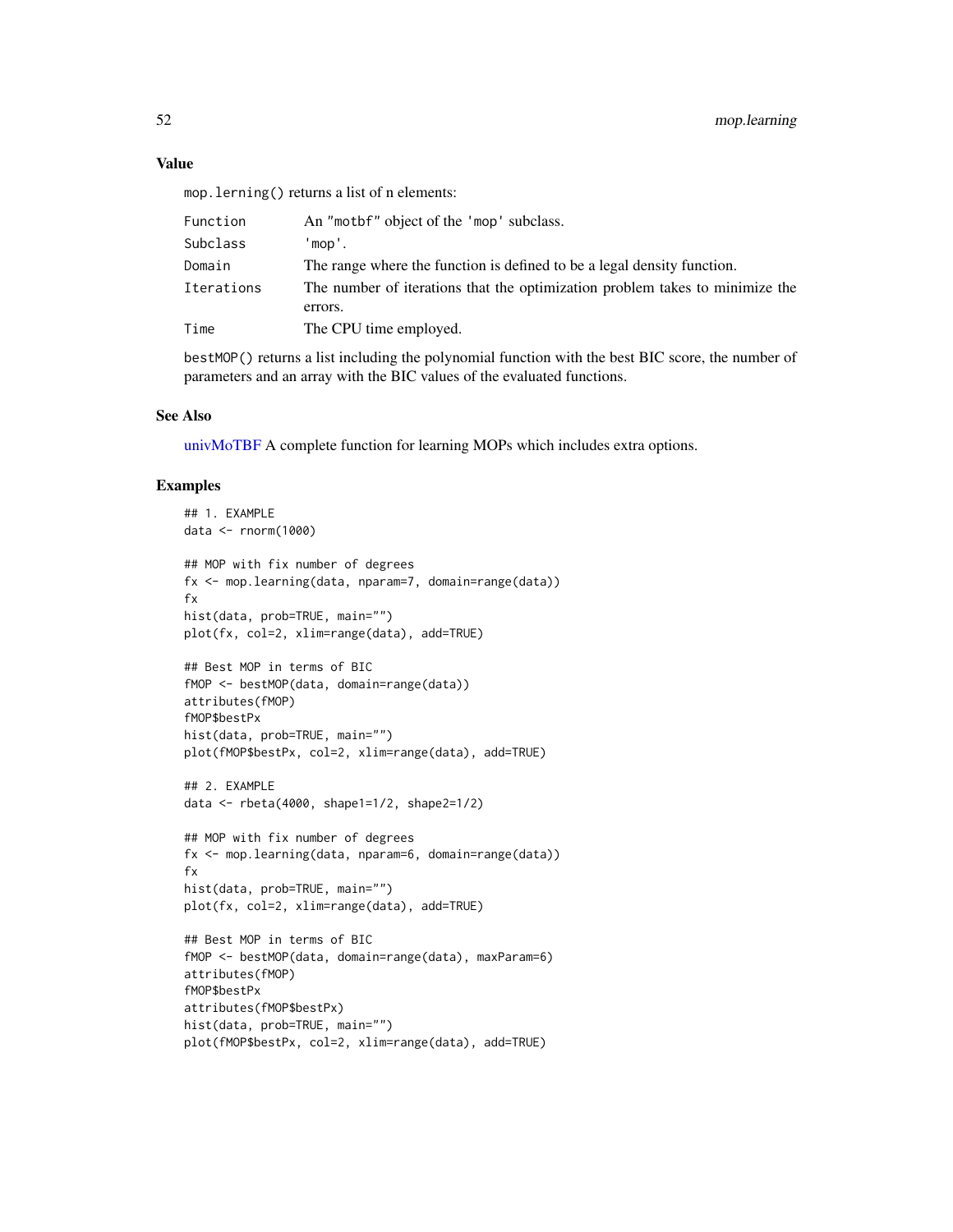MoTBF-Distribution *Random generation for MoTBF distributions*

## Description

Random generation for mixtures of truncated basis functions defined in a specific domain. The inverse transform method is used.

# Usage

```
rMoTBF(size, fx, domain = NULL)
```
inversionMethod(size, fx, domain = NULL, data = NULL)

#### Arguments

| size   | A non-negative integer indicating the number of records to generate.                                                                                                                                                                                                                                                                           |
|--------|------------------------------------------------------------------------------------------------------------------------------------------------------------------------------------------------------------------------------------------------------------------------------------------------------------------------------------------------|
| fx     | An object of class "mother".                                                                                                                                                                                                                                                                                                                   |
| domain | A "numeric" vector indicating the lower and upper limits to sample from. If<br>not specified, the range is taken from the object fx.                                                                                                                                                                                                           |
| data   | A "numeric" vector to be compared with the simulated sample. By default, it<br>is NULL; otherwise, the empirical cumulative distributions of both the data and<br>the simulated sample are plotted and the Kolmogorov Smirnov test is used to<br>test whether or not both samples can be considered to be drawn from the same<br>distribution. |

#### Value

rMoTBF() returns a "numeric" vector containing the simulated values. inversionMethod() returns a list with the simulated values and the results of the two-sample Kolmogorov-Smirnov test, as well as the plot of the CDFs of the original and simulated data.

#### See Also

[integralMoTBF](#page-38-0)

```
## 1. EXAMPLE
## Data
X < - rnorm(1000, mean = 5, sd = 3)
## Learning
f <- univMoTBF(X, POTENTIAL_TYPE="MOP", nparam=10)
plot(f, xlim = f$Domain)
```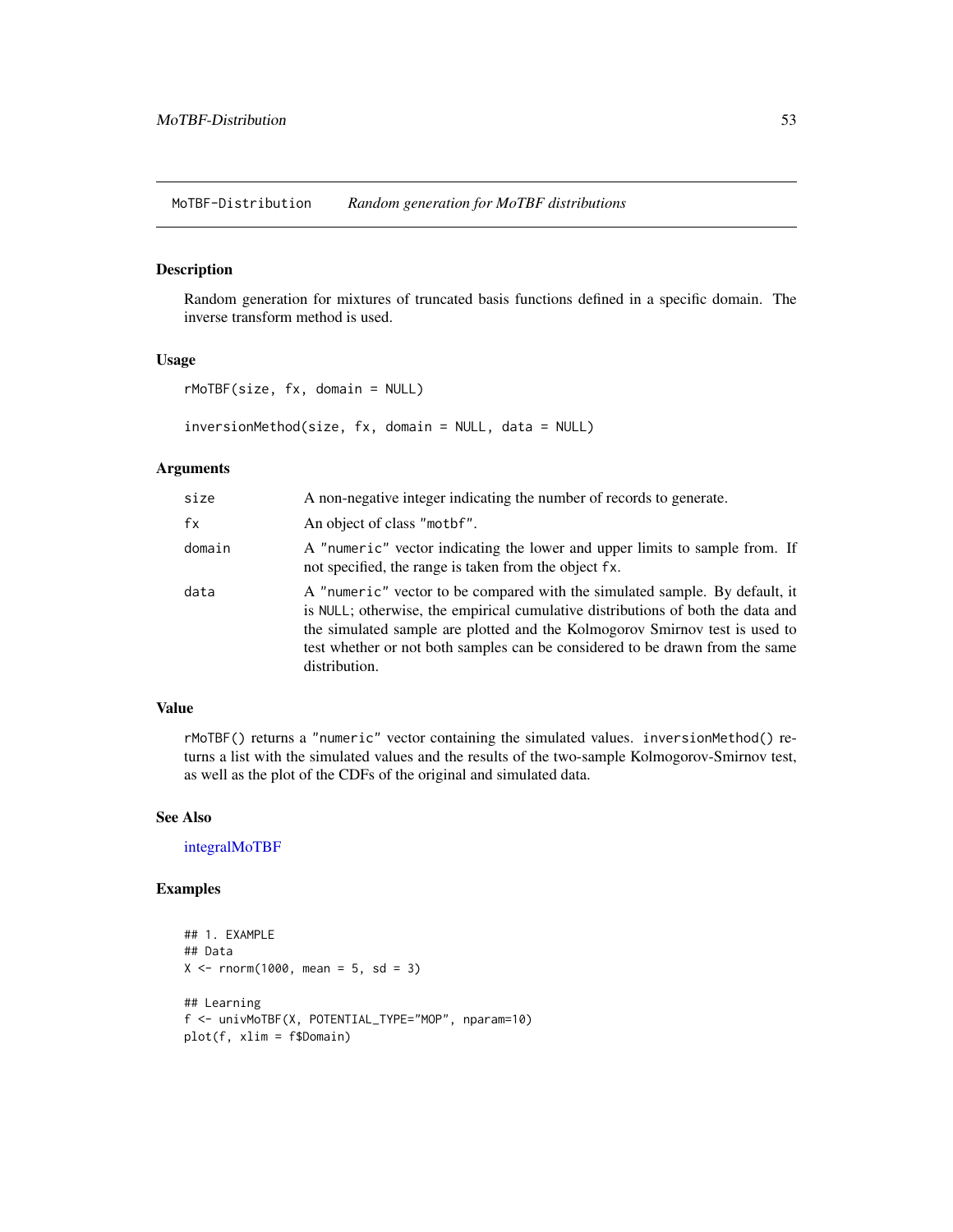```
## Random sample
Y \leftarrow rMoTBF(size = 500, fx = f)ks.test(X,Y)
## Plots
hist(Y, prob = TRUE, add = TRUE)## 2. EXAMPLE
## Data
X \leftarrow \text{rweibull}(5000, \text{shape=2})## Learning
f <- univMoTBF(X, POTENTIAL_TYPE="MOP", nparam=10)
plot(f, xlim = f$Domain)
## Random sample
inv \le inversionMethod(size = 500, fx = f, data = X)
attributes(inv)
inv$test
Y <- inv$sample
## Plots
plot(f, xlim = f$Domain)
hist(Y, prob = TRUE, add = TRUE)
```
<span id="page-53-0"></span>MoTBFs\_Learning *Learning hybrid BNs with MoTBFs*

#### Description

Learn mixtures of truncated basis functions in a full hybrid network.

#### Usage

```
MoTBFs_Learning(
  graph,
 data,
  numIntervals,
 POTENTIAL_TYPE,
 maxParam = NULL,
 s = NULL,
  priorData = NULL
)
```
## Arguments

graph A network of the class "bn", "graphNEL" or "network".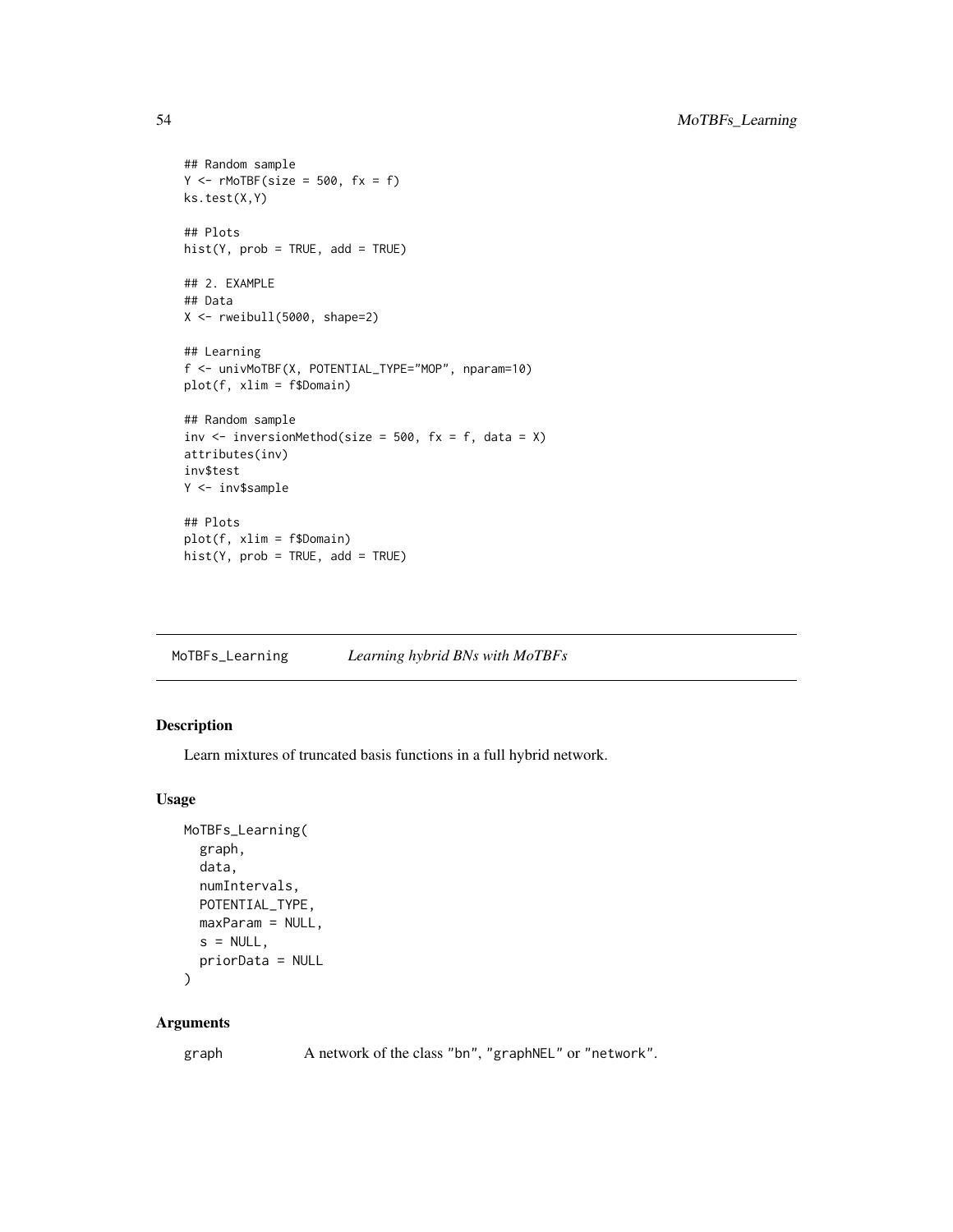| data         | An object of class "data. frame"; it can contain continuous and discrete vari-<br>ables.                                                                                                                                                                                                                                                                                  |
|--------------|---------------------------------------------------------------------------------------------------------------------------------------------------------------------------------------------------------------------------------------------------------------------------------------------------------------------------------------------------------------------------|
| numIntervals | A positive integer indicating the maximum number of intervals for splitting the<br>domain of the continuous parent variables.                                                                                                                                                                                                                                             |
|              | POTENTIAL_TYPE A "character" string, either MOP or MTE, corresponding to the type of basis<br>function.                                                                                                                                                                                                                                                                   |
| maxParam     | A positive integer which indicates the maximum number of coefficients in the<br>function. If specified, the output is the function which gets the best BIC with, at<br>most, this number of parameters. By default, it is set to NULL.                                                                                                                                    |
| S            | A "numeric" value which specifies the expert confidence in the prior knowl-<br>edge. This argument takes values on the interval $[0, N]$ , where N is the sample<br>size, and is used to synchronize the support of the prior knowledge and the sam-<br>ple. By default, it is NULL, and must be modified only if prior information is to<br>be incorporated to the fits. |
| priorData    | An object of class "data. frame", corresponding to the prior information.                                                                                                                                                                                                                                                                                                 |

# Details

If the variable is discrete then it computes the probabilities and the size of each leaf. Children that have discrete parents have as many functions as configurations of the parents. Children that have continuous parents have as many functions as the number indicated in the argument "numIntervals" for each parent. Children that have mixed parents, combine both methods. The BIC criterion is used to decide the number of splitting points of the parent domains and to choose the number of basis functions used.

## Value

A list of lists. Each list contains two elements

| Child     | A "charater" string which contains the name of the child variable.                                                                                        |
|-----------|-----------------------------------------------------------------------------------------------------------------------------------------------------------|
| functions | A list of three elements: the name of the parents; a "numeric" vector indicating<br>the interval of the parent; and the fitted function in this interval. |

# See Also

[printBN](#page-65-0) and [ecoli](#page-25-0)

# Examples

```
## Dataset Ecoli
require(MoTBFs)
data(ecoli)
data <- ecoli[,-c(1)] ## remove variable sequence
## Directed acyclic graph
dag <- LearningHC(data)
```
## Learning BN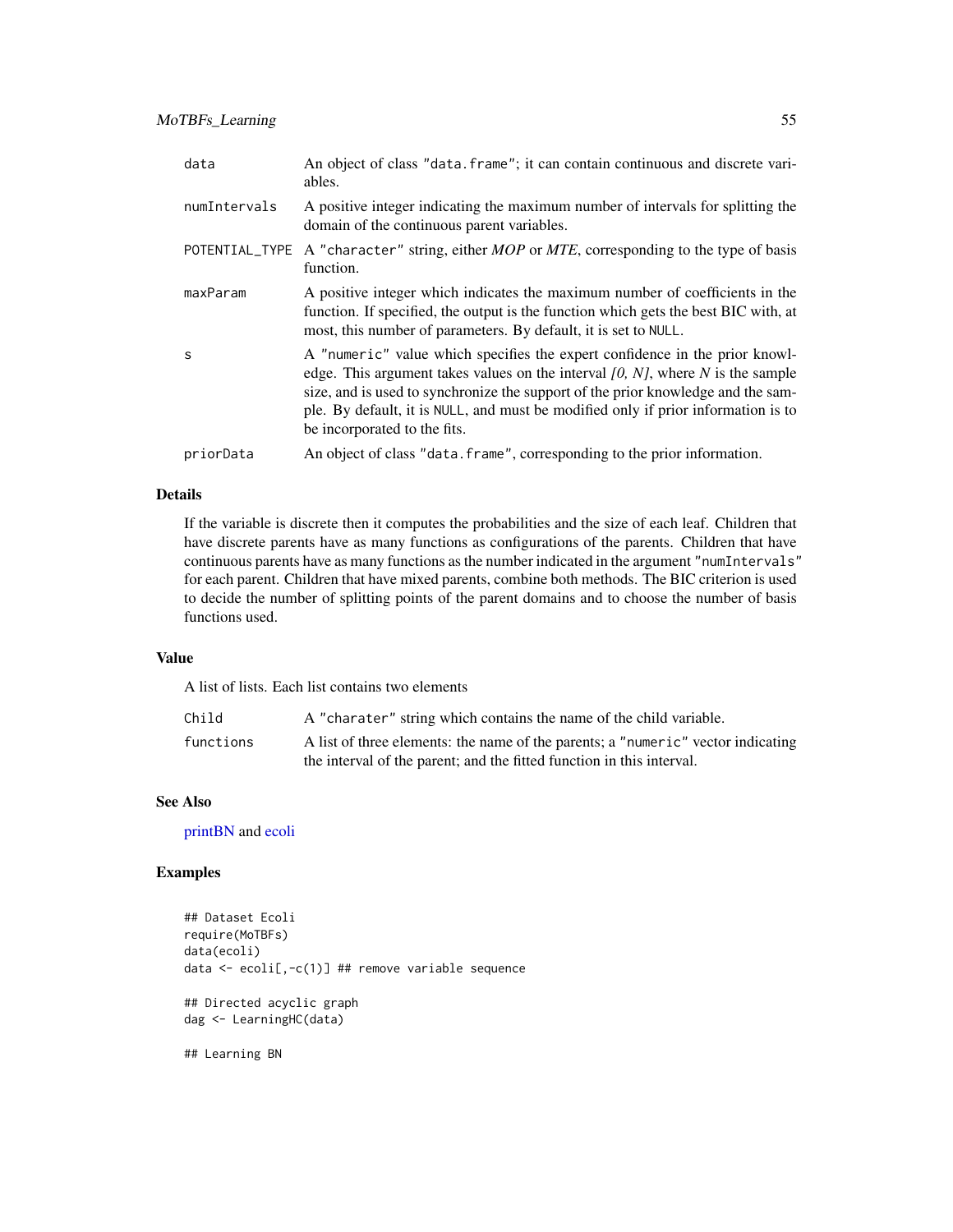```
intervals <- 3
potential <- "MOP"
P1 <- MoTBFs_Learning(graph = dag, data = data, numIntervals = intervals, POTENTIAL_TYPE=potential,
maxParam = 5)
printBN(P1)
 ## Learning BN
intervals <- 4
potential <- "MTE"
P2 <- MoTBFs_Learning(graph = dag, data = data, numIntervals = intervals, POTENTIAL_TYPE=potential,
maxParam = 15)
printBN(P2)
```
motbf\_type *Type of MoTBF*

#### Description

This function checks whether the density functions of a MoTBF-BN are of type MTE or MOP.

# Usage

motbf\_type(bn)

# Arguments

bn A list of lists obtained from the function [MoTBFs\\_Learning.](#page-53-0)

# Value

A character string, specifying the subclass of MoTBF, i.e., either MTE or MOP.

```
## Dataset
 data("ecoli", package = "MoTBFs")
 data \leq ecoli[,-c(1, 9)]
## Get directed acyclic graph
 dag <- LearningHC(data)
## Learn bayesian network
 bn <- MoTBFs_Learning(dag, data = data, numIntervals = 4, POTENTIAL_TYPE = "MTE")
## Get MoTBF sub-class
 motbf_type(bn)
```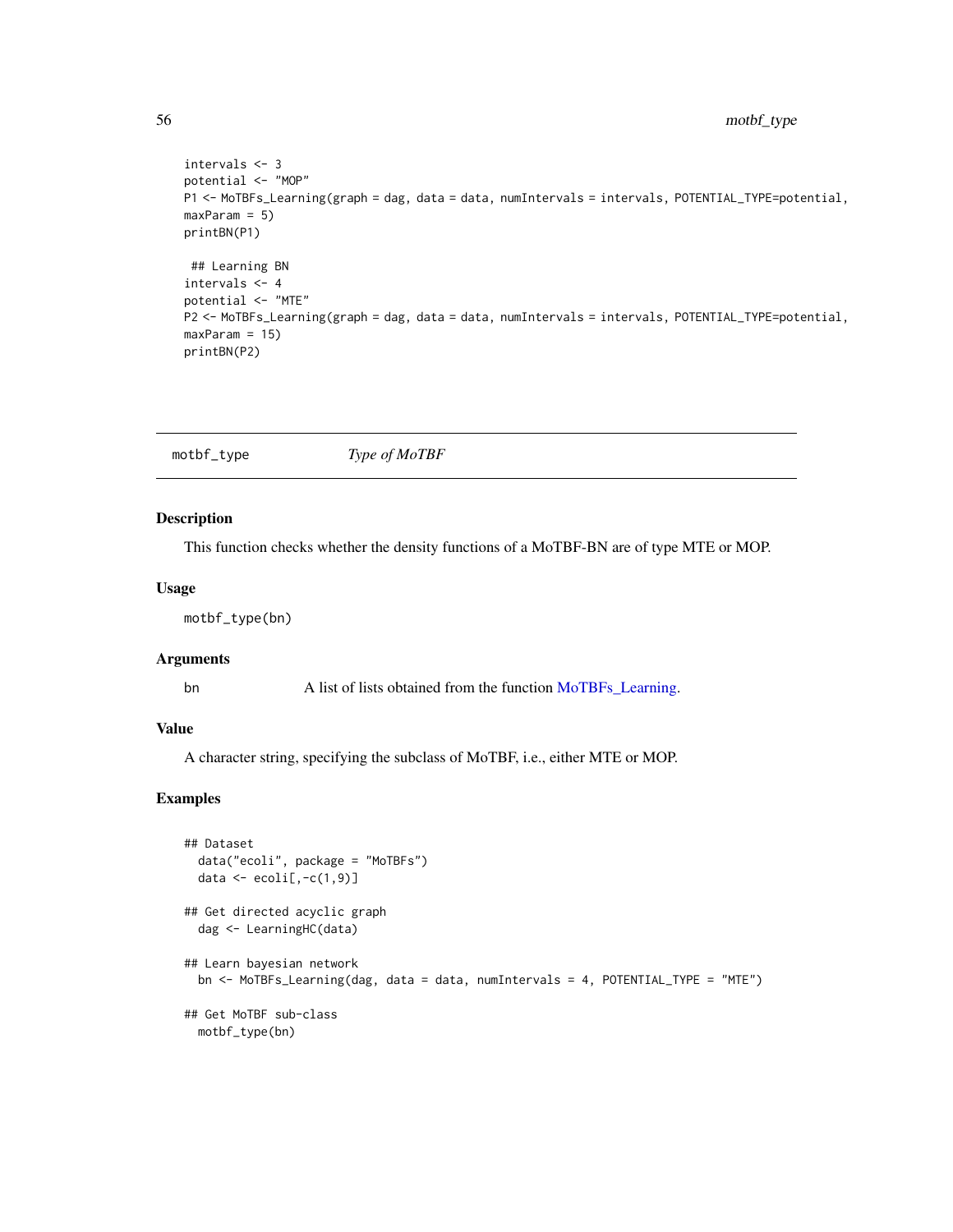#### Description

These functions fit mixtures of truncated exponentials (MTEs). Least square optimization is used to minimize the quadratic error between the empirical cumulative distribution function and the estimated one.

#### Usage

mte.learning(X, nparam, domain)

```
bestMTE(X, domain, maxParam = NULL)
```
## Arguments

| X.       | A "numeric" data vector.                                                                                                                                                                                              |
|----------|-----------------------------------------------------------------------------------------------------------------------------------------------------------------------------------------------------------------------|
| nparam   | Number of parameters of the resulting density function.                                                                                                                                                               |
| domain   | A "numeric" containing the domain if the function to estimate.                                                                                                                                                        |
| maxParam | A "numeric" value indicating the maximum number of coefficients in the func-<br>tion. By default it is NULL; otherwise, the output is the function which gets the<br>best BIC with at most this number of parameters. |

# Details

mte.learning(): The returned value \$Function is the only visible element which contains the algebraic expression. Using [attributes](#page-0-0) the name of the others elements are shown and also they can be abstract with  $\$ . The [summary](#page-0-0) of the function also shows all this elements.

bestMTE(): The first returned value \$bestPx contains the output of the mte.learning() function with the number of parameters which gets the best BIC value, taking into account the Bayesian information criterion (BIC) to penalize the functions. It evaluates the two next functions, if the BIC doesn't improve then the function with the last best BIC is returned.

#### Value

mte.lerning() returns a list of n elements:

| Function   | An "motbf" object of the 'mte' subclass.                                                   |
|------------|--------------------------------------------------------------------------------------------|
| Subclass   | 'mte'.                                                                                     |
| Domain     | The range where the function is defined to be a legal density function.                    |
| Iterations | The number of iterations that the optimization problem employed to minimize<br>the errors. |
| Time       | The CPU time consumed.                                                                     |

bestMTE() returns a list including the MTE function with the best BIC score, the number of parameters, the best BIC value and an array contained the BIC values of the evaluated functions.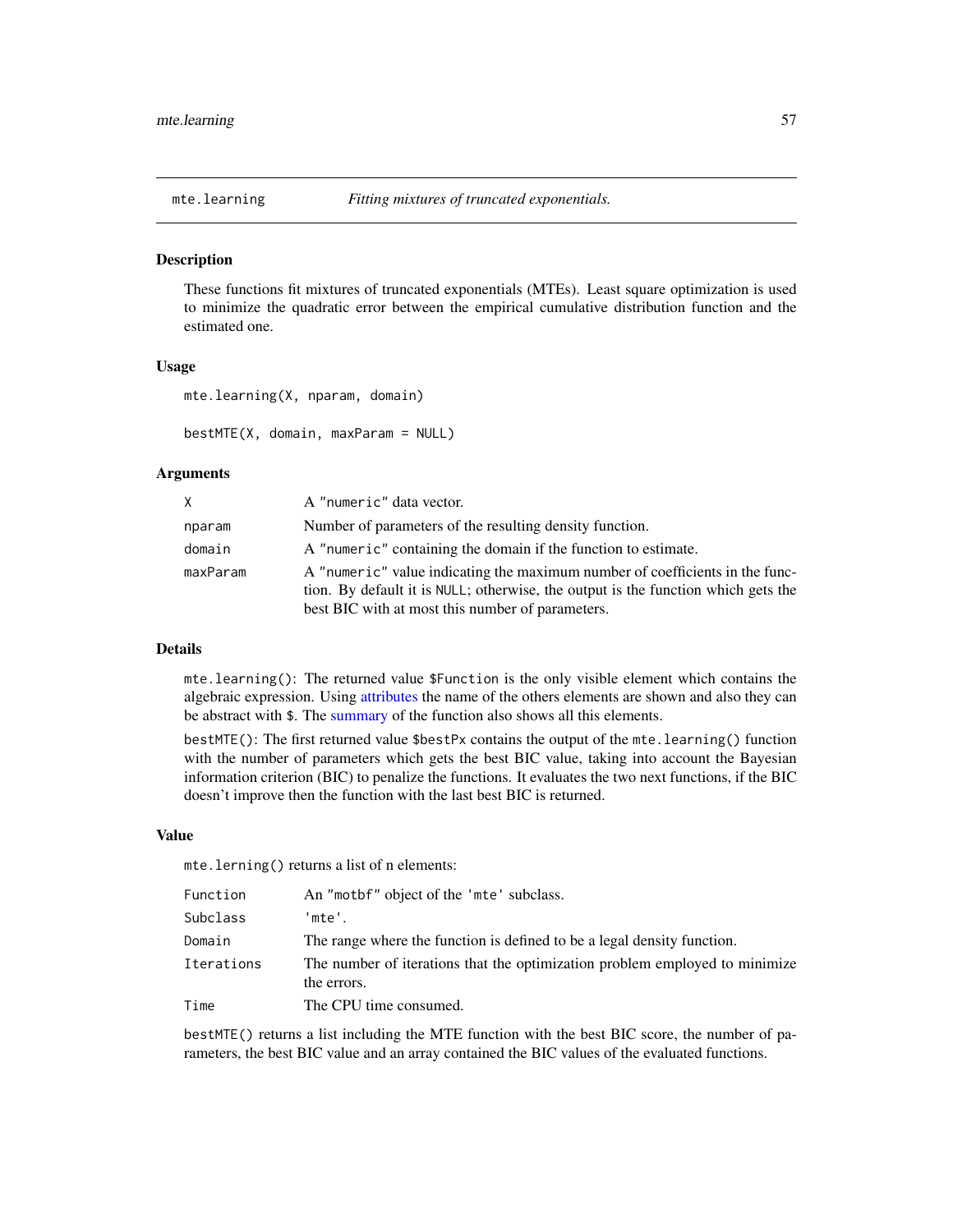#### See Also

[univMoTBF](#page-78-0) A complete function for learning MoTBFs which includes extra options.

#### Examples

```
## 1. EXAMPLE
data <- rchisq(1000, df=3)
## MTE with fix number of parameters
fx <- mte.learning(data, nparam=7, domain=range(data))
hist(data, prob=TRUE, main="")
plot(fx, col=2, xlim=range(data), add=TRUE)
## Best MTE in terms of BIC
fMTE <- bestMTE(data, domain=range(data))
attributes(fMTE)
fMTE$bestPx
hist(data, prob=TRUE, main="")
plot(fMTE$bestPx, col=2, xlim=range(data), add=TRUE)
## 2. EXAMPLE
data <- rexp(1000, rate=1/3)
## MTE with fix number of parameters
fx <- mte.learning(data, nparam=8, domain=range(data))
## Message: The nearest function with odd number of coefficients
hist(data, prob=TRUE, main="")
plot(fx, col=2, xlim=range(data), add=TRUE)
## Best MTE in terms of BIC
fMTE <- bestMTE(data, domain=range(data), maxParam=10)
attributes(fMTE)
fMTE$bestPx
```
attributes(fMTE\$bestPx) hist(data, prob=TRUE, main="") plot(fMTE\$bestPx, col=2, xlim=range(data), add=TRUE)

newRangePriorData *Redefining the Domain*

## Description

Computes the new domain of two datasets.

#### Usage

```
newRangePriorData(fPI, priorData, N, domain, s, POTENTIAL_TYPE)
```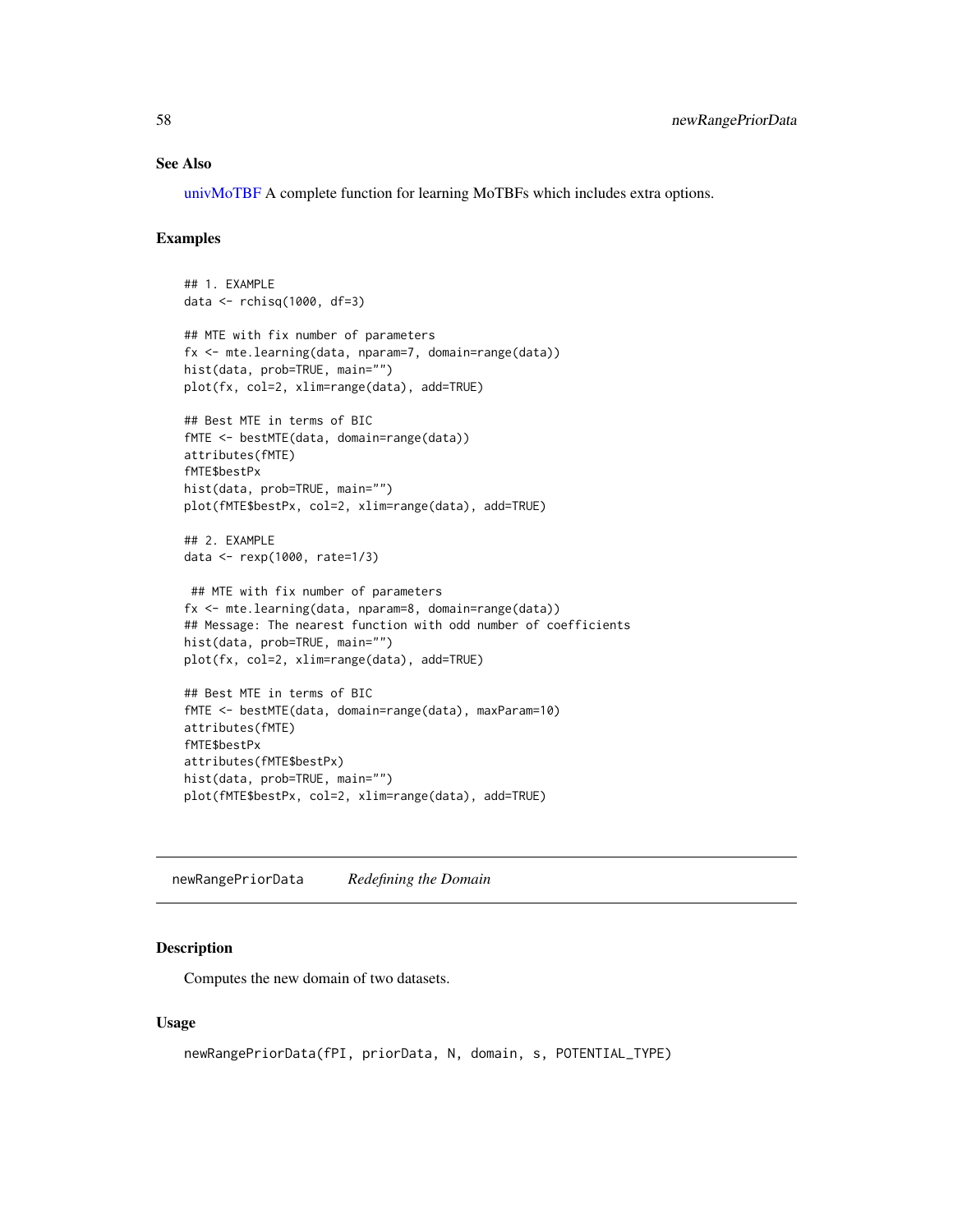#### nVariables 59

## Arguments

| fPI          | The function fitted to the prior data, of class "mother".                                                                                                       |
|--------------|-----------------------------------------------------------------------------------------------------------------------------------------------------------------|
| priorData    | A "numeric" array with the values to be included as prior information.                                                                                          |
| N            | A "numeric" value equal to the data size.                                                                                                                       |
| domain       | A "numeric" array with the domain of the data density.                                                                                                          |
| <sub>S</sub> | A "numeric" value which is the expert's confidence on the prior information. It<br>is a number between 0 and the data size.                                     |
|              | POTENTIAL_TYPE A "character" string giving the potential of the model, i.e. "MOP" if the basis<br>functions are polynomials, or "MTE" if they are exponentials. |

# Value

A "numeric" array which contains the new domain of the prior function.

# Examples

```
## Data
X \leftarrow \text{norm}(15)## Prior Data
priordata <- rnorm(5000)
## Learning
type = "MTE"
fPrior <- univMoTBF(priordata, POTENTIAL_TYPE = type)
## New range
confident \leq -5 ## confident \leq -1, 2, \ldots, length(X)
domain <- range(X)
N \leftarrow length(X)newRange <- newRangePriorData(fPrior, priorData = priordata, N = N,
domain = domain, s = confident, POTENTIAL_TYPE = type)newRange
```

| nVariables | Number of Variables in a Joint Function |
|------------|-----------------------------------------|

# Description

Compute the number of variables which are in a jointmotbf object.

# Usage

nVariables(P)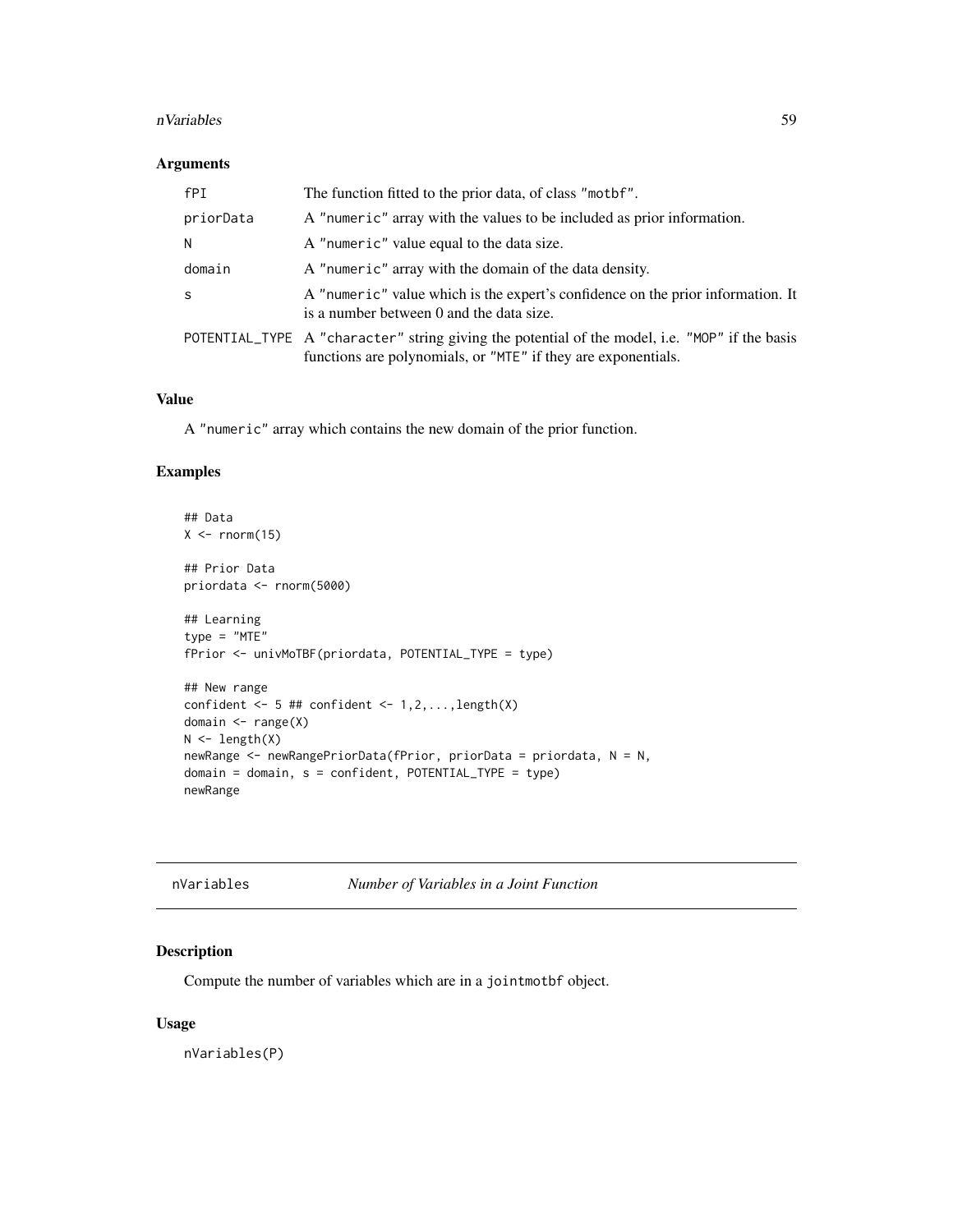#### Arguments

```
P An "motbf" object or a "jointmotbf" object.
```
## Value

A "character" vector with the names of the variables in the function.

#### Examples

```
# 1. EXAMPLE
## Generate a dataset
data \leq data.frame(X1 = rnorm(100), X2 = rnorm(100))
## Joint function
dim <-c(3,2)param <- parametersJointMoTBF(data, dimensions = dim)
P <- jointMoTBF(param)
P
## Variables
nVariables(P)
##############################################################################
## MORE EXAMPLES #############################################################
##############################################################################
## Generate a dataset
data <- data.frame(X1 = rnorm(100), X2 = rnorm(100), X3 = rnorm(100))
## Joint function
dim <-c(2,1,3)param <- parametersJointMoTBF(data, dimensions = dim)
P <- jointMoTBF(param)
## Variables
nVariables(P)
```
parentValues *Value of parent nodes*

#### Description

This function returns a data.frame of dimension '1xn' containing the values of the 'n' parents of a 'node' of interest. Use this function if you have a random sample and an observed sample with information about the parents. The values of the parents are obtained from the evidence set unless they are not observed. In this case, the values are taken from the random sample.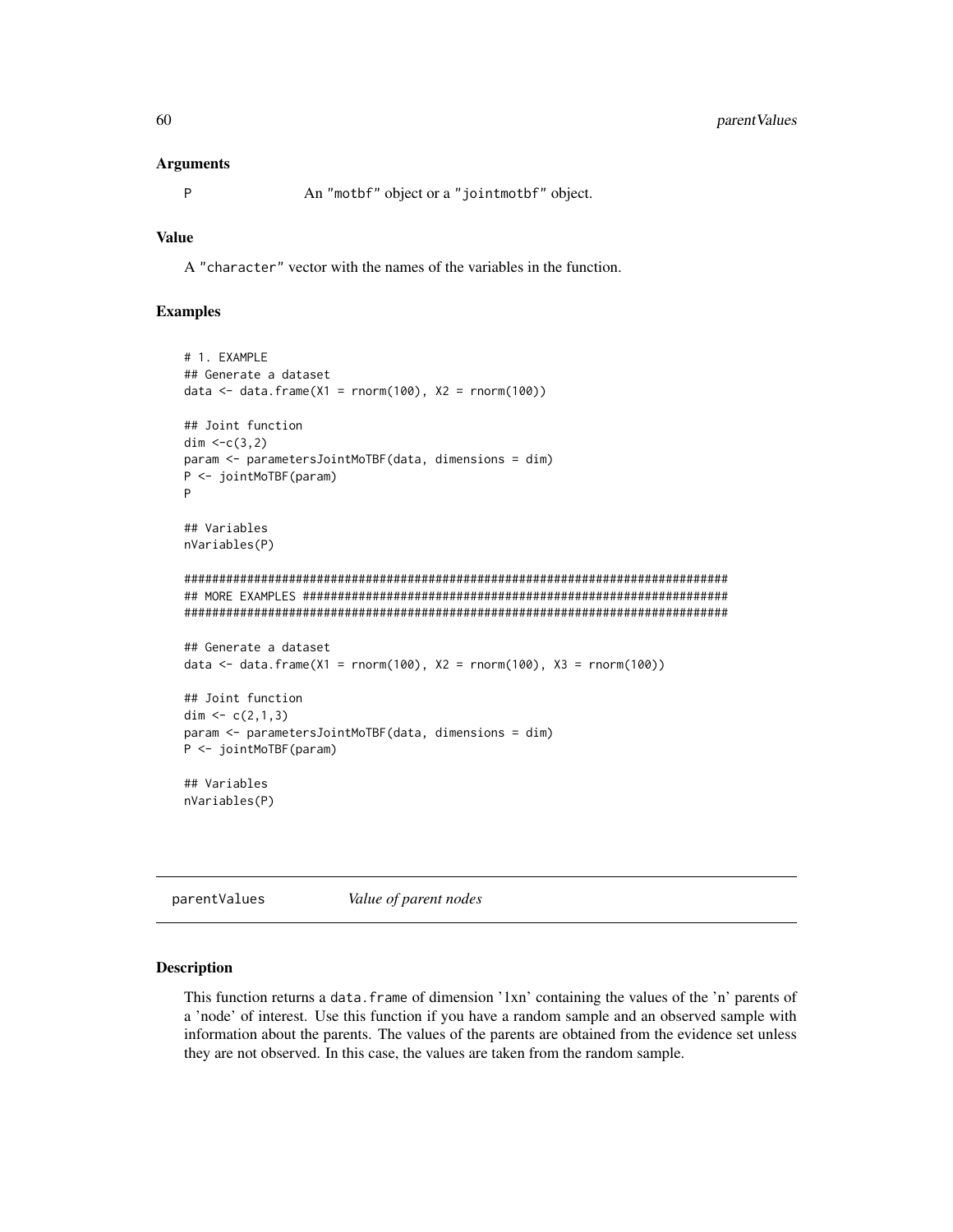## parent Values 61

#### Usage

parentValues(node, bn, obs, rdf)

#### Arguments

| node | A character string that represents the node's name.                                                                                   |
|------|---------------------------------------------------------------------------------------------------------------------------------------|
| bn   | A list of lists obtained from the function MoTBFs Learning. It contains the<br>conditional density functions of the bayesian network. |
| obs  | A data, frame of dimension '1xm' containing an instance of the 'm' variables<br>that belong to the evidence set.                      |
| rdf  | A data frame of dimension '1xk' containing an instance of the 'k' variables<br>sampled from the bayesian network.                     |

# Value

A data.frame containing the values of the parents of 'node'.

```
## Dataset
 data("ecoli", package = "MoTBFs")
 data \leq ecoli[,-c(1,9)]
## Get directed acyclic graph
 dag <- LearningHC(data)
## Learn bayesian network
 bn <- MoTBFs_Learning(dag, data = data, numIntervals = 4, POTENTIAL_TYPE = "MTE")
## Specify the evidence set
 obs <- data.frame(lip = "1", alm1 = 0.5, stringsAsFactors=FALSE)
## Create a random sample
 contData <- data[ ,which(lapply(data, is.numeric) == TRUE)]
 fx <- lapply(contData, univMoTBF, POTENTIAL_TYPE = "MTE")
 disData <- data[ ,which(lapply(data, is.numeric) == FALSE)]
 conSample <- lapply(fx, rMoTBF, size = 1)
 disSample <- lapply(unique(disData), sample, size = 1)
 rdf <- as.data.frame(list(conSample,disSample), stringsAsFactors = FALSE)
## Get the values of the parents of node "alm2"
 parentValues("alm2", bn, obs, rdf)
```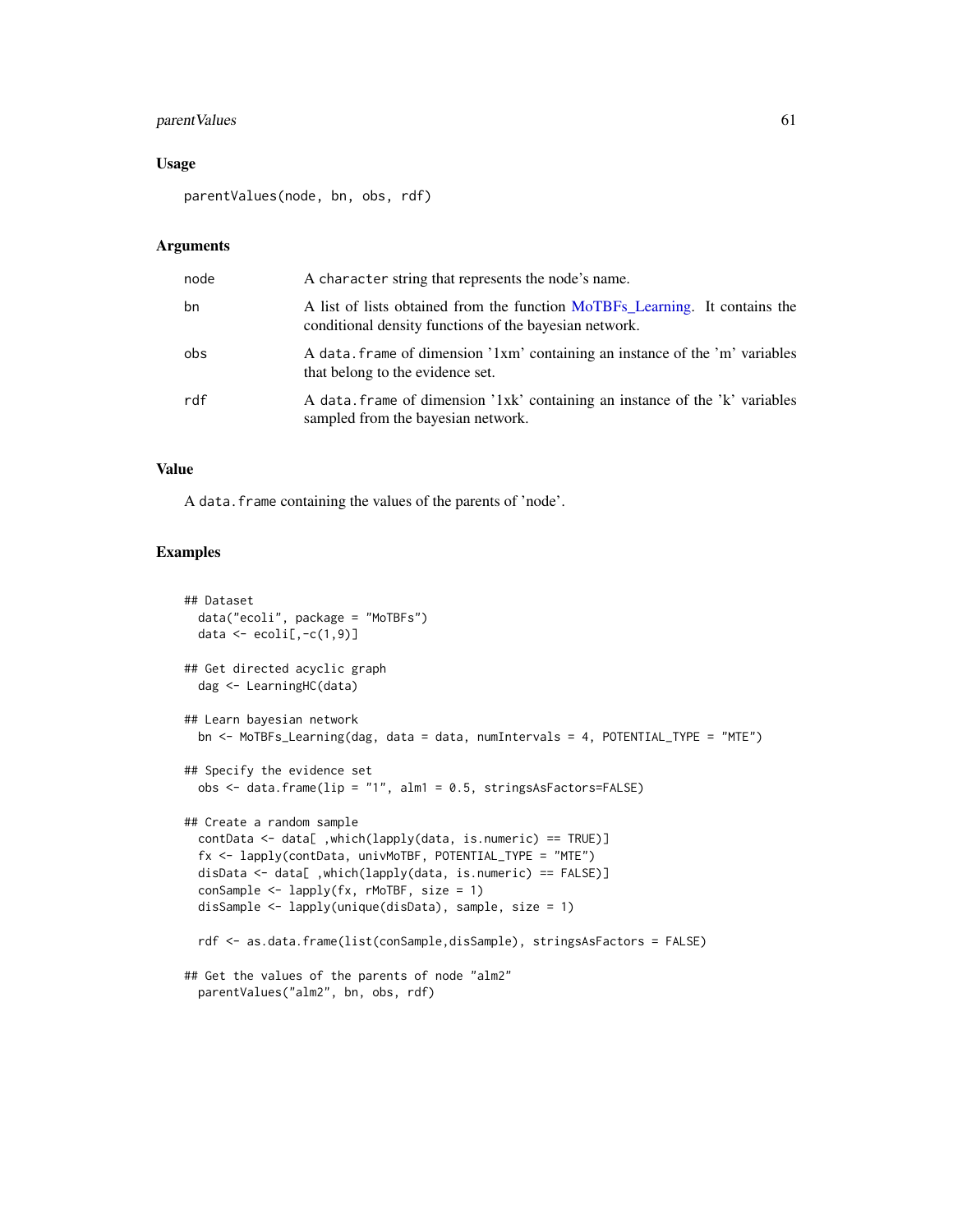# Description

PLot the perpective and the contour plots for joint MoTBF functions.

# Usage

```
## S3 method for class 'jointmotbf'
plot(
 x,
  type = "contour",
 ranges = NULL,
 orientation = c(5, -30),
 data = NULL,
 filled = TRUE,
  ticktype = "simple",
  ...
)
```
# Arguments

| X           | An object of class 'jointmothf'.                                                                                                                                                                                                                                                 |
|-------------|----------------------------------------------------------------------------------------------------------------------------------------------------------------------------------------------------------------------------------------------------------------------------------|
| type        | A "character" string, either <i>contour</i> or <i>perspective</i> . It is set to "contour" by<br>default.                                                                                                                                                                        |
| ranges      | A "numeric" matrix containing the domain of the variables, by columns, which<br>is used to specify the plotting range.                                                                                                                                                           |
| orientation | A "numeric" vector indicating the perpective of the plot in degrees. By default,<br>it is set to $(5, -30)$ .                                                                                                                                                                    |
| data        | An object of class "data. frame" containing two columns only. This argument<br>is used to draw the points over the main plot. By default, it is set to NULL.                                                                                                                     |
| filled      | A logical argument; it is only used if type = "contour". is active. By default,<br>it is TRUE, so filled contours are plotted.                                                                                                                                                   |
| ticktype    | A "character" string, either simple or detailed. By default, it is set to "simple",<br>which draws just an arrow parallel to the axis to indicate direction of increase.<br>In contrast, "detailed" draws normal ticks. This argument is only used in the<br>"perspective" plot. |
| $\cdots$    | Further arguments to be passed to plot.                                                                                                                                                                                                                                          |

#### Value

A plot of the joint MoTBF.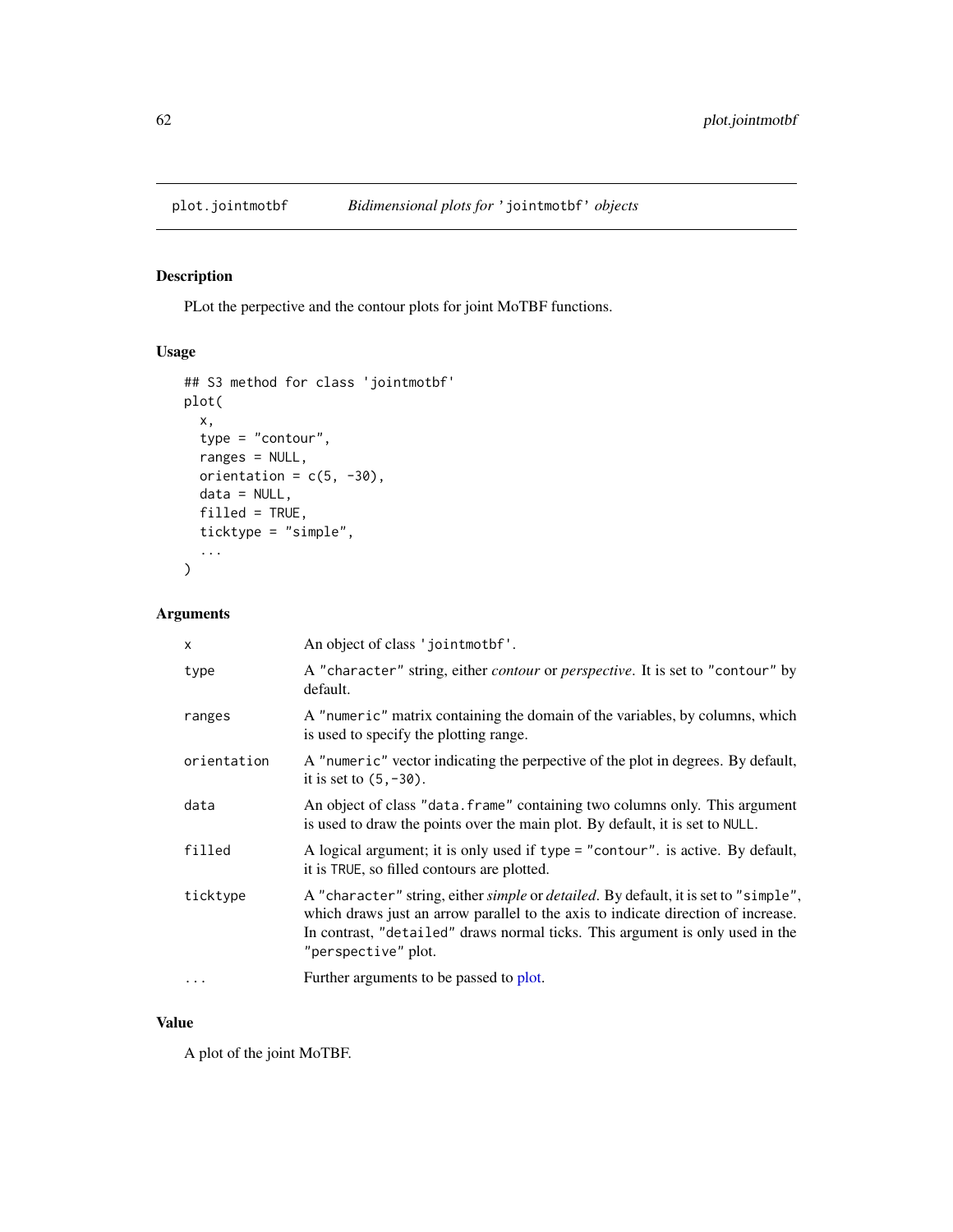#### plot.motbf 63

## See Also

[jointMoTBF](#page-44-0)

#### Examples

```
## 1 .EXAMPLE
## Dataset
X <- data.frame(rnorm(500), rnorm(500))
## Joint function
dim <- c(3,3)param1 <- parametersJointMoTBF(X, dimensions = dim)
P <- jointMoTBF(param1)
P
## Plots
plot(P)
plot(P, type = "perspective", orientation = c(90, 0))
#############################################################################
## MORE EXAMPLES ############################################################
#############################################################################
## Dataset
X \le - data.frame(rnorm(200,2), rexp(200, 1))
## Joint function
dim <-c(4,5)param2 <- parametersJointMoTBF(X, dimensions = dim)
P <- jointMoTBF(param2)
P
## Plots
plot(P)
plot(P, filled = FALSE, data = X)
plot(P, type = "perspective", orientation = c(10,180))
```
plot.motbf *Plots for* 'motbf' *objects*

# Description

Draws an 'motbf' function.

#### Usage

```
## S3 method for class 'motbf'
plot(x, xlim = 0:1, ylim = NULL, type = "l", ...)
```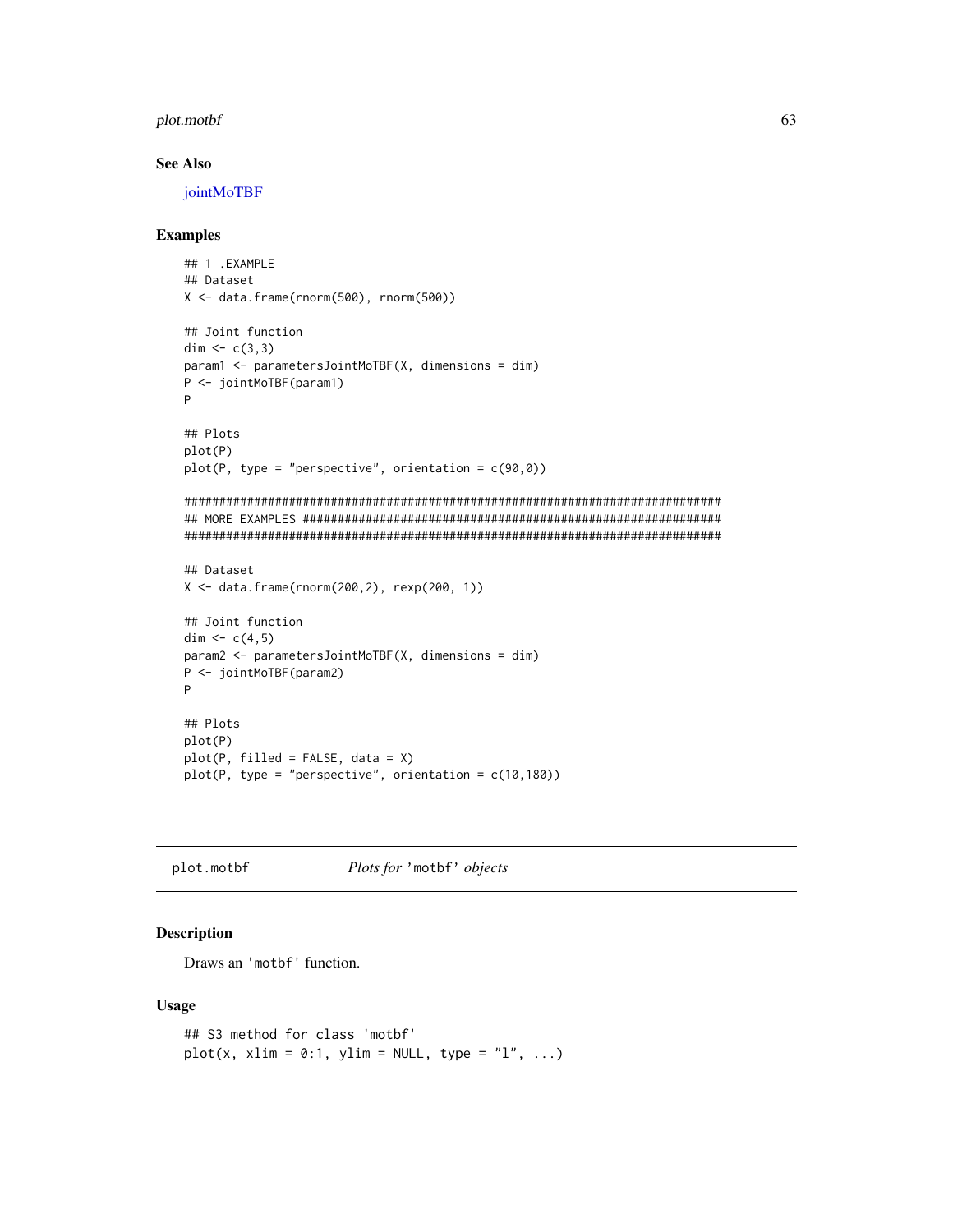#### Arguments

| x       | An object of class 'mothet'.                                       |
|---------|--------------------------------------------------------------------|
| xlim    | The range to be encompassed by the x axis; by default $\theta$ :1. |
| vlim    | The range of the y axix.                                           |
| type    | As for plot.                                                       |
| $\cdot$ | Further arguments to be passed as for plot.                        |
|         |                                                                    |

## Value

A plot of the specificated function.

#### Examples

```
## 1. EXAMPLE
## Data
X <- rexp(2000)
## Learning
f1 <- univMoTBF(X, POTENTIAL_TYPE = "MOP"); f1
f2 <- univMoTBF(X, POTENTIAL_TYPE = "MTE", maxParam = 10); f2
f3 <- univMoTBF(X, POTENTIAL_TYPE = "MOP", nparam=10); f3
## Plots
plot(NULL, xlim = range(X), ylim = c(0, 0.8), xlab="X", ylab="density")
plot(f1, xlim = range(X), col = 1, add = TRUE)plot(f2, xlim = range(X), col = 2, add = TRUE)plot(f3, xlim = range(X), col = 3, add = TRUE)hist(X, prob = TRUE, add = TRUE)## 2. EXAMPLE
## Data
X \leq c (rnorm(2000, mean = -3), rnorm(2000, mean = 3))
## Learning
f1 <- univMoTBF(X, POTENTIAL_TYPE = "MOP"); f1
f2 <- univMoTBF(X, POTENTIAL_TYPE = "MTE"); f2
## Plots
plot(NULL, xlim = range(X), ylim = c(0, 0.20), xlab="X", ylab="density")
plot(f1, xlim = range(X), col = 2, add = TRUE)plot(f2, xlim = range(X), col = 4, add = TRUE)hist(X, prob = TRUE, add = TRUE)
```
plotConditional *Plot Conditional Functions*

#### Description

Plot conditional MoTBF densities.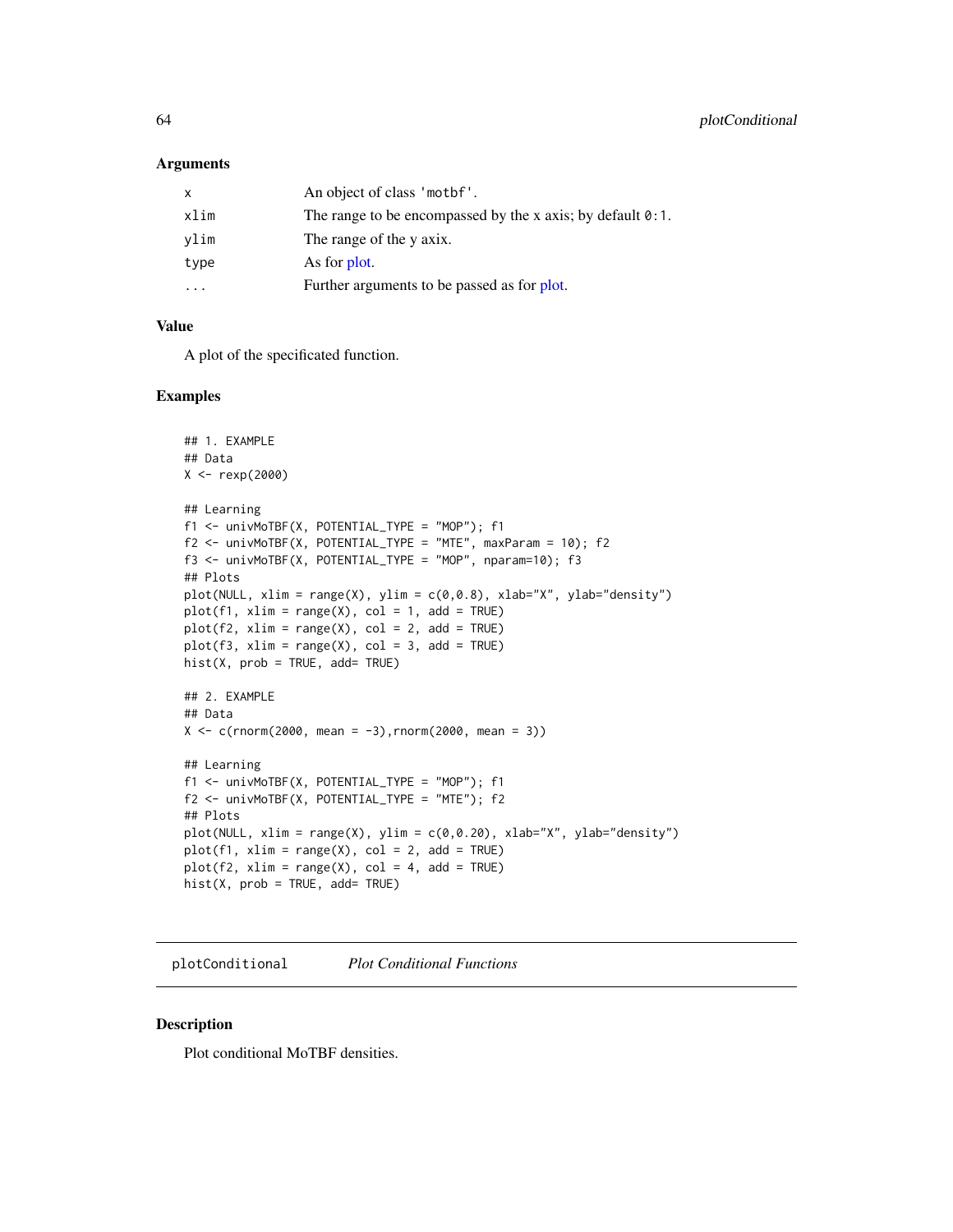# plotConditional 65

# Usage

```
plotConditional(
  conditionalFunction,
  data,
 nameChild = NULL,
 points = FALSE,
 color = NULL
)
```
# Arguments

| conditionalFunction |                                                                                                                                                |  |
|---------------------|------------------------------------------------------------------------------------------------------------------------------------------------|--|
|                     | the output of function conditional Method. A list containing the the interval of<br>the parent and the final conditional density (MTE or MOP). |  |
| data                | An object of class data. frame, corresponding to the dataset used to fit the con-<br>ditional density.                                         |  |
| nameChild           | A character string, corresponding to the name of the child variable in the con-<br>ditional density. By default, it is NULL.                   |  |
| points              | A logical value. If TRUE, the sample points are overlaid.                                                                                      |  |
| color               | If not specified, a default palette is used.                                                                                                   |  |

# Details

If the number of parents is greater than one, then the error message "It is not possible to plot the conditional function." is reported.

## Value

A plot of the conditional density function.

## See Also

[conditionalMethod](#page-15-0)

```
## Data
X <- rnorm(1000)
Y <- rnorm(1000, mean=X)
data <- data.frame(X=X,Y=Y)
cov(data)
## Conditional Learning
parent <- "X"
child <- "Y"
intervals <- 5
potential <- "MTE"
P <- conditionalMethod(data, nameParents=parent, nameChild=child,
numIntervals=intervals, POTENTIAL_TYPE=potential)
```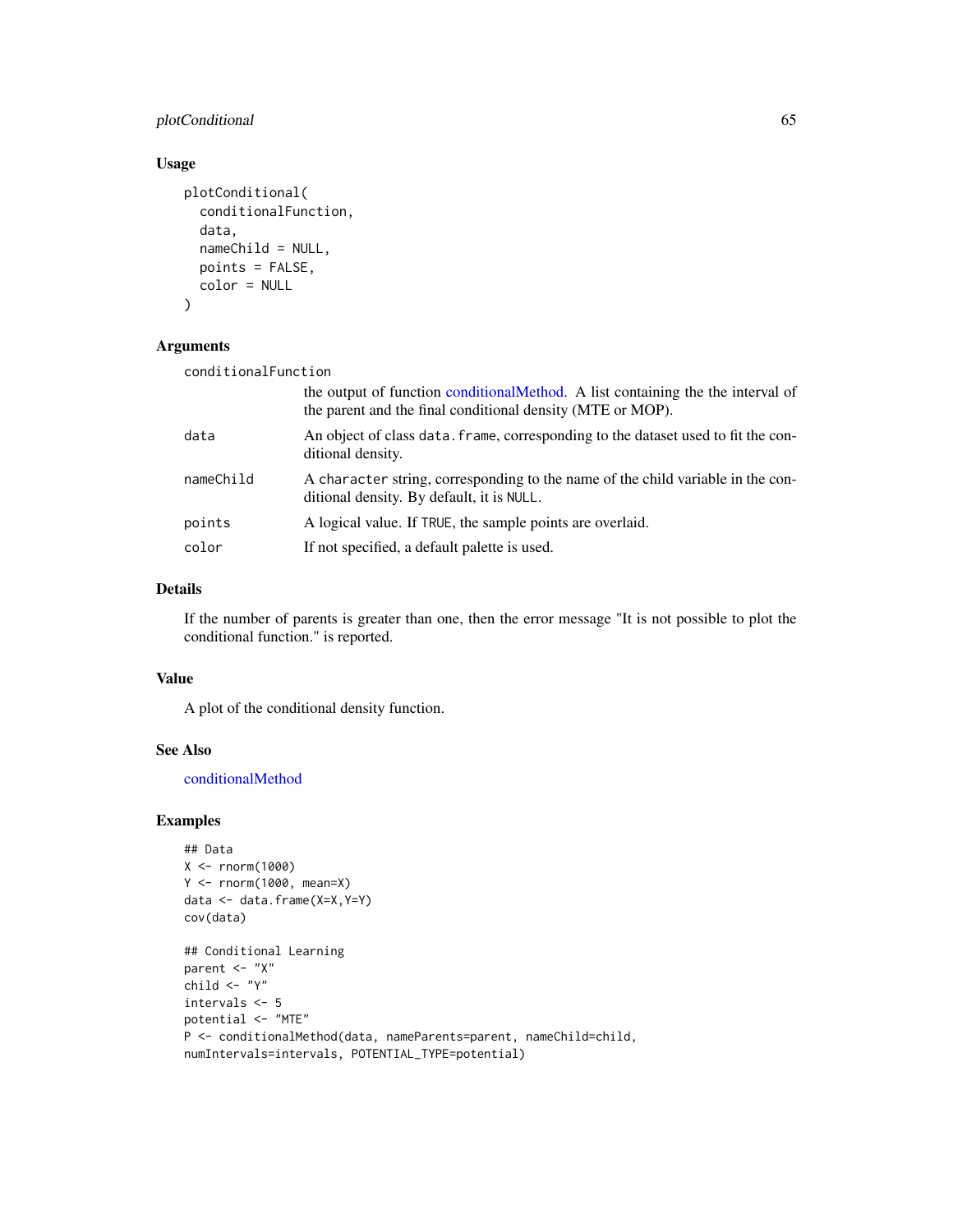66 printBN printBN printBN printBN printBN printBN printBN printBN printBN printBN printBN printBN printBN pri

```
plotConditional(conditionalFunction=P, data=data)
plotConditional(conditionalFunction=P, data=data, points=TRUE)
```
preprocessedData *Data cleaning*

# Description

Delete rows of a dataset wich contains anomalous values.

# Usage

preprocessedData(data, strangeElements)

# Arguments

data A dataset of class "matrix" or "data.frame",

strangeElements

A "character" string which contains the elementes to remove.

<span id="page-65-0"></span>printBN *BN printing*

# Description

Prints the content of a hybrid Bayesian network

## Usage

```
printBN(MoTBF.BN)
```
## Arguments

MoTBF.BN The output of the method MoTBFs\_Learning().

## Value

The results of the fitted functions in the full network.

## See Also

[MoTBFs\\_Learning](#page-53-0)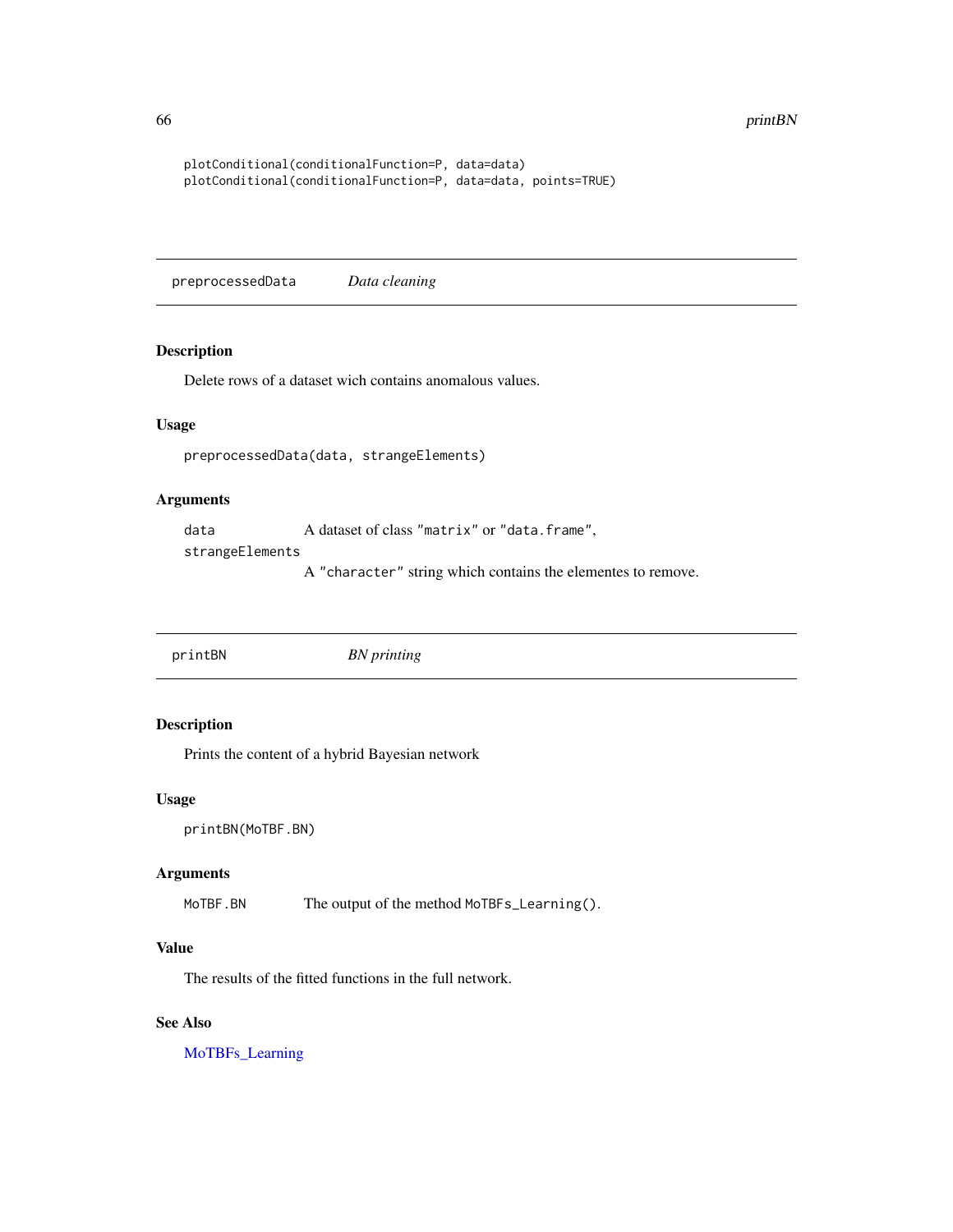# printConditional 67

# Examples

```
## Dataset Ecoli
require(MoTBFs)
data(ecoli)
data <- ecoli[,-c(1)] ## remove variable sequence
## Directed acyclic graph
dag <- LearningHC(data)
## Learning BN
intervals <- 3
potential <- "MOP"
P <- MoTBFs_Learning(graph = dag, data = data, numIntervals = intervals, POTENTIAL_TYPE=potential,
maxParam = 15)
printBN(P)
```
printConditional *Summary of conditional MoTBF densities*

# Description

Print the description of an MoTBF demnsity for one variable conditional on another variable.

# Usage

```
printConditional(conditionalFunction)
```
# Arguments

```
conditionalFunction
```
the output of the function conditionalMethod. A list with the interval of the parent and the final "motbf" density function fitted in each interval.

# Value

The results of the conditional function are shown.

# See Also

[conditionalMethod](#page-15-0)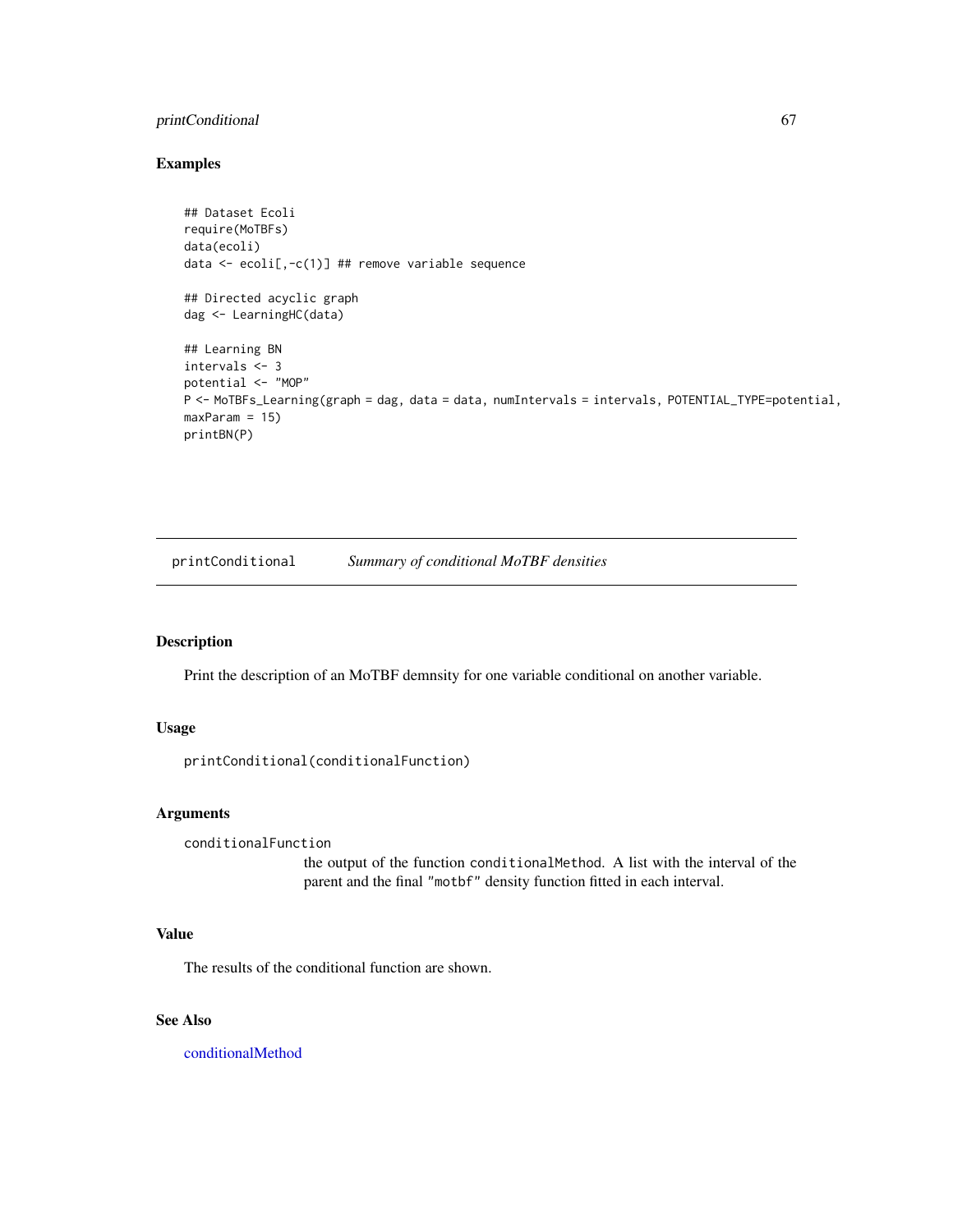# Examples

```
## Data
X < - rexp(500)
Y \le - rnorm(500, mean=X)
data <- data.frame(X=X,Y=Y)
cov(data)
## Conditional Learning
parent <- "X"
child \leftarrow "Y"intervals <- 5
potential <- "MOP"
P <- conditionalMethod(data, nameParents=parent, nameChild=child,
numIntervals=intervals, POTENTIAL_TYPE=potential)
printConditional(P)
```
printDiscreteBN *Printing discrete Bayesian networks*

#### Description

Prints the univariate and conditional distributions of a discrete BN.

# Usage

printDiscreteBN(BN)

#### Arguments

BN A discrete learning.

#### Value

The results are shown on the screen.

probDiscreteVariable *Probability distribution of discrete variables*

## Description

Compute the probabilities of a discrete variable from a dataset.

#### Usage

probDiscreteVariable(stateNames, Variable)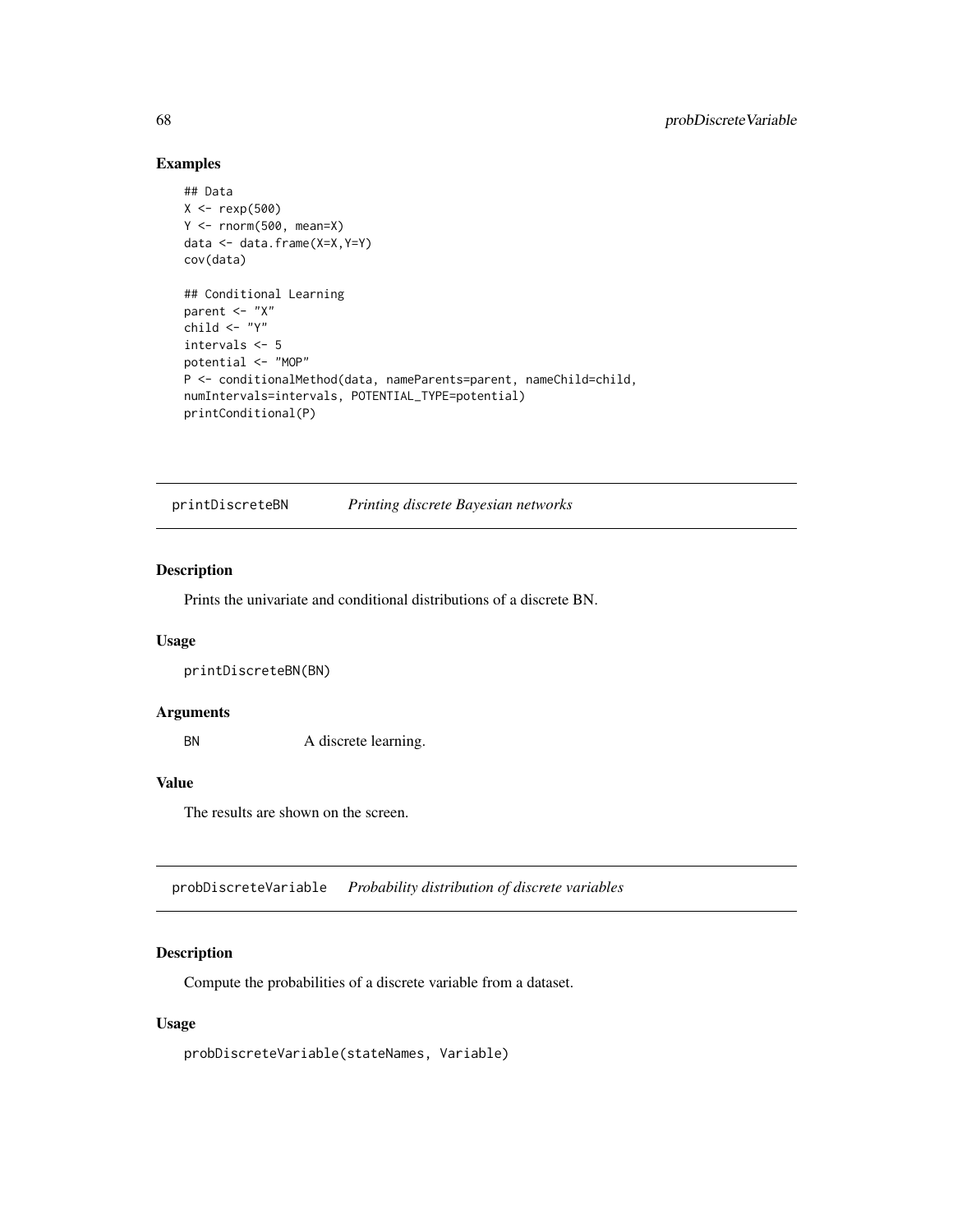#### r.data.frame 69

## Arguments

| stateNames | A "character" array indicating the states of the variable. |
|------------|------------------------------------------------------------|
| Variable   | A "numeric" array containing the records of the variable.  |

## Value

A list of "numeric" arrays:

| coeff        | Contains the probabilities.                          |
|--------------|------------------------------------------------------|
| sizeDataLeaf | Number of records in each leaf of the discrete tree. |

## See Also

[discreteVariablesStates](#page-18-0)

#### Examples

```
## Discrete Variable
data <- data.frame(X=rep(c("yes", "no", "maybe"), 500))
data <- discreteVariables_as.character(data, "X")
n <- nrow(data)
## Probabilities
s <- discreteVariablesStates(namevariables="X", discreteData=data)
states <- s[[1]]$states
p <- probDiscreteVariable(stateNames=states, Variable=data$X)
p
```
r.data.frame *Data frame initialization for forward sampling*

# Description

The function r.data.frame() initializes a data frame with as many columns as nodes in the MoTBF-network. It also asings each column its data type, i.e., numeric or character. In the case of character columns, the states of the variable are extracted from the "bn" argument and included as levels.

## Usage

```
r.data.frame(bn, dag)
```
#### Arguments

| bn  | A list of lists obtained from the function MoTBFs Learning.              |
|-----|--------------------------------------------------------------------------|
| dag | An object of class "bn", representing the graph of the bayesian network. |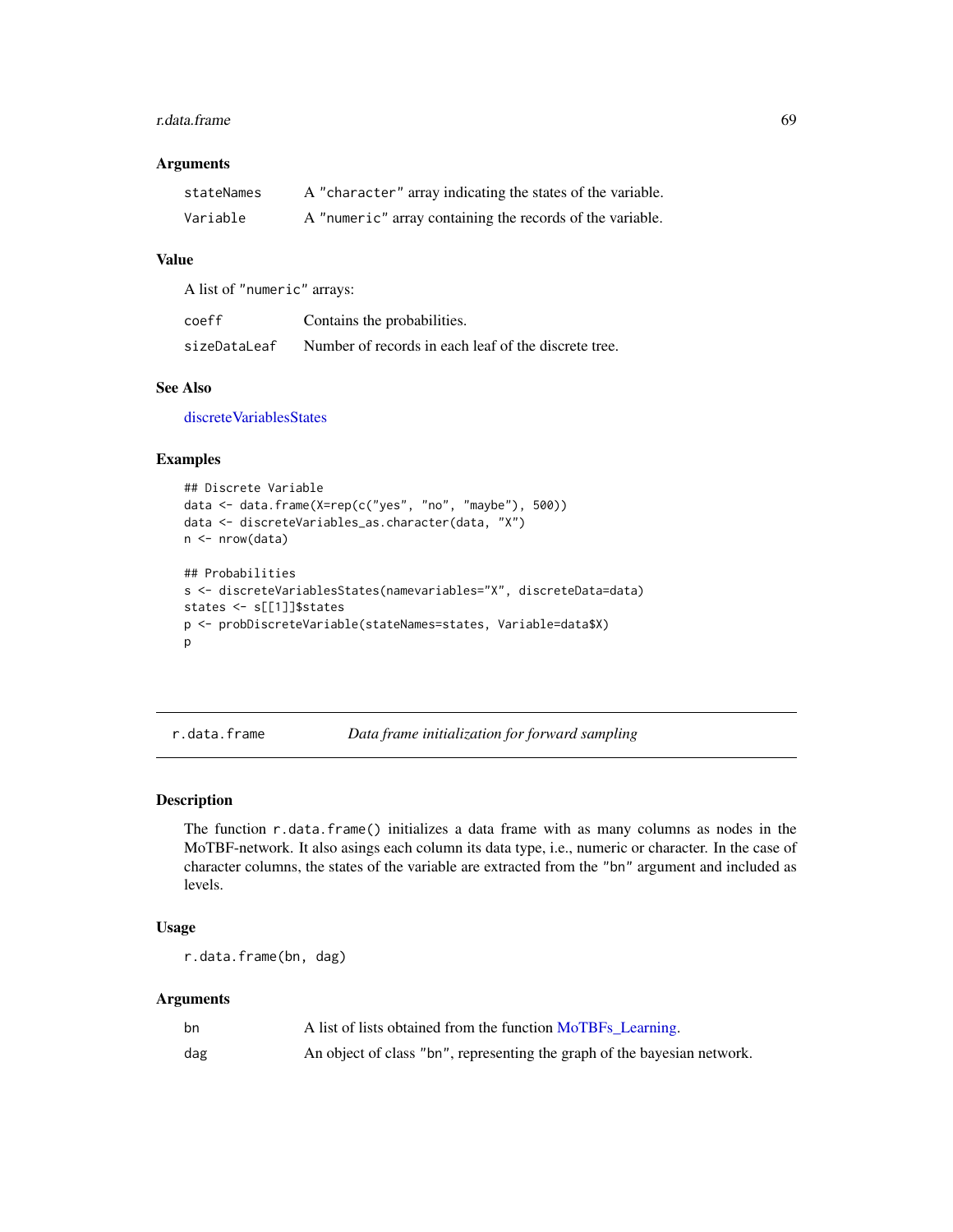## Value

An object of class "data. frame", which contains the data type of each column and has no rows.

#### Examples

```
## Create a dataset
 # Continuous variables
 x \le rnorm(100)
 y <- rnorm(100)
 # Discrete variable
 z <- sample(letters[1:2], size = 100, replace = TRUE)
 data \le data.frame(C1 = x, C2 = y, D1 = z, stringsAsFactors = FALSE)
## Get DAG
 dag <- LearningHC(data)
## Learn a BN
 bn <- MoTBFs_Learning(dag, data, POTENTIAL_TYPE = "MTE")
## Initialize a data.frame containing 3 columns (x, y and z) with their attributes.
 r.data.frame(bn, dag)
```
rescaledFunctions *Rescaling MoTBF functions*

# Description

A collation of function to reescale an MoTBF function to the original offset and scale. This is useful when data was standardized previously to learning.

#### Usage

```
rescaledMoTBFs(fx, data)
rescaledMOP(fx, data)
ToStringRe_MOP(parameters, data)
rescaledMTE(fx, data)
ToStringRe_MTE(parameters, data, num = 5)
meanMOP(fx)
```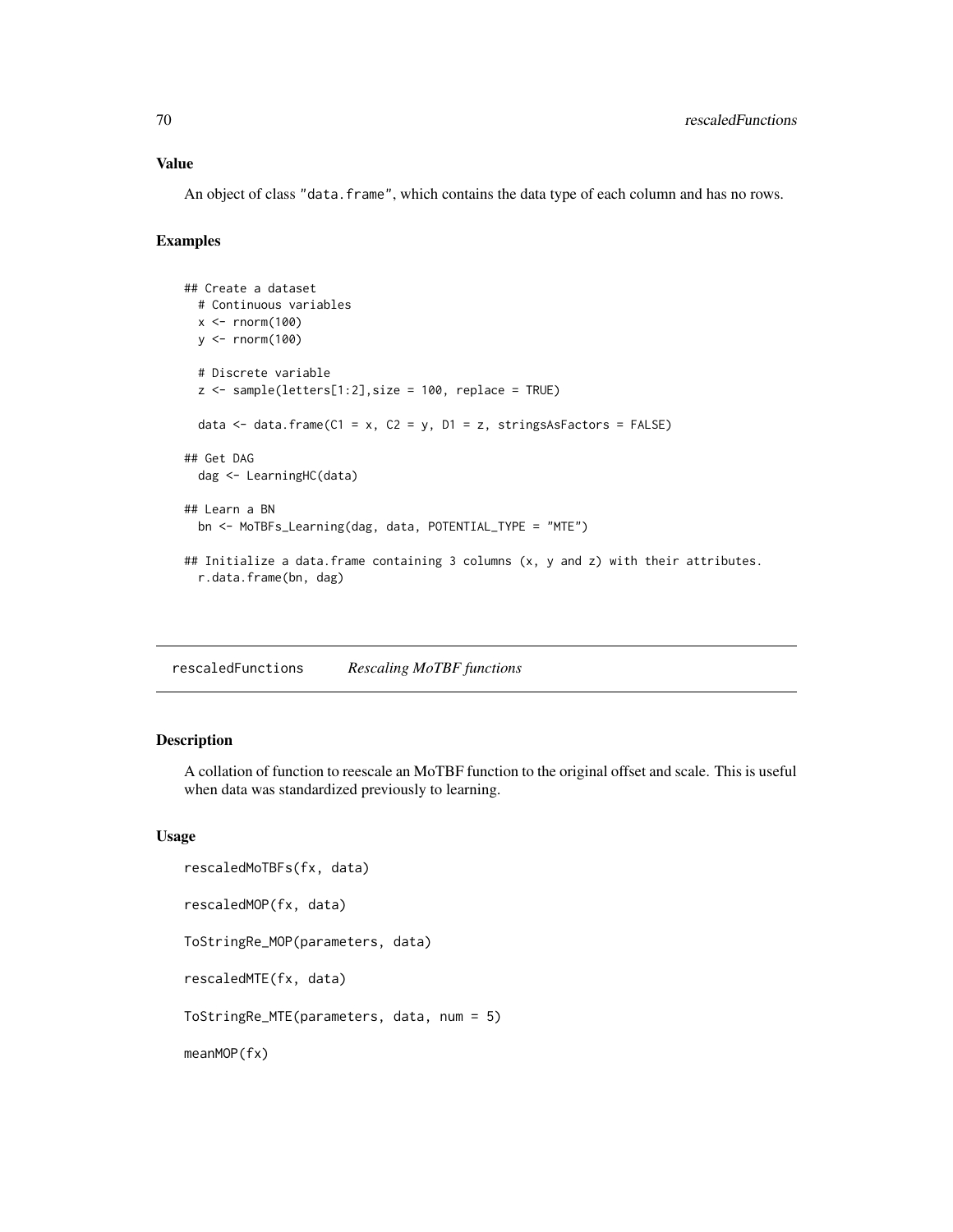## Arguments

| fx         | A function of class "motbf" learned from a scaled data.                                                        |
|------------|----------------------------------------------------------------------------------------------------------------|
| data       | A "numeric" vector containing the original data (non standardizded).                                           |
| parameters | A "numeric" vector with the coefficients to create the rescaled MoTBF.                                         |
| num        | A "numeric" value which contains the denominator of the coefficient in the<br>exponential. By default it is 5. |

# Value

An "motbf" function of the original data.

## See Also

[univMoTBF](#page-78-0)

```
## 1. EXAMPLE
X \le - rchisq(1000, df = 8) ## data
modX <- scale(X) ## scale data
## Learning
f <- univMoTBF(modX, POTENTIAL_TYPE = "MOP", nparam=10)
plot(f, xlim = range(modX), col=2)
hist(modX, prob = TRUE, add = TRUE)
## Rescale
origF <- rescaledMoTBFs(f, X)
plot(origF, xlim = range(X), col=2)
hist(X, prob = TRUE, add = TRUE)meanMOP(origF)
mean(X)
## 2. EXAMPLE
X \le rweibull(1000, shape = 20, scale= 10) ## data
modX <- as.numeric(scale(X)) ## scale data
## Learning
f <- univMoTBF(modX, POTENTIAL_TYPE = "MTE", nparam = 9)
plot(f, xlim = range(modX), col=2, main="")
hist(modX, prob = TRUE, add = TRUE)
## Rescale
origF <- rescaledMoTBFs(f, X)
plot(origF, xlim = range(X), col=2)
hist(X, prob = TRUE, add = TRUE)
```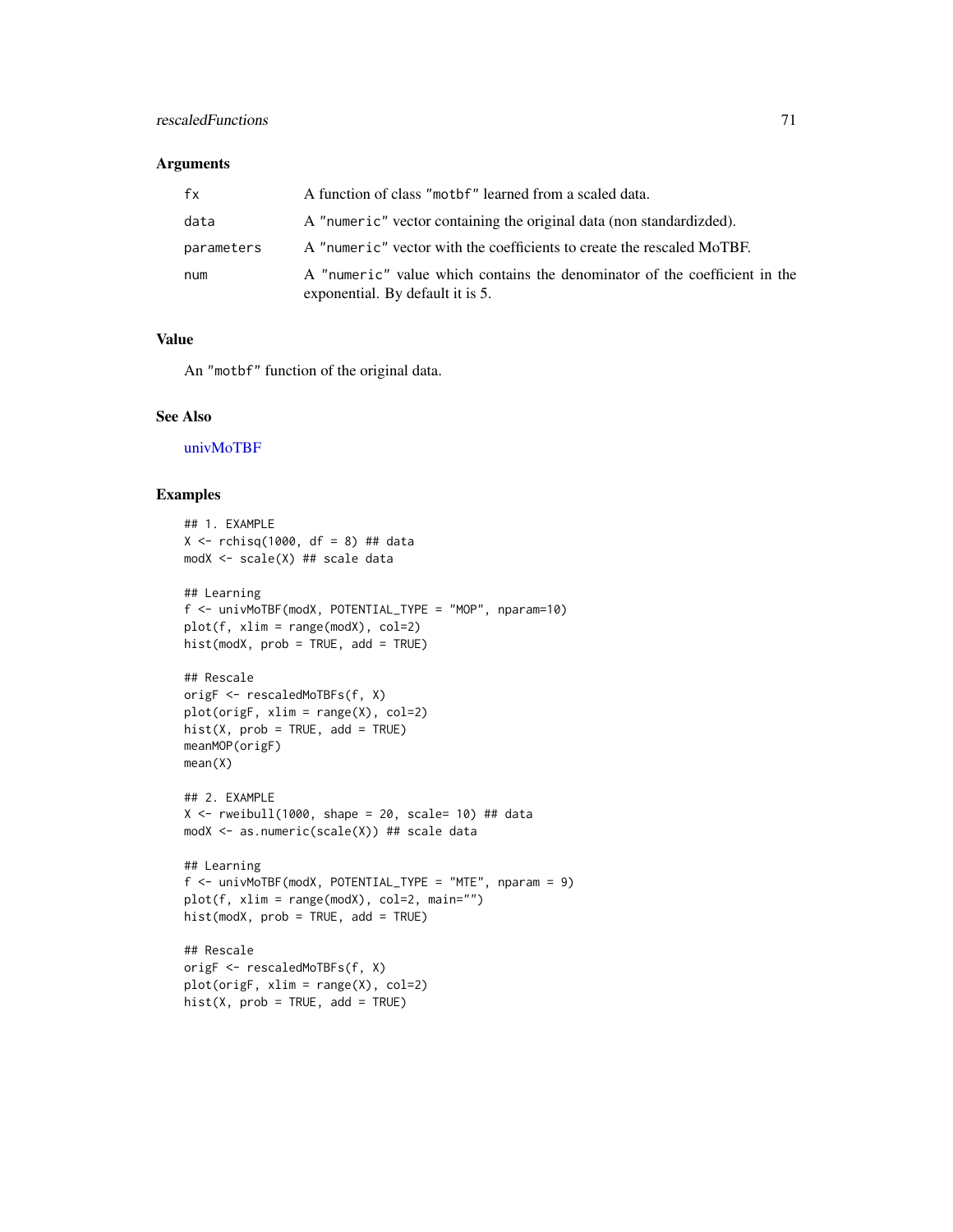## Description

Generate a multivariate normal data vector taking into account the real data and the relationships with other variables in the dataset.

# Usage

rnormMultiv(n, dataParents, dataChild)

## Arguments

| n.          | A "numeric" value which is the size of the prior data to generate.                              |
|-------------|-------------------------------------------------------------------------------------------------|
| dataParents | A data set of class "data. frame" giving the data of the set of coditional parent<br>variables. |
| dataChild   | A "numeric" vector containing the original data of the child variable.                          |

#### Value

A "numeric" vector giving the prior data values.

#### See Also

[generateNormalPriorData](#page-29-0)

```
## Data
data(ecoli)
data <- ecoli[,-c(1,9)] ## remove sequece.name and class
## DAG
dag <- LearningHC(data)
plot(dag)
getChildParentsFromGraph(dag)
## 1. Random sample
parents <- "mcg"
child \leq "alm1"n < - 1000rnormMultiv(n, dataParents = data.frame(data[,parents]), dataChild = data[,child])
## 2. Random sample
parents <- "alm1"
child <- "aac"
n < -256
```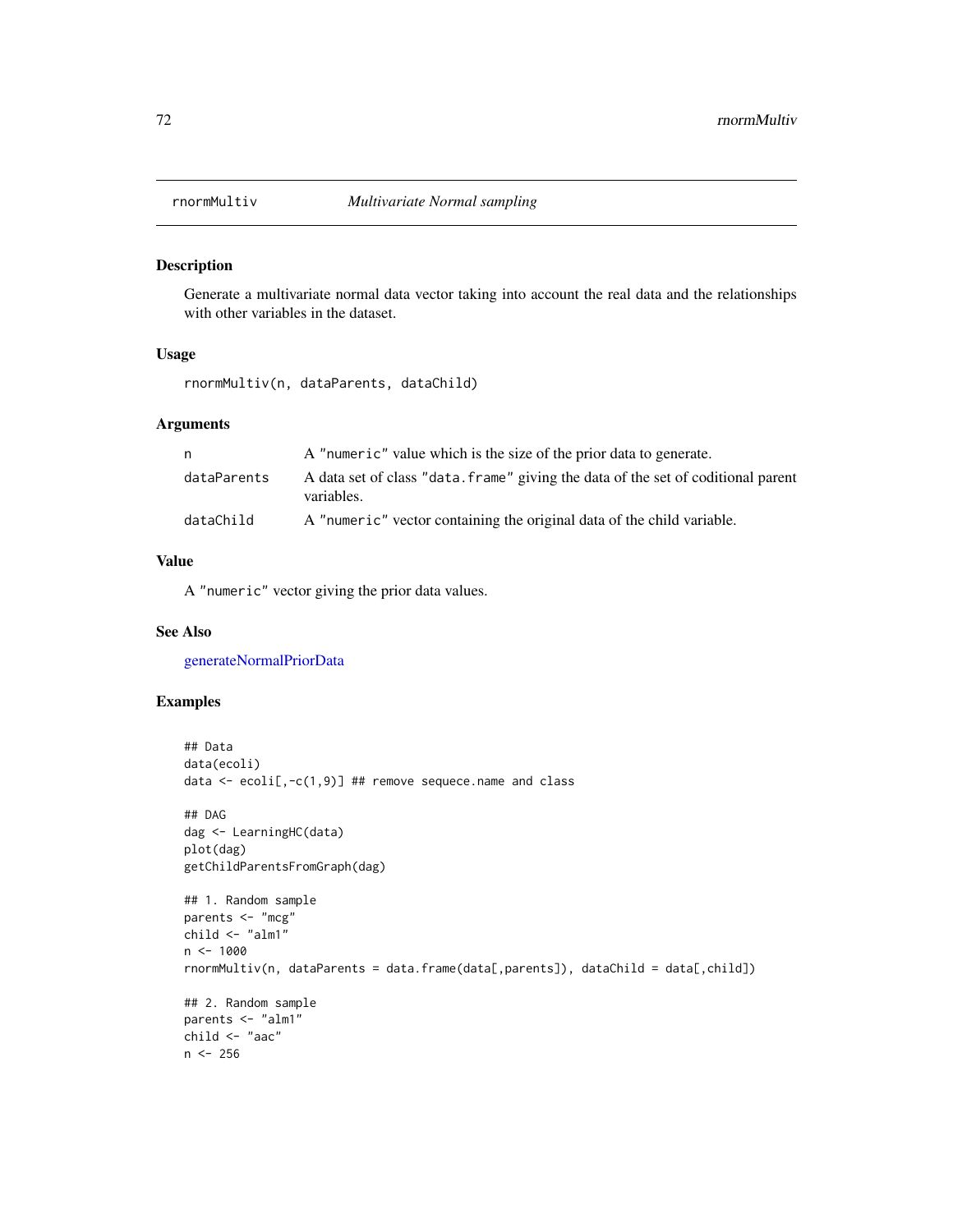<span id="page-72-0"></span>rnormMultiv(n, dataParents = data.frame(data[,parents]), dataChild = data[,child])

sample\_MoTBFs *Sample generation from conditional MoTBFs*

# Description

This function generates a sample from conditional MoTBFs.

#### Usage

```
sample_MoTBFs(bn, dag, obs = NULL, size, force_size = T)
```
# Arguments

| bn         | A list of lists obtained from the function MoTBFs Learning.                                                  |
|------------|--------------------------------------------------------------------------------------------------------------|
| dag        | An object of class "bn", representing the directed acyclic graph.                                            |
| obs        | A data. frame containing the observed variables. This argument can be omitted<br>if no variable is observed. |
| size       | A non-negative integer giving the number of instances to be generated.                                       |
| force size | logical indicating if the sample must be of the size indicated. As a default, it<br>is set to TRUE.          |

## Value

A data.frame containing the generated sample.

```
## Dataset
 data("ecoli", package = "MoTBFs")
 data \leq ecoli[,-c(1,9)]
## Get directed acyclic graph
 dag <- LearningHC(data)
## Learn bayesian network
 bn <- MoTBFs_Learning(dag, data = data, numIntervals = 4, POTENTIAL_TYPE = "MTE")
## Specify the evidence set
 obs <- data.frame(lip = "0.48", alm1 = 0.55, gvh = 1, stringsAsFactors=FALSE)
## Get the conditional sample
 sample_MoTBFs(bn, dag, obs, size = 10)
```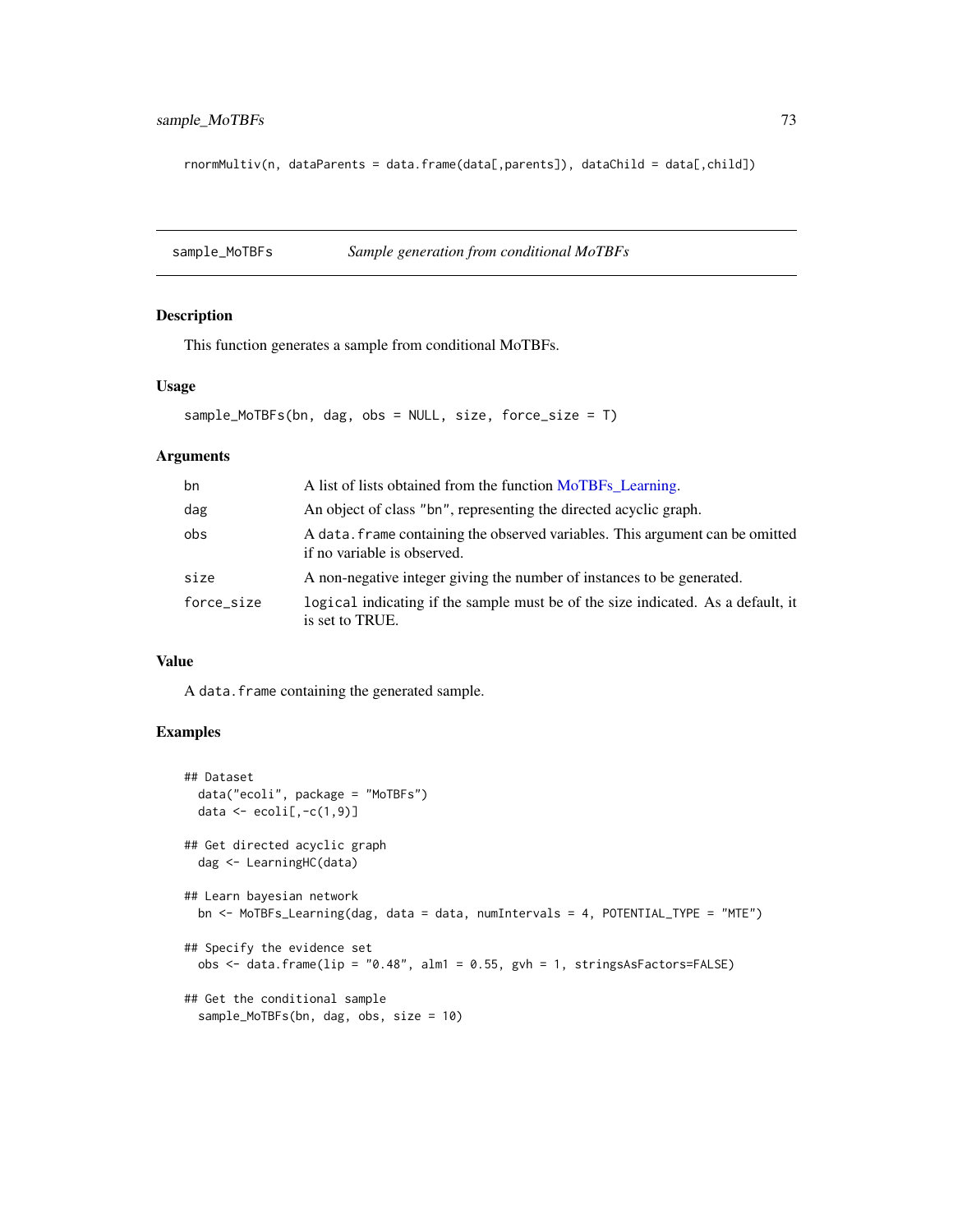<span id="page-73-0"></span>

# Description

Collection of functions for detecting the subclass of an "motbf" object. It can be "mop" or "mte".

#### Usage

is.mte(fx) is.mop(fx)

subclass(fx)

# Arguments

fx A function of the class "mother".

# Value

is.mte and is.mop return a logical value, TRUE if it is an "motbf" object of the subclass "mte" or "mop", respectly; or FALSE otherwise. subclass returns a "character" string, "mte" or "mop".

#### See Also

[univMoTBF](#page-78-0)

subclass(P)

```
## MOP Function
X <- rnorm(1000)
P <- univMoTBF(X, POTENTIAL_TYPE="MOP")
is.mop(P)
subclass(P)
## MTE Function
X <- rchisq(1000, df=4)
P <- univMoTBF(X, POTENTIAL_TYPE="MTE")
is.mte(P)
```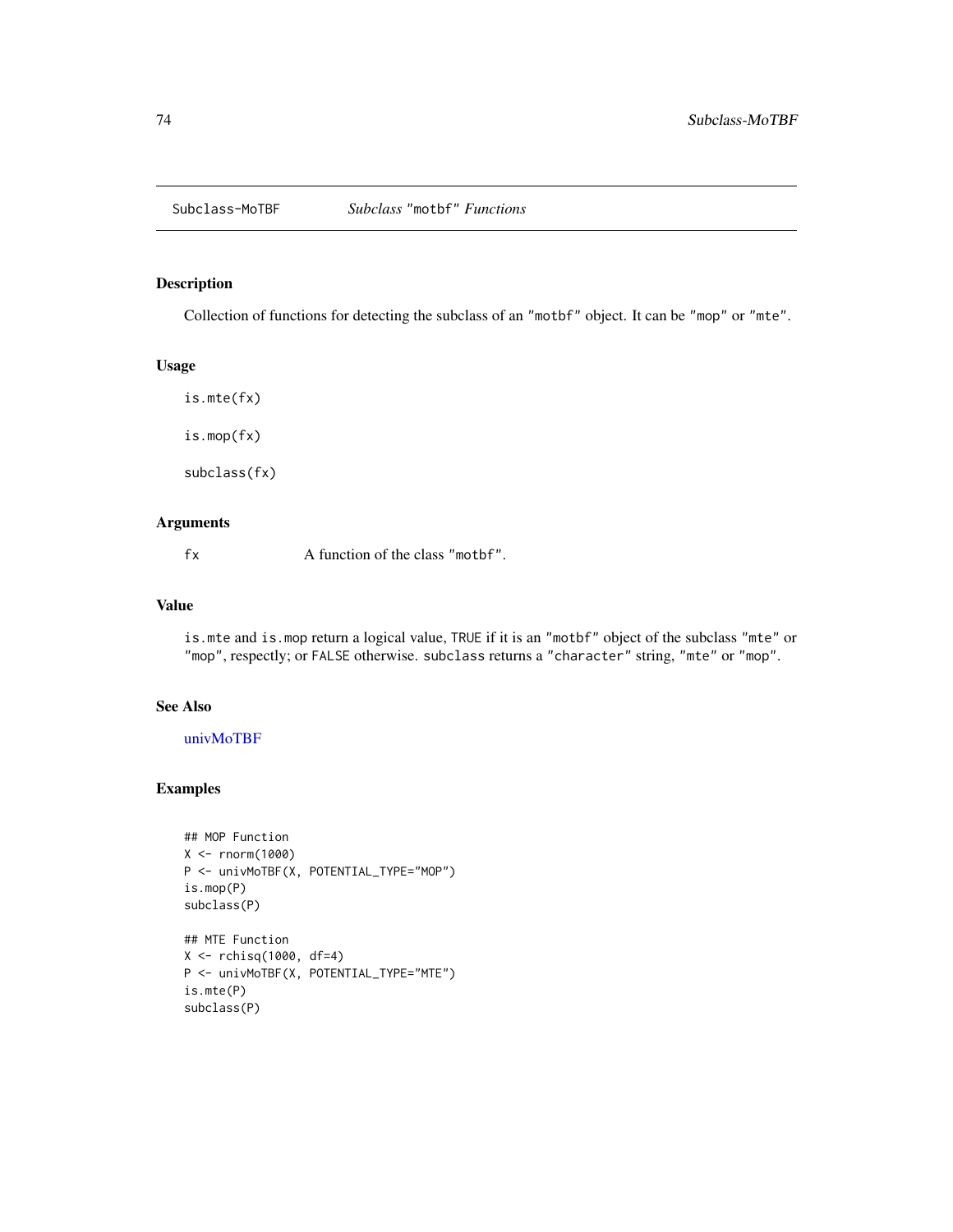<span id="page-74-0"></span>

#### Description

Collection of functions for subsetting a "data.frame" by rows or columns, and to create training and test partitions.

#### Usage

```
TrainingandTestData(data, percentage_test, discreteVariables = NULL)
```
newData(data, nameX, nameY)

splitdata(data, nameVariable, min, max)

#### Arguments

| data              | A dataset of class data. frame.                                                        |
|-------------------|----------------------------------------------------------------------------------------|
| percentage_test   |                                                                                        |
|                   | The proportion of data that goes to the test set (between $0$ and $1$ ).               |
| discreteVariables |                                                                                        |
|                   | A character vector with the name of the discrete variables.                            |
| nameX             | A character vector with the name of the child variable in the conditional<br>method.   |
| nameY             | A character vector with the name of the parent variables in the conditional<br>method. |
| nameVariable      | A character vector with the name of the variable to be filtered.                       |
| min, max          | Boundary values to filter out.                                                         |

#### Value

TrainingandTestData() returns a list of 2 elements containing the train and test datasets. newData() and splitdata() return a subset of variables or observations, respectively.

```
## Dataset
X <- rnorm(1000)
Y \le - rchisq(1000, df = 8)
Z <- rep(letters[1:10], times = 1000/10)
data \leq data.frame(X = X, Y = Y, Z = Z)
data <- discreteVariables_as.character(dataset = data, discreteVariables ="Z")
## Training and Test Datasets
TT < - TrainingandTestData(data, percentage_test = 0.2)
```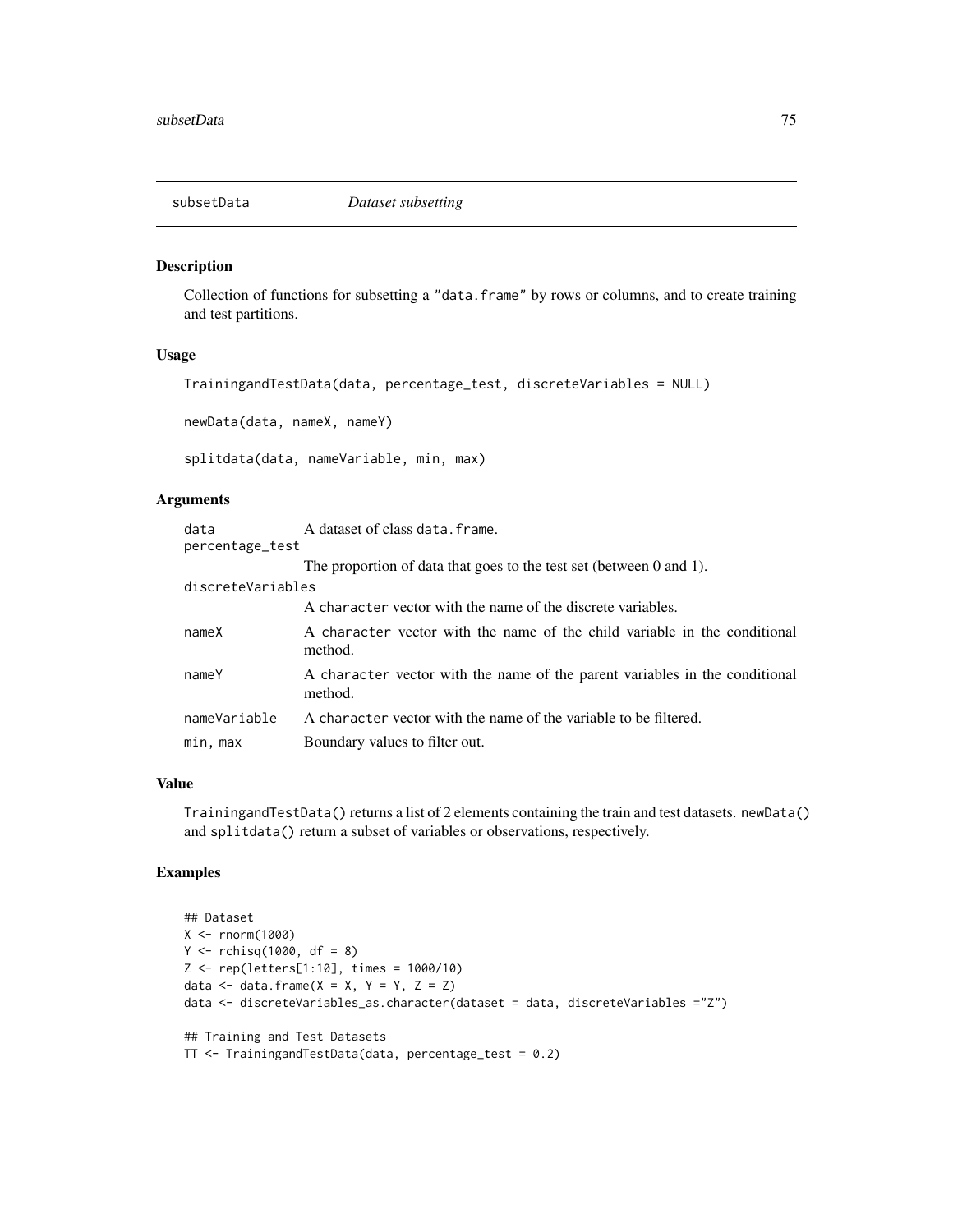```
TT$Training
TT$Test
## Subset Dataset
newData(data, nameX = "X", nameY = "Z")splitdata(data, nameVariable = "X", min = 2, max= 3)
```
summary.jointmotbf *Summary of a* "jointmotbf" *object*

#### Description

Summarize a "jointmotbf" object by describing its main features.

### Usage

```
## S3 method for class 'jointmotbf'
summary(object, ...)
```

```
## S3 method for class 'summary.jointmotbf'
print(x, \ldots)
```
# Arguments

| object                  | An object of class "jointmothet".                  |
|-------------------------|----------------------------------------------------|
| $\cdot$ $\cdot$ $\cdot$ | further arguments passed to or from other methods. |
| x                       | An object of class "summary.jointmothen".          |

# Value

The summary of a "jointmotbf" object. It contains a list of elements with the most important information about the object.

# See Also

[parametersJointMoTBF](#page-44-0) and [jointMoTBF](#page-44-0)

```
## 1. EXAMPLE
X < - rnorm(100)
Y < - rexp(100)
data <- data.frame(X, Y)
dim <- c(3, 4)param <- parametersJointMoTBF(data, dimensions=dim)
P <- jointMoTBF(param)
summary(P)
```
<span id="page-75-0"></span>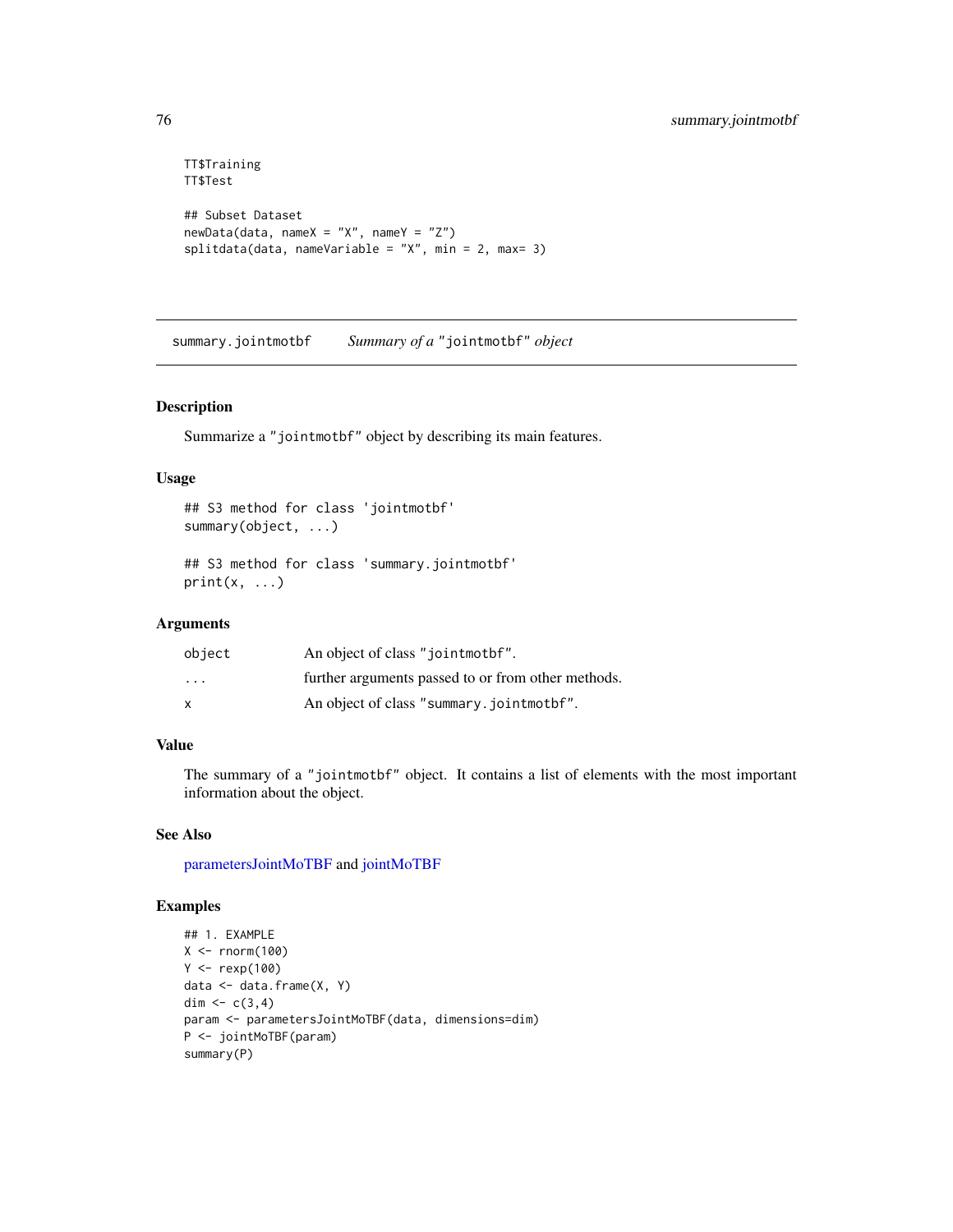# <span id="page-76-0"></span>summary.motbf 77

```
attributes(sP <- summary(P))
attributes(sP)
sP$Function
sP$Domain
sP$Iterations
##############################################################################
## MORE EXAMPLES #############################################################
##############################################################################
X < - rnorm(100)
Y <- rexp(100)
Z <- rnorm(100, mean=1)
data <- data.frame(X, Y, Z)
dim <-c(3,2,4)param <- parametersJointMoTBF(data, dimensions=dim)
P <- jointMoTBF(param)
summary(P)
attributes(sP <- summary(P))
sP$Function
sP$Domain
sP$Iterations
##############################################################################
```
##############################################################################

summary.motbf *Summary of an* "motbf" *object*

### Description

Summarize an "motbf" object by describing its main features.

#### Usage

```
## S3 method for class 'motbf'
summary(object, ...)
```

```
## S3 method for class 'summary.motbf'
print(x, \ldots)
```
#### Arguments

| object                  | An object of class "motbf".                        |
|-------------------------|----------------------------------------------------|
| $\cdot$ $\cdot$ $\cdot$ | further arguments passed to or from other methods. |
|                         | An object of class "summary.mothet".               |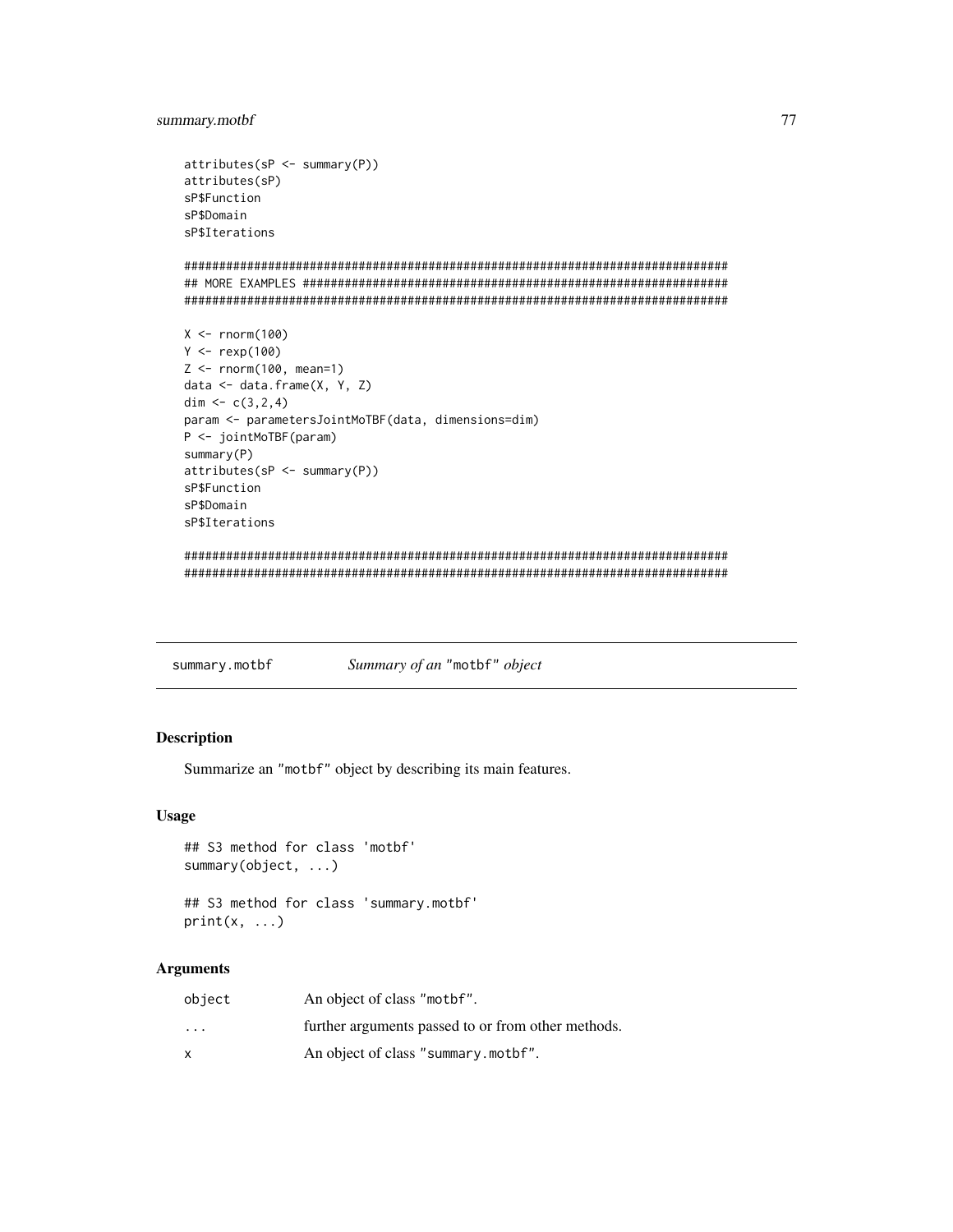# <span id="page-77-0"></span>Value

The summary of an "motbf" object. It contains a list of elements with the most important information of the object.

#### See Also

[univMoTBF](#page-78-0)

### Examples

```
## Subclass 'MOP'
X < - rnorm(1000)
P <- univMoTBF(X, POTENTIAL_TYPE="MOP") ## or POTENTIAL_TYPE="MTE"
summary(P)
attributes(sP <- summary(P))
attributes(sP)
sP$Function
sP$Subclass
sP$Iterations
## Subclass 'MTE'
X < - rnorm(1000)
P <- univMoTBF(X, POTENTIAL_TYPE="MTE")
summary(P)
attributes(sP <- summary(P))
attributes(sP)
sP$Function
sP$Subclass
sP$Iterations
```
thyroid *Data set Thyroid Disease (thyroid0387)*

# **Description**

This data set if one of the several databases about Thyroid avalaible at the UCI repository. The task is to detect is a given patient is normal (1) or suffers from hyperthyroidism (2) or hypothyroidism  $(3)$ .

#### Format

A data frame with 7200 rows, 21 variables and the class.

# Details

Age Age of the patient (0.01–0.97). Continuous variable.

Sex Sex of the patient, 0 (Male) 1 (Female). Binary variable.

On\_thyroxine 0 (FALSE) 1 (TRUE). Binary variable.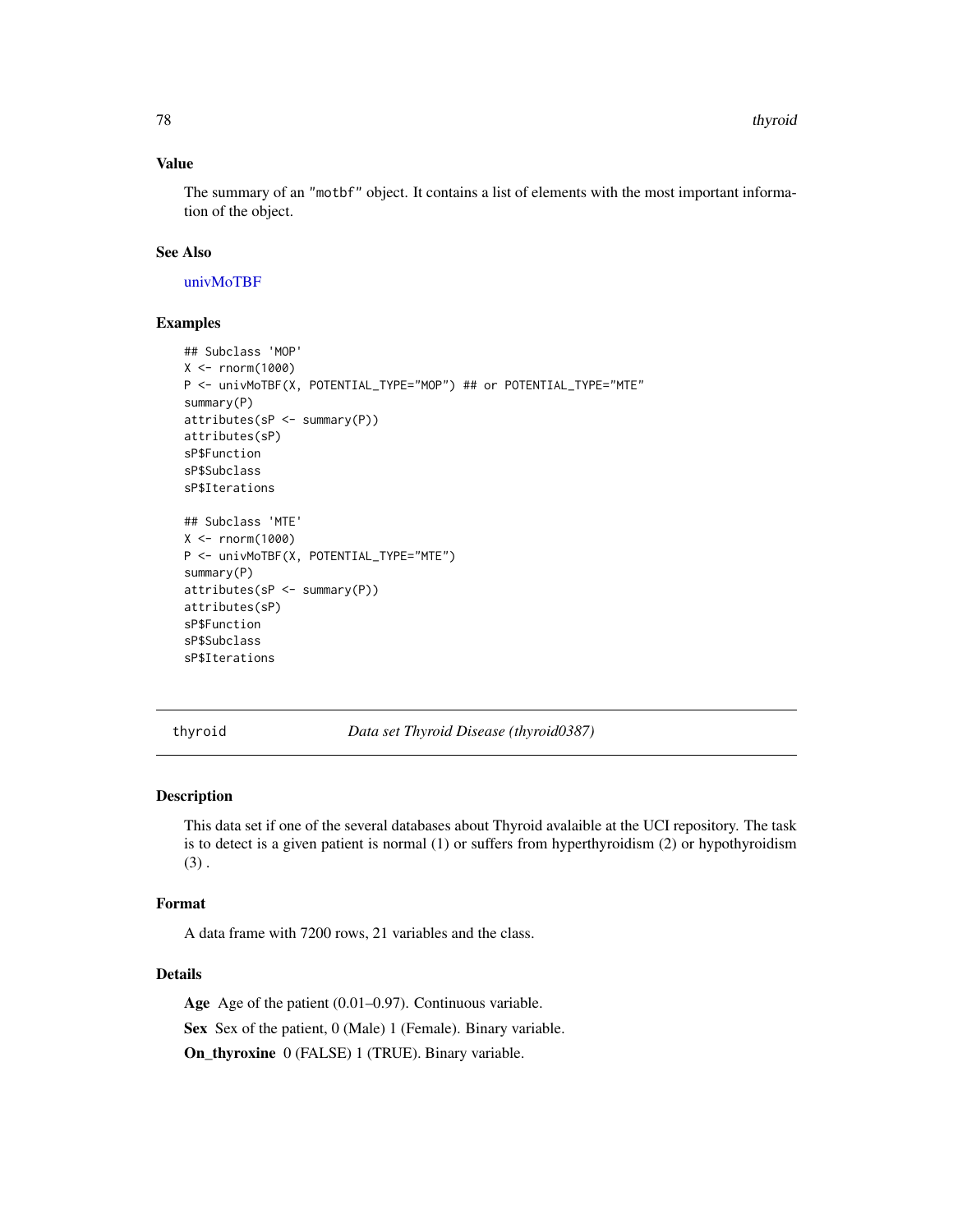#### <span id="page-78-1"></span>univMoTBF  $\sim$  79

Query\_on\_thyroxine 0 (FALSE) 1 (TRUE). Binary variable. On\_antithyroid\_medication 0 (FALSE) 1 (TRUE). Binary variable. Sick 0 (FALSE) 1 (TRUE). Binary variable. Pregnant 0 (FALSE) 1 (TRUE). Binary variable. Thyroid\_surgery 0 (FALSE) 1 (TRUE). Binary variable. I131\_treatment 0 (FALSE) 1 (TRUE). Binary variable. Query\_hypothyroid 0 (FALSE) 1 (TRUE). Binary variable. Query\_hyperthyroid 0 (FALSE) 1 (TRUE). Binary variable. Lithium 0 (FALSE) 1 (TRUE). Binary variable. Goitre 0 (FALSE) 1 (TRUE). Binary variable. Tumor 0 (FALSE) 1 (TRUE). Binary variable. Hypopituitary 0 (FALSE) 1 (TRUE). Binary variable. Psych 0 (FALSE) 1 (TRUE). Binary variable. TSH amount of TSH (0.0–0.53). Continuous variable. T3 amount of T3 (0.0005–0.18). Continuous variable. TT4 amount of TT4 (0.002–0.6). Continuous variable. T4U amount of T4U (0.017–0.233). Continuous variable. FTI amount of FTI (0.002–0.642). Continuous variable. Class 1 (normal) 2 (hyperthyroidism) 3 (hypothyroidism). Class variable.

#### Source

#### <http://archive.ics.uci.edu/ml/datasets/Thyroid+Disease>

<span id="page-78-0"></span>

univMoTBF *Fitting MoTBFs*

# **Description**

Function for fitting univariate mixture of truncated basis functions. Least square optimization is used to minimize the quadratic error between the empirical cumulative distribution and the estimated one.

#### Usage

```
univMoTBF(
  data,
 POTENTIAL_TYPE,
  evalRange = NULL,
 nparam = NULL,
  maxParam = NULL
)
```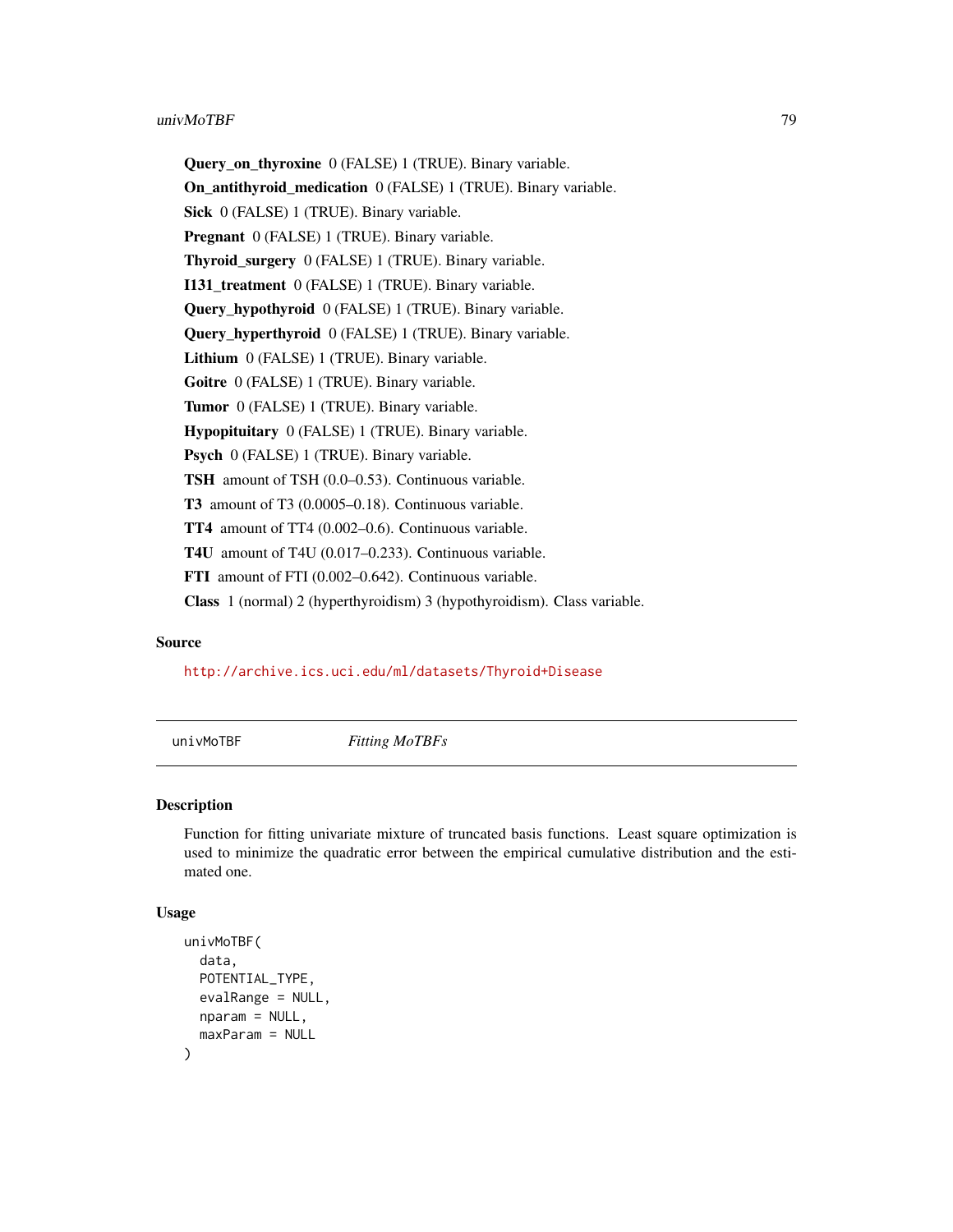#### **Arguments**

| data      | A "numeric" vector.                                                                                                                                                                                                                                                                                                                                  |
|-----------|------------------------------------------------------------------------------------------------------------------------------------------------------------------------------------------------------------------------------------------------------------------------------------------------------------------------------------------------------|
|           | POTENTIAL_TYPE A "character" string specifying the potential type, must be either "MOP" or<br>$"$ MTE $"$ .                                                                                                                                                                                                                                          |
| evalRange | A "numeric" vector that specifies the domain over which the model will be<br>fitted. By default, it is NULL and the function is defined over the complete data<br>range.                                                                                                                                                                             |
| nparam    | The exact number of basis functions to be used. By default, it is NULL and<br>the best MoTBF is fitted taking into account the Bayesian information criterion<br>(BIC) to score and select the functions. It evaluates the next two functions and,<br>if the BIC value does not improve, the function with the best BIC score so far is<br>returned. |
| maxParam  | A "numeric" value which indicates the maximum number of coefficients in the<br>function. By default, it is NULL; otherwise, the function which gets the best BIC<br>score with at most this number of parameters is returned.                                                                                                                        |

### Value

univMoTBF() returns an object of class "motbf". This object is a list containing several elements, including its mathematical expression and other hidden elements related to the learning task. The processing time is one of the values returned by this function and it can be extracted by \$Time. Although the learning process is always the same for a particular data sample, the processing can vary inasmuch as it depends on the CPU.

```
## 1. EXAMPLE
## Data
X <- rnorm(5000)
## Learning
f1 <- univMoTBF(X, POTENTIAL_TYPE = "MTE"); f1
f2 <- univMoTBF(X, POTENTIAL_TYPE = "MOP"); f2
## Plots
hist(X, prob = TRUE, main = "")
plot(f1, xlim = range(X), col = 1, add = TRUE)plot(f2, xlim = range(X), col = 2, add = TRUE)## Data test
Xtest <- rnorm(1000)
## Filtered data test
Xtest <- Xtest[Xtest>=min(X) & Xtest<=max(X)]
## Log-likelihood
sum(log(as.function(f1)(Xtest)))
sum(log(as.function(f2)(Xtest)))
## 2. EXAMPLE
```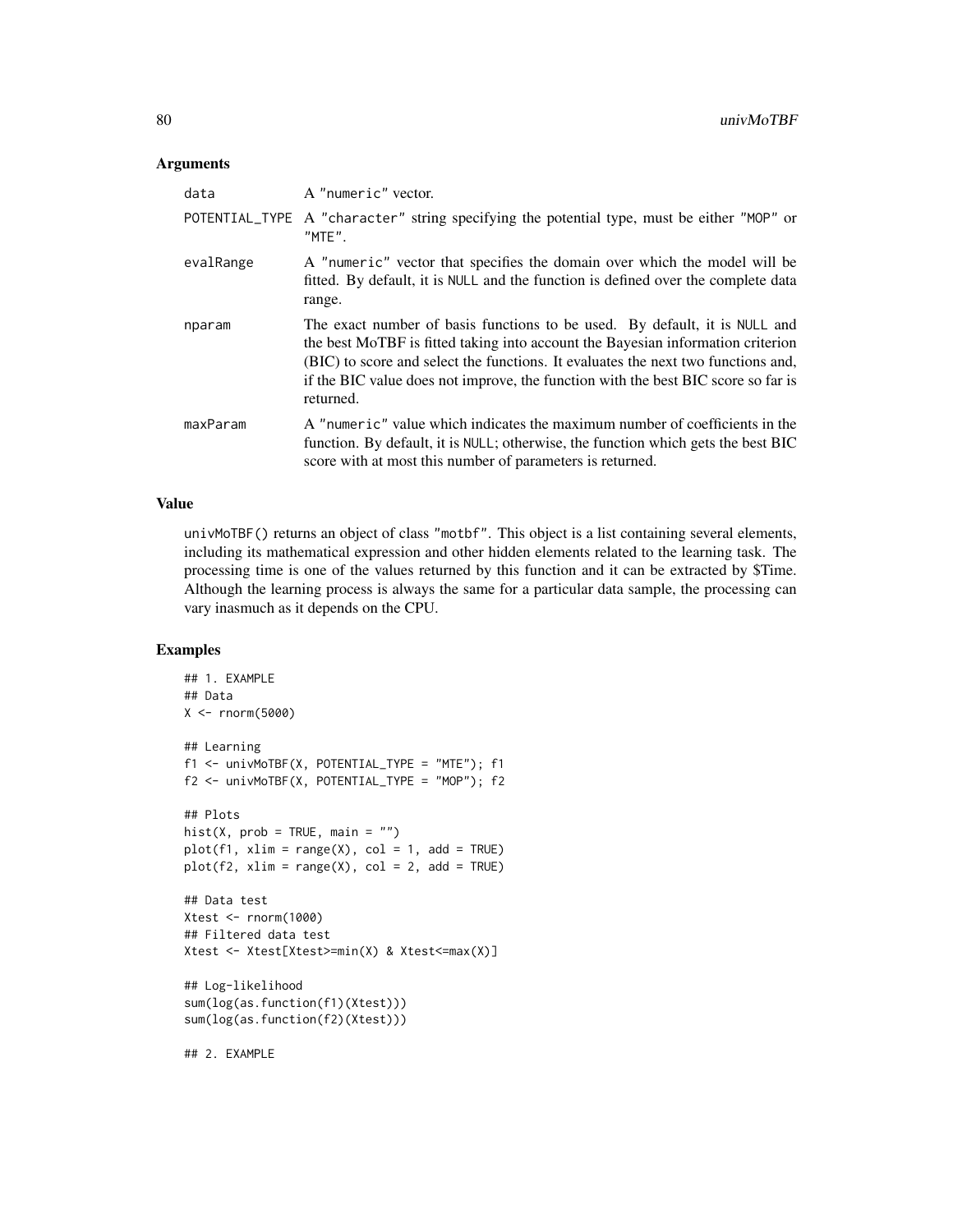```
## Data
X \leftarrow rchisq(5000, df = 5)
## Learning
f1 \le - univMoTBF(X, POTENTIAL_TYPE = "MTE", nparam = 11); f1f2 \le - univMoTBF(X, POTENTIAL_TYPE = "MOP", maxParam = 10); f2## Plots
hist(X, prob = TRUE, main = "")
plot(f1, xlim = range(X), col = 3, add = TRUE)plot(f2, xlim = range(X), col = 4, add = TRUE)
## Data test
Xtest \le rchisq(1000, df = 5)
## Filtered data test
Xtest <- Xtest[Xtest>=min(X) & Xtest<=max(X)]
## Log-likelihood
sum(log(as.function(f1)(Xtest)))
sum(log(as.function(f2)(Xtest)))
```
UpperBoundLogLikelihood

*Upper bound of the loglikelihood*

#### Description

Computes an upper bound of the expected loglikelihood of a dataset given a randomly generated MoTBF density.

#### Usage

UpperBoundLogLikelihood(f, data, min, max)

#### Arguments

| $\mathbf{f}$ | A function to evaluate of class "character", "mother" or others. |
|--------------|------------------------------------------------------------------|
| data         | A "numeric" array which contains the values to evaluate.         |
| min          | A "numeric" value giving the lower limit of the domain.          |
| max          | A "numeric" value giving the upper limit of the domain.          |

# Value

A "numeric" value which is the log-likelihood of the evaluated ramdom function.

# See Also

[getNonNormalisedRandomMoTBF](#page-33-0)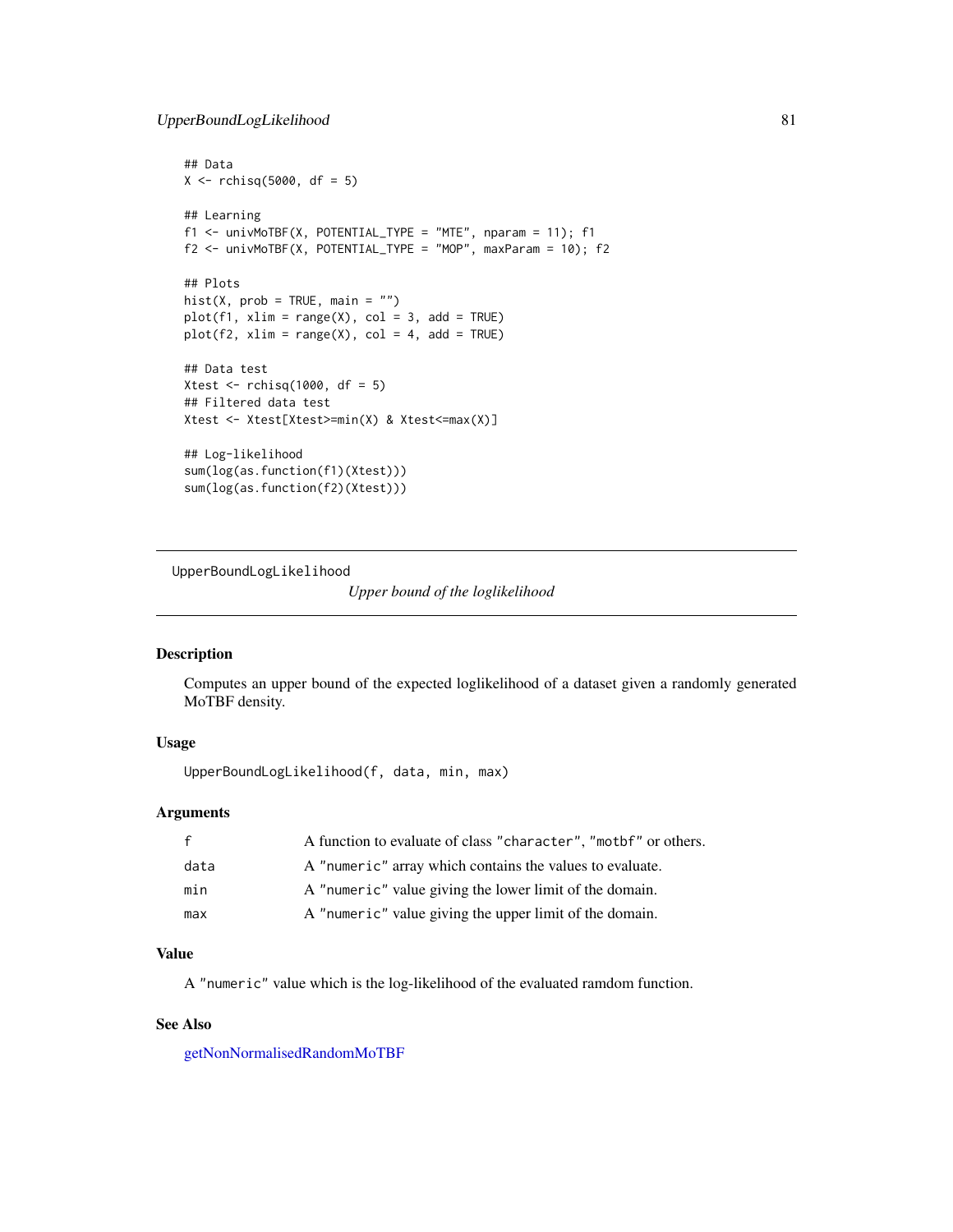```
data <- rnorm(20)
f <- getNonNormalisedRandomMoTBF(degree = 8, POTENTIAL_TYPE = "MOP")
UpperBoundLogLikelihood(f, data, min = -2.5, max = 3.2)
data <- rexp(20)
```

```
f <- getNonNormalisedRandomMoTBF(degree = 8, POTENTIAL_TYPE = "MTE")
UpperBoundLogLikelihood(f, data, min = 0, max = 5)
```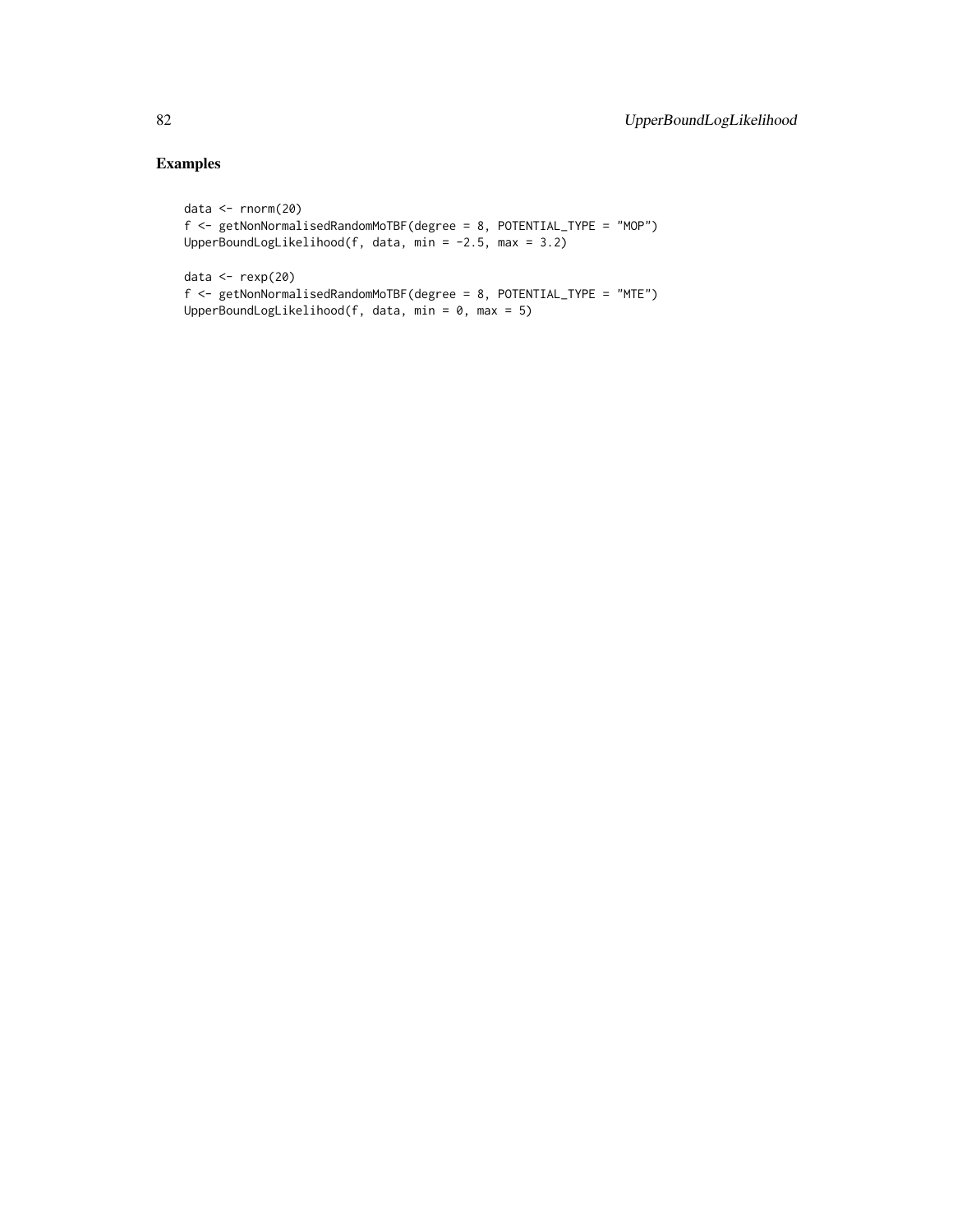# **Index**

as.character.jointmotbf *(*Class-JointMoTBF*)*, [9](#page-8-0) as.character.motbf *(*Class-MoTBF*)*, [10](#page-9-0) as.function, *[3](#page-2-0)*, *[5](#page-4-0)* as.function.jointmotbf, [3](#page-2-0) as.function.motbf, [4](#page-3-0) as.list.jointmotbf *(*Class-JointMoTBF*)*, [9](#page-8-0) as.list.motbf *(*Class-MoTBF*)*, [10](#page-9-0) asMOPString, [5,](#page-4-0) *[10](#page-9-0)* asMTEString, [6,](#page-5-0) *[10](#page-9-0)* attributes, *[51](#page-50-0)*, *[57](#page-56-0)*

bestMOP *(*mop.learning*)*, [51](#page-50-0) bestMTE *(*mte.learning*)*, [57](#page-56-0) BiC.MoTBFBN *(*goodnessMoTBFBN*)*, [36](#page-35-0) BICMoTBF, [7](#page-6-0) BICMultiFunctions, [8](#page-7-0) BICscoreMoTBF *(*conditionalmotbf.learning*)*, [16](#page-15-0)

Class-JointMoTBF, [9](#page-8-0) Class-MoTBF, [10](#page-9-0) clean, [11](#page-10-0) coef.jointmotbf, [11](#page-10-0) coef.mop, [12](#page-11-0) coef.motbf, *[13](#page-12-0)*, [13,](#page-12-0) *[15](#page-14-0)* coef.mte, [15](#page-14-0) coefExpJointCDF, [16](#page-15-0) coeffExp *(*coef.mte*)*, [15](#page-14-0) coeffMOP, *[14](#page-13-0)* coeffMOP *(*coef.mop*)*, [12](#page-11-0) coeffMTE, *[14](#page-13-0)* coeffMTE *(*coef.mte*)*, [15](#page-14-0) coeffPol *(*coef.mop*)*, [12](#page-11-0) conditional *(*conditionalmotbf.learning*)*, [16](#page-15-0) conditionalMethod, *[65](#page-64-0)*, *[67](#page-66-0)* conditionalMethod *(*conditionalmotbf.learning*)*, [16](#page-15-0) conditionalmotbf.learning, [16](#page-15-0)

dataMining, [19](#page-18-0) derivMOP, [21,](#page-20-0) *[23](#page-22-0)* derivMoTBF, *[22](#page-21-0)*, [22,](#page-21-0) *[24](#page-23-0)* derivMTE, *[23](#page-22-0)*, [23](#page-22-0) dimensionFunction, [24](#page-23-0) discreteStatesFromBN, [25](#page-24-0) discreteVariables\_as.character *(*dataMining*)*, [19](#page-18-0) discreteVariablesStates, *[69](#page-68-0)* discreteVariablesStates *(*dataMining*)*, [19](#page-18-0) discretizeVariablesEWdis *(*dataMining*)*, [19](#page-18-0)

# ecoli, [26,](#page-25-0) *[55](#page-54-0)* evalJointFunction, [27,](#page-26-0) *[50](#page-49-0)*

findConditional, [28](#page-27-0) forward\_sampling, [29](#page-28-0)

generateNormalPriorData, [30,](#page-29-0) *[72](#page-71-0)* getBICDiscreteBN *(*goodnessDiscreteVariables*)*, [35](#page-34-0) getChildParentsFromGraph, [31](#page-30-0) getCoefficients, [32,](#page-31-0) *[49](#page-48-0)* getlogLikelihoodDiscreteBN *(*goodnessDiscreteVariables*)*, [35](#page-34-0) getNonNormalisedRandomMoTBF, [34,](#page-33-1) *[81](#page-80-0)* goodnessDiscreteVariables, [35](#page-34-0) goodnessMoTBFBN, [36](#page-35-0)

#### hc, *[47](#page-46-0)*

integralJointMoTBF, [37](#page-36-0) integralMOP, [38,](#page-37-0) *[40](#page-39-0)* integralMoTBF, *[39](#page-38-0)*, [39,](#page-38-0) *[41](#page-40-0)*, *[53](#page-52-0)* integralMTE, *[40](#page-39-0)*, [41](#page-40-0) inversionMethod *(*MoTBF-Distribution*)*, [53](#page-52-0) is.discrete, [42](#page-41-0) is.jointmotbf *(*Class-JointMoTBF*)*, [9](#page-8-0) is.mop *(*Subclass-MoTBF*)*, [74](#page-73-0) is.motbf *(*Class-MoTBF*)*, [10](#page-9-0)